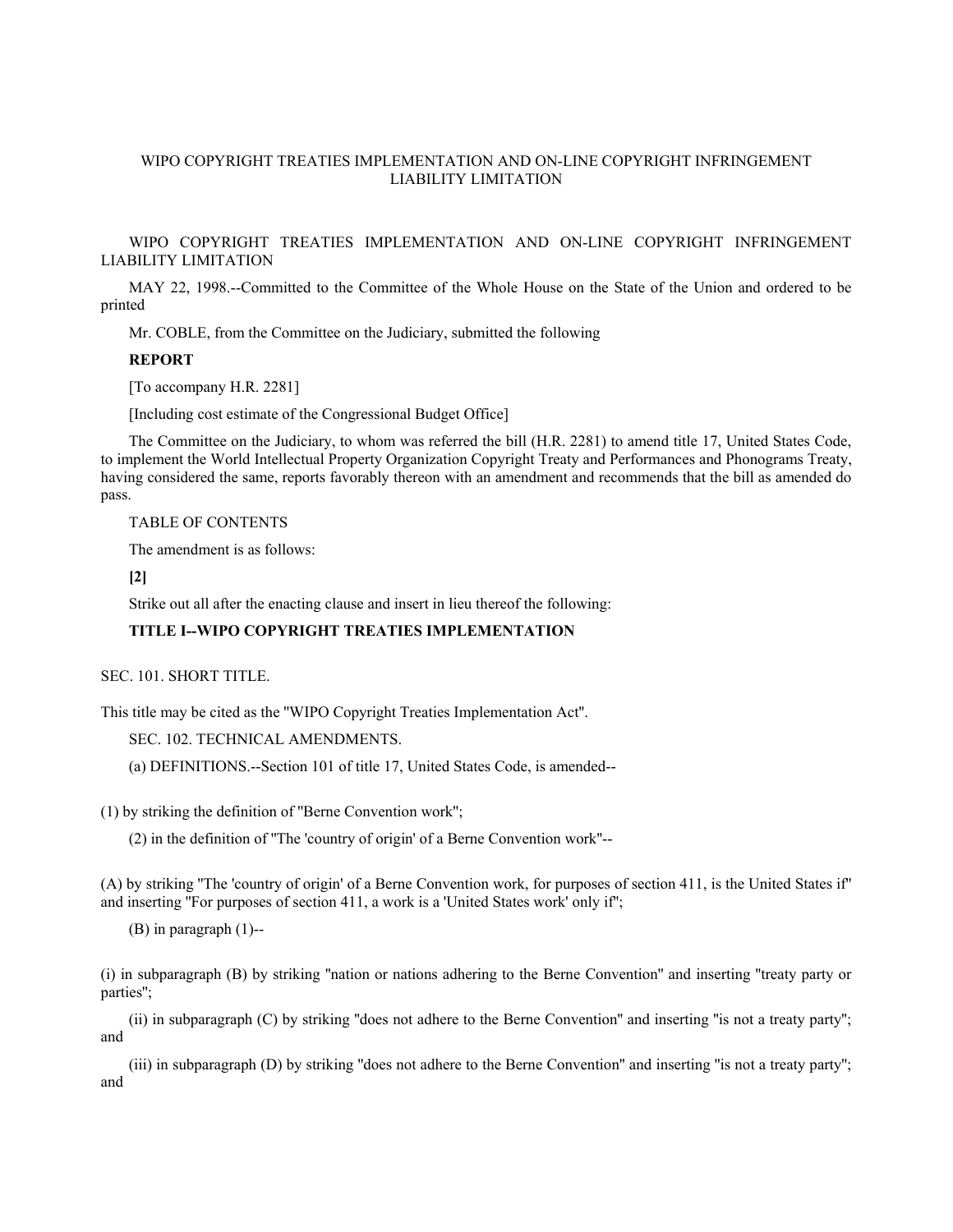(C) in the matter following paragraph (3) by striking ''For the purposes of section 411, the 'country of origin' of any other Berne Convention work is not the United States.'';

(3) by inserting after the definition of ''fixed'' the following:

''The 'Geneva Phonograms Convention' is the Convention for the Protection of Producers of Phonograms Against Unauthorized Duplication of Their Phonograms, concluded at Geneva, Switzerland, on October 29, 1971.'';

(4) by inserting after the definition of ''including'' the following:

''An 'international agreement' is--

''(1) the Universal Copyright Convention;

''(2) the Geneva Phonograms Convention;

''(3) the Berne Convention;

''(4) the WTO Agreement;

''(5) the WIPO Copyright Treaty;

''(6) the WIPO Performances and Phonograms Treaty; and

''(7) any other copyright treaty to which the United States is a party.'';

(5) by inserting after the definition of ''transmit'' the following:

''A 'treaty party' is a country or intergovernmental organization other than the United States that is a party to an international agreement.'';

(6) by inserting after the definition of ''widow'' the following:

''The 'WIPO Copyright Treaty' is the WIPO Copyright Treaty concluded at Geneva, Switzerland, on December 20, 1996.'';

(7) by inserting after the definition of ''The 'WIPO Copyright Treaty' '' the following:

''The 'WIPO Performances and Phonograms Treaty' is the WIPO Performances and Phonograms Treaty concluded at Geneva, Switzerland, on December 20, 1996.''; and

(8) by inserting after the definition of ''work made for hire'' the following:

''The terms 'WTO Agreement' and 'WTO member country' have the meanings given those terms in paragraphs (9) and (10), respectively, of section 2 of the Uruguay Round Agreements Act.''.

(b) SUBJECT MATTER OF COPYRIGHT; NATIONAL ORIGIN.--Section 104 of title 17, United States Code, is amended--

(1) in subsection (b)--

(A) in paragraph (1) by striking ''foreign nation that is a party to a copyright treaty to which the United States is also a party'' and inserting ''treaty party'';

(B) in paragraph (2) by striking ''party to the Universal Copyright Convention'' and inserting ''treaty party'';

(C) by redesignating paragraph (5) as paragraph (6);

**[3]**

(D) by redesignating paragraph (3) as paragraph (5) and inserting it after paragraph (4);

(E) by inserting after paragraph (2) the following: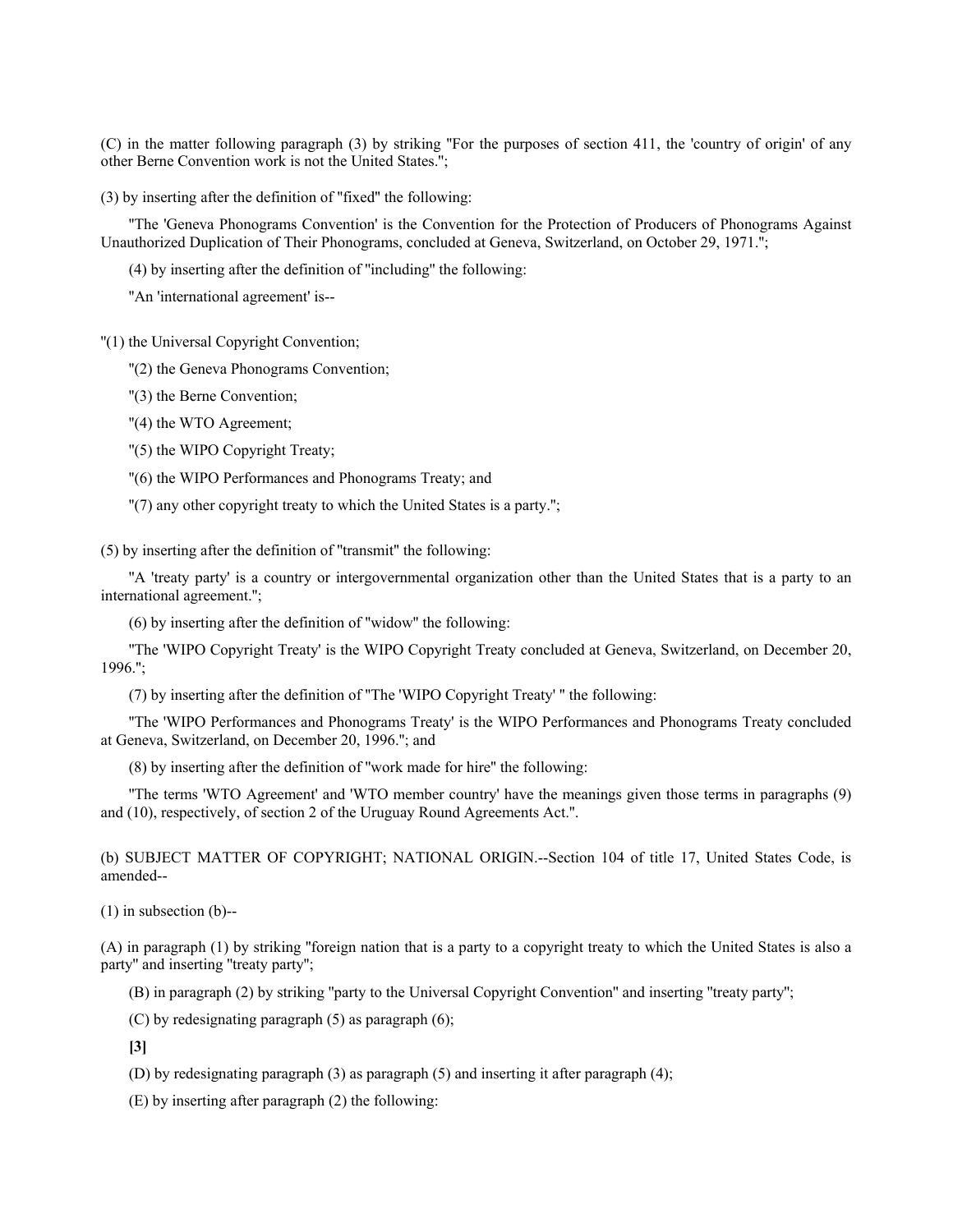''(3) the work is a sound recording that was first fixed in a treaty party; or'';

(F) in paragraph (4) by striking ''Berne Convention work'' and inserting ''pictorial, graphic, or sculptural work that is incorporated in a building or other structure, or an architectural work that is embodied in a building and the building or structure is located in the United States or a treaty party''; and

(G) by inserting after paragraph (6), as so redesignated, the following:

''For purposes of paragraph (2), a work that is published in the United States or a treaty party within 30 days after publication in a foreign nation that is not a treaty party shall be considered to be first published in the United States or such treaty party, as the case may be.''; and

(2) by adding at the end the following new subsection:

''(d) EFFECT OF PHONOGRAMS TREATIES.--Notwithstanding the provisions of subsection (b), no works other than sound recordings shall be eligible for protection under this title solely by virtue of the adherence of the United States to the Geneva Phonograms Convention or the WIPO Performances and Phonograms Treaty.''.

(c) COPYRIGHT IN RESTORED WORKS.--Section 104A(h) of title 17, United States Code, is amended--

(1) in paragraph (1), by striking subparagraphs (A) and (B) and inserting the following:

''(A) a nation adhering to the Berne Convention;

''(B) a WTO member country;

- ''(C) a nation adhering to the WIPO Copyright Treaty;
- ''(D) a nation adhering to the WIPO Performances and Phonograms Treaty; or
- ''(E) subject to a Presidential proclamation under subsection (g).'';

(2) by amending paragraph (3) to read as follows:

''(3) The term 'eligible country' means a nation, other than the United States, that--

''(A) becomes a WTO member country after the date of the enactment of the Uruguay Round Agreements Act;

''(B) on such date of enactment is, or after such date of enactment becomes, a nation adhering to the Berne Convention;

''(C) adheres to the WIPO Copyright Treaty;

''(D) adheres to the WIPO Performances and Phonograms Treaty; or

''(E) after such date of enactment becomes subject to a proclamation under subsection (g).'';

 $(3)$  in paragraph  $(6)$ --

 $(A)$  in subparagraph  $(C)(iii)$  by striking "and" after the semicolon;

(B) at the end of subparagraph (D) by striking the period and inserting ''; and''; and

(C) by adding after subparagraph (D) the following:

''(E) if the source country for the work is an eligible country solely by virtue of its adherence to the WIPO Performances and Phonograms Treaty, is a sound recording.'';

 $(4)$  in paragraph  $(8)(B)(i)$ --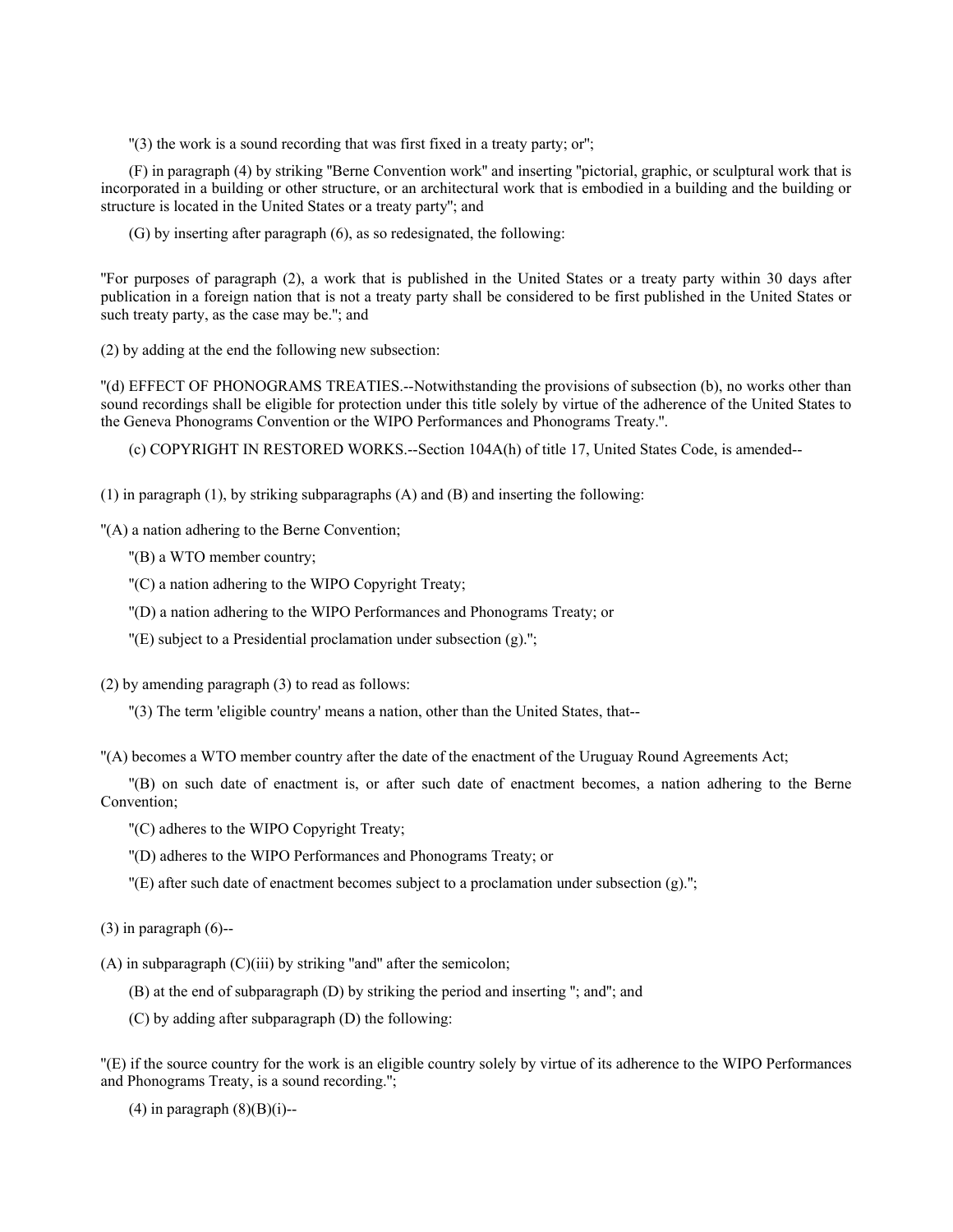(A) by inserting ''of which'' before ''the majority''; and

(B) by striking ''of eligible countries''; and

(5) by striking paragraph (9).

(d) REGISTRATION AND INFRINGEMENT ACTION.--Section 411(a) of title 17, United States Code, is amended in the first sentence--

(1) by striking ''actions for infringement of copyright in Berne Convention works whose country of origin is not the United States and''; and

(2) by inserting ''United States'' after ''no action for infringement of the copyright in any''.

(e) STATUTE OF LIMITATIONS.--Section 507(a) of title 17, United State Code, is amended by striking ''No'' and inserting ''Except as expressly provided otherwise in this title, no''.

SEC. 103. COPYRIGHT PROTECTIONS SYSTEMS AND COPYRIGHT MANAGEMENT INFORMATION.

Title 17, United States Code, is amended by adding at the end the following new chapter:

# **[4]**

# **''CHAPTER 12--COPYRIGHT PROTECTION AND MANAGEMENT SYSTEMS**

''Sec.

''1201. Circumvention of copyright protection systems.

''1202. Integrity of copyright management information.

''1203. Civil remedies.

''1204. Criminal offenses and penalties.

# **''§ 1201. Circumvention of copyright protection systems**

''(a) VIOLATIONS REGARDING CIRCUMVENTION OF TECHNOLOGICAL PROTECTION MEASURES.-- (1) No person shall circumvent a technological protection measure that effectively controls access to a work protected under this title.

''(2) No person shall manufacture, import, offer to the public, provide, or otherwise traffic in any technology, product, service, device, component, or part thereof, that--

''(A) is primarily designed or produced for the purpose of circumventing a technological protection measure that effectively controls access to a work protected under this title;

''(B) has only limited commercially significant purpose or use other than to circumvent a technological protection measure that effectively controls access to a work protected under this title; or

''(C) is marketed by that person or another acting in concert with that person with that person's knowledge for use in circumventing a technological protection measure that effectively controls access to a work protected under this title.

''(3) As used in this subsection--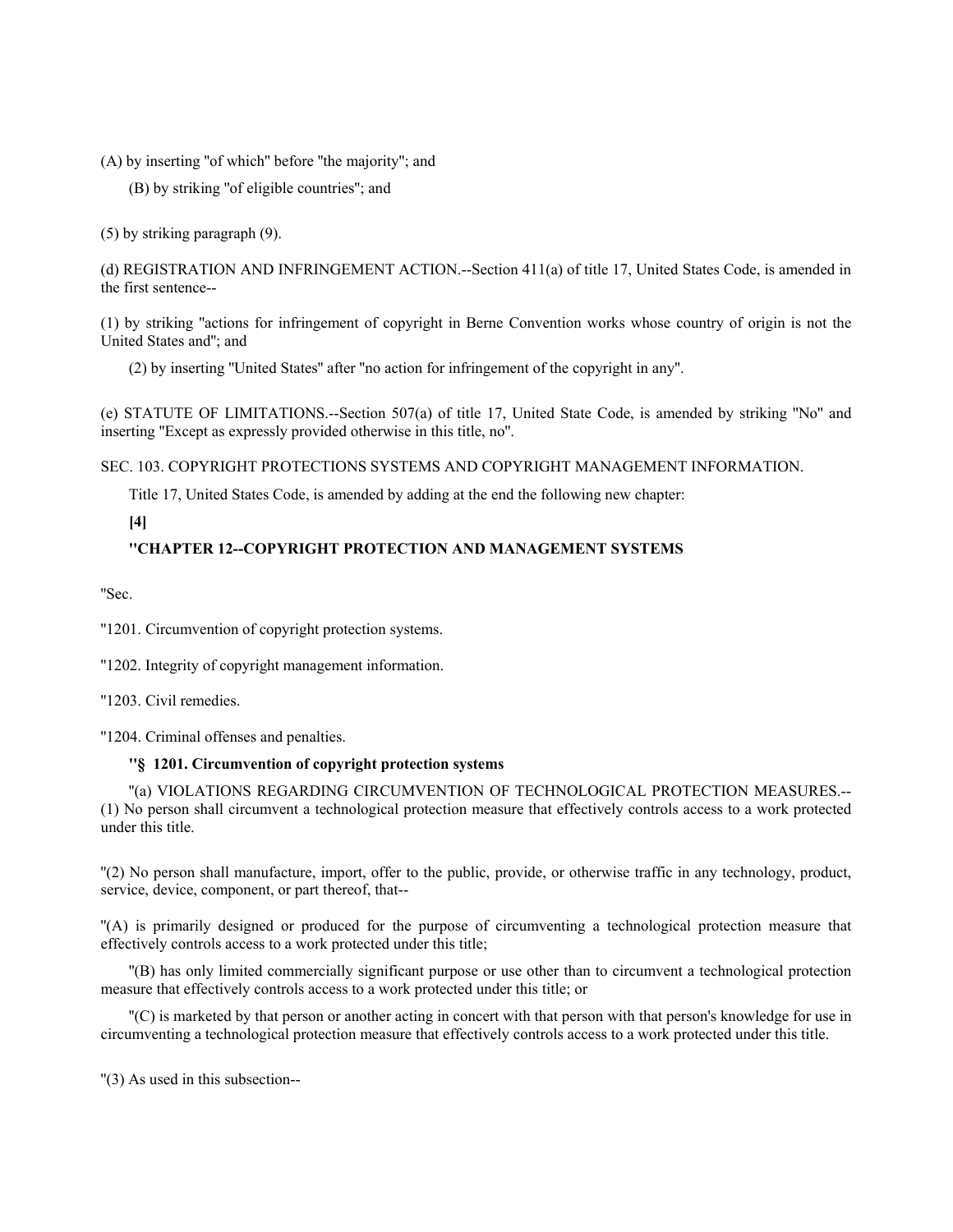''(A) to 'circumvent a technological protection measure' means to descramble a scrambled work, to decrypt an encrypted work, or otherwise to avoid, bypass, remove, deactivate, or impair a technological protection measure, without the authority of the copyright owner; and

''(B) a technological protection measure 'effectively controls access to a work' if the measure, in the ordinary course of its operation, requires the application of information, or a process or a treatment, with the authority of the copyright owner, to gain access to the work.

''(b) ADDITIONAL VIOLATIONS.--(1) No person shall manufacture, import, offer to the public, provide, or otherwise traffic in any technology, product, service, device, component, or part thereof, that--

''(A) is primarily designed or produced for the purpose of circumventing protection afforded by a technological protection measure that effectively protects a right of a copyright owner under this title in a work or a portion thereof;

''(B) has only limited commercially significant purpose or use other than to circumvent protection afforded by a technological protection measure that effectively protects a right of a copyright owner under this title in a work or a portion thereof; or

''(C) is marketed by that person or another acting in concert with that person with that person's knowledge for use in circumventing protection afforded by a technological protection measure that effectively protects a right of a copyright owner under this title in a work or a portion thereof.

''(2) As used in this subsection--

''(A) the term 'circumvent protection afforded by a technological protection measure' means avoiding, bypassing, removing, deactivating, or otherwise impairing a technological protection measure; and

''(B) a technological protection measure 'effectively protects a right of a copyright owner' under this title if the measure, in the ordinary course of its operation, prevents, restricts, or otherwise limits the exercise of a right of a copyright owner under this title.

''(c) IMPORTATION.--The importation into the United States, the sale for importation, or the sale within the United States after importation by the owner, importer, or consignee of any technology, product, service, device, component, or part thereof as described in subsection (a) or (b) shall be actionable under section 337 of the Tariff Act of 1930 *(19 U.S.C. 1337).*

''(d) OTHER RIGHTS, ETC., NOT AFFECTED.--Nothing in this section shall affect rights, remedies, limitations, or defenses to copyright infringement, including fair use, under this title.

''(e) EXEMPTION FOR NONPROFIT LIBRARIES, ARCHIVES, AND EDUCATIONAL INSTITUTIONS.--(1) A nonprofit library, archives, or educational institution which gains access to a commercially exploited copyrighted work solely in order to make a good faith determination of whether to acquire a copy of that work for the sole purpose

## **[5]**

of engaging in conduct permitted under this title shall not be in violation of subsection (a)(1). A copy of a work to which access has been gained under this paragraph--

''(A) may not be retained longer than necessary to make such good faith determination; and

''(B) may not be used for any other purpose.

''(2) The exemption available under paragraph (1) shall only apply with respect to a work when an identical copy of that work is not reasonably available in another form.

''(3) A nonprofit library, archives, or educational institution that willfully for the purpose of commercial advantage or financial gain violates paragraph (1)--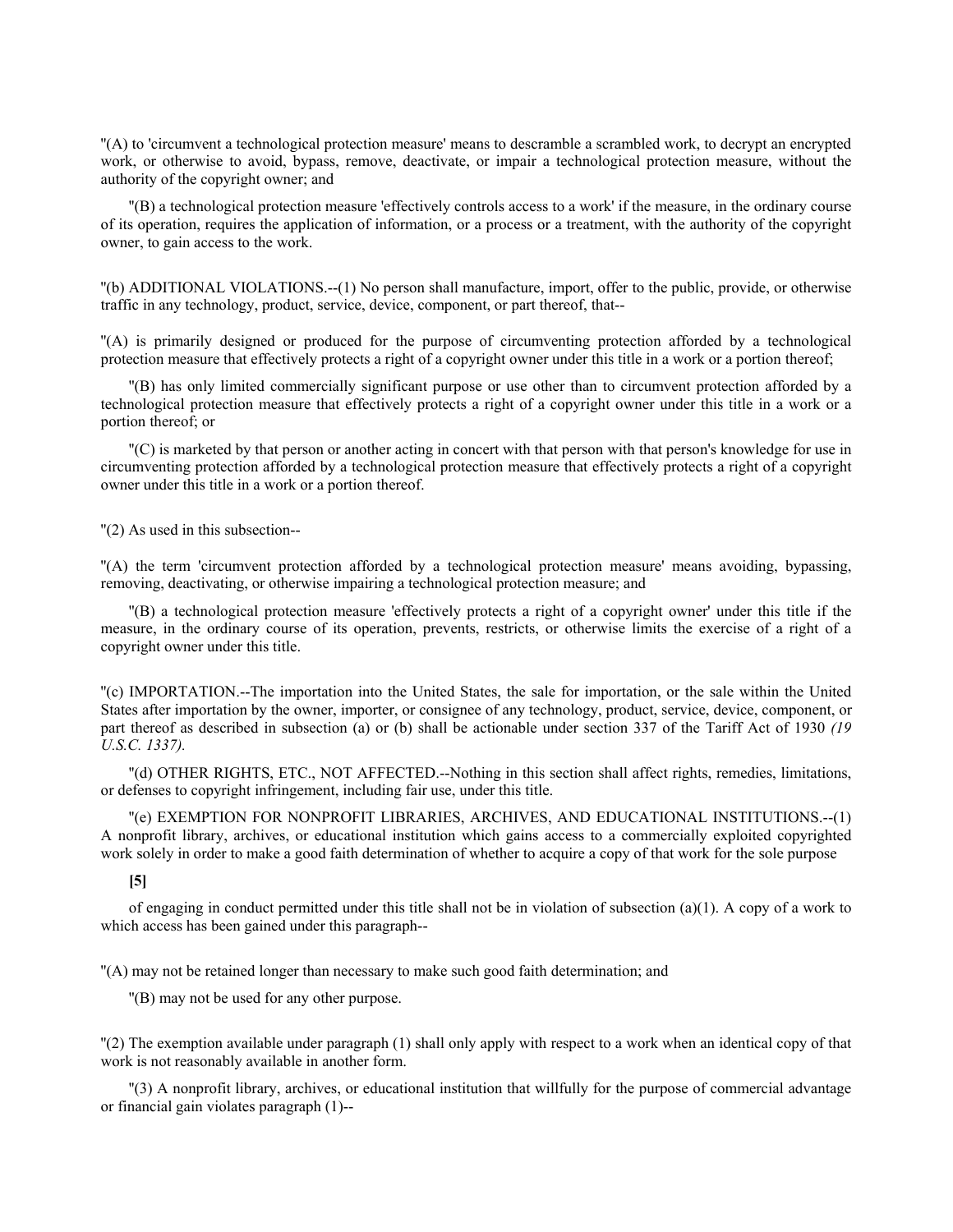''(A) shall, for the first offense, be subject to the civil remedies under section 1203; and

''(B) shall, for repeated or subsequent offenses, in addition to the civil remedies under section 1203, forfeit the exemption provided under paragraph (1).

 $\Gamma$ (4) This subsection may not be used as a defense to a claim under subsection (a)(2) or (b), nor may this subsection permit a nonprofit library, archives, or educational institution to manufacture, import, offer to the public, provide, or otherwise traffic in any technology which circumvents a technological protection measure.

''(5) In order for a library or archives to qualify for the exemption under this subsection, the collections of that library or archives shall be--

''(A) open to the public; or

''(B) available not only to researchers affiliated with the library or archives or with the institution of which it is a part, but also to other persons doing research in a specialized field.

''(f) LAW ENFORCEMENT AND INTELLIGENCE ACTIVITIES.--This section does not prohibit any lawfully authorized investigative, protective, or intelligence activity of a law enforcement agency of the United States, a State, or a political subdivision of a State, or of an intelligence agency of the United States.

## **''§ 1202. Integrity of copyright management information**

''(a) FALSE COPYRIGHT MANAGEMENT INFORMATION.--No person shall knowingly--

''(1) provide copyright management information that is false, or

''(2) distribute or import for public distribution copyright management information that is false, with the intent to induce, enable, facilitate, or conceal infringement.

''(b) REMOVAL OR ALTERATION OF COPYRIGHT MANAGEMENT INFORMATION.--No person shall, without the authority of the copyright owner or the law--

''(1) intentionally remove or alter any copyright management information,

''(2) distribute or import for distribution copyright management information, knowing that the copyright management information has been removed or altered without authority of the copyright owner or the law, or

''(3) distribute, import for distribution, or publicly perform works, copies of works, or phonorecords, knowing that the copyright management information has been removed or altered without authority of the copyright owner or the law, knowing or, with respect to civil remedies under section 1203, having reasonable grounds to know, that it will induce, enable, facilitate, or conceal an infringement of any right under this title.

''(c) DEFINITION.--As used in this chapter, the term 'copyright management information' means the following information conveyed in connection with copies or phonorecords of a work or performances or displays of a work, including in digital form:

''(1) The title and other information identifying the work, including the information set forth on a notice of copyright.

''(2) The name of, and other identifying information about, the author of a work.

''(3) The name of, and other identifying information about, the copyright owner of the work, including the information set forth in a notice of copyright.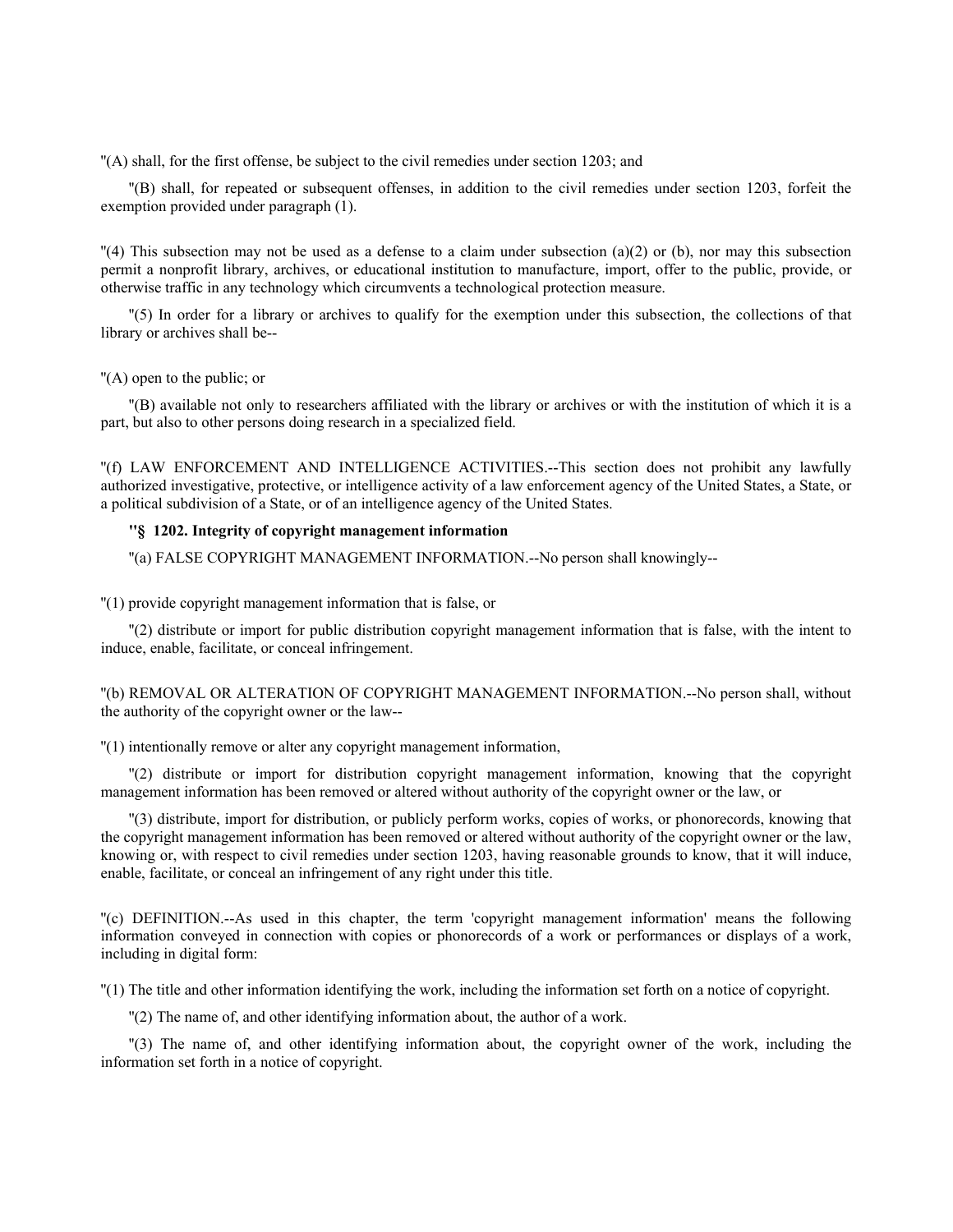''(4) With the exception of public performances of works by radio and television broadcast stations, the name of, and other identifying information about, a performer whose performance is fixed in a work other than an audiovisual work.

''(5) With the exception of public performances of works by radio and television broadcast stations, in the case of an audiovisual work, the name of, and other identifying information about, a writer, performer, or director who is credited in the audiovisual work.

## **[6]**

''(6) Identifying numbers or symbols referring to such information or links to such information.

''(7) Such other information as the Register of Copyrights may prescribe by regulation, but not including any information concerning the user of a copyrighted work.

''(d) LAW ENFORCEMENT AND INTELLIGENCE ACTIVITIES.--This section does not prohibit any lawfully authorized investigative, protective, or intelligence activity of a law enforcement agency of the United States, a State, or a political subdivision of a State, or of an intelligence agency of the United States.

### **''§ 1203. Civil remedies**

''(a) CIVIL ACTIONS.--Any person injured by a violation of section 1201 or 1202 may bring a civil action in an appropriate United States district court for such violation.

''(b) POWERS OF THE COURT.--In an action brought under subsection (a), the court--

''(1) may grant temporary and permanent injunctions on such terms as it deems reasonable to prevent or restrain a violation;

''(2) at any time while an action is pending, may order the impounding, on such terms as it deems reasonable, of any device or product that is in the custody or control of the alleged violator and that the court has reasonable cause to believe was involved in a violation;

''(3) may award damages under subsection (c);

''(4) in its discretion may allow the recovery of costs by or against any party other than the United States or an officer thereof;

''(5) in its discretion may award reasonable attorney's fees to the prevailing party; and

''(6) may, as part of a final judgment or decree finding a violation, order the remedial modification or the destruction of any device or product involved in the violation that is in the custody or control of the violator or has been impounded under paragraph (2).

## ''(c) AWARD OF DAMAGES.--

''(1) IN GENERAL.--Except as otherwise provided in this chapter, a person committing a violation of section 1201 or 1202 is liable for either--

''(A) the actual damages and any additional profits of the violator, as provided in paragraph (2); or

''(B) statutory damages, as provided in paragraph (3).

''(2) ACTUAL DAMAGES.--The court shall award to the complaining party the actual damages suffered by the party as a result of the violation, and any profits of the violator that are attributable to the violation and are not taken into account in computing the actual damages, if the complaining party elects such damages at any time before final judgment is entered.

''(3) STATUTORY DAMAGES.--(A) At any time before final judgment is entered, a complaining party may elect to recover an award of statutory damages for each violation of section 1201 in the sum of not less than \$ 200 or more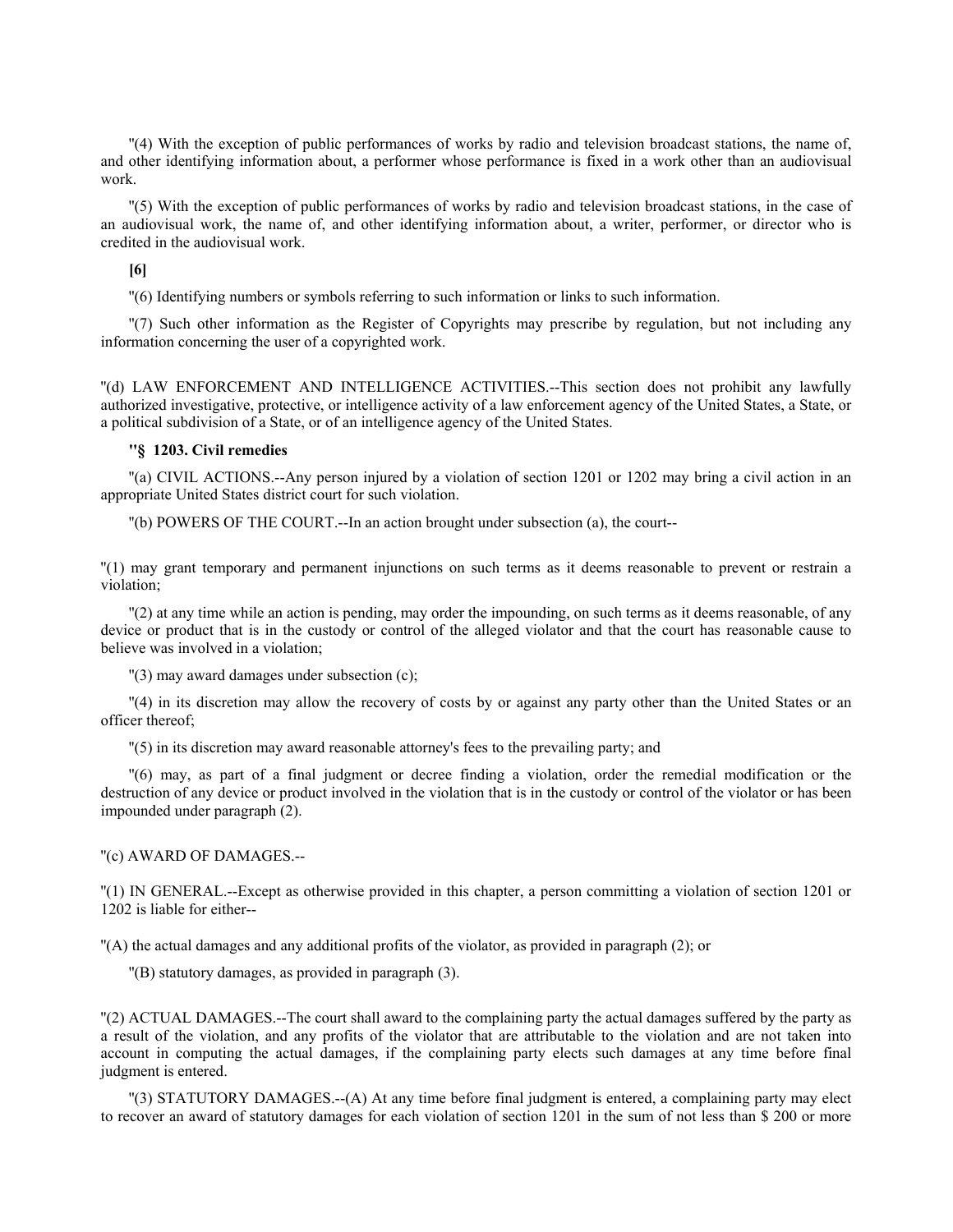than \$ 2,500 per act of circumvention, device, product, component, offer, or performance of service, as the court considers just.

''(B) At any time before final judgment is entered, a complaining party may elect to recover an award of statutory damages for each violation of section 1202 in the sum of not less than \$ 2,500 or more than \$ 25,000.

''(4) REPEATED VIOLATIONS.--In any case in which the injured party sustains the burden of proving, and the court finds, that a person has violated section 1201 or 1202 within 3 years after a final judgment was entered against that person for another such violation, the court may increase the award of damages up to triple the amount that would otherwise be awarded, as the court considers just.

''(5) INNOCENT VIOLATIONS.--

''(A) IN GENERAL.--The court in its discretion may reduce or remit the total award of damages in any case in which the violator sustains the burden of proving, and the court finds, that the violator was not aware and had no reason to believe that its acts constituted a violation.

''(B) NONPROFIT LIBRARY, ARCHIVES, OR EDUCATIONAL INSTITUTION.--In the case of a nonprofit library, archives, or educational institution, the court shall remit damages in any case in which the library, archives, or educational institution sustains the burden of proving, and the court finds, that the library, archives, or educational institution was not aware and had no reason to believe that its acts constituted a violation.

## **[7]**

## **''§ 1204. Criminal offenses and penalties**

''(a) IN GENERAL.--Any person who violates section 1201 or 1202 willfully and for purposes of commercial advantage or private financial gain--

''(1) shall be fined not more than \$ 500,000 or imprisoned for not more than 5 years, or both, for the first offense; and

''(2) shall be fined not more than \$ 1,000,000 or imprisoned for not more than 10 years, or both, for any subsequent offense.

''(b) LIMITATION FOR NONPROFIT LIBRARY, ARCHIVES, OR EDUCATIONAL INSTITUTION.--Subsection (a) shall not apply to a nonprofit library, archives, or educational institution.

''(c) STATUTE OF LIMITATIONS.--Notwithstanding section 507(a) of this title, no criminal proceeding shall be maintained under subsection (a) unless such proceeding is commenced within 5 years after the cause of action arose.''.

## SEC. 104. CONFORMING AMENDMENT.

The table of chapters for title 17, United States Code, is amended by adding at the end the following:

**''12. Copyright Protection and Management Systems \_\_\_\_\_\_\_\_\_\_\_\_\_\_\_\_\_1201''.**

## SEC. 105. EFFECTIVE DATE.

(a) IN GENERAL.--Subject to subsection (b), the amendments made by this title shall take effect on the date of the enactment of this Act.

(b) AMENDMENTS RELATING TO CERTAIN INTERNATIONAL AGREEMENTS.--(1) The following shall take effect upon the entry into force of the WIPO Copyright Treaty with respect to the United States:

(A) Paragraph (5) of the definition of ''international agreement'' contained in section 101 of title 17, United States Code, as amended by section  $102(a)(4)$  of this Act.

(B) The amendment made by section  $102(a)(6)$  of this Act.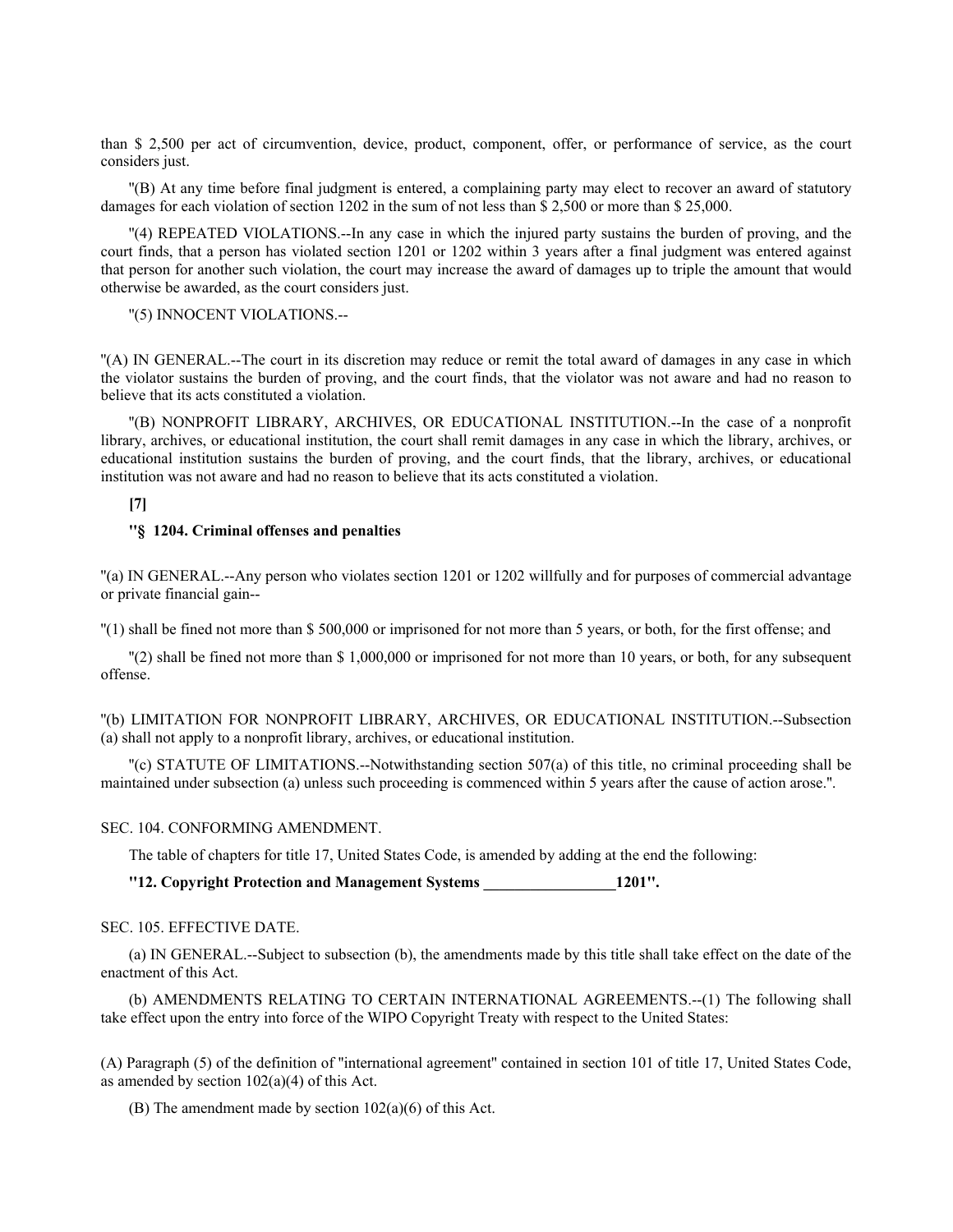(C) Subparagraph (C) of section  $104(h)(1)$  of title 17, United States Code, as amended by section  $102(c)(1)$  of this Act.

(D) Subparagraph (C) of section  $104(h)(3)$  of title 17, United States Code, as amended by section  $102(c)(2)$  of this Act.

(2) The following shall take effect upon the entry into force of the WIPO Performances and Phonograms Treaty with respect to the United States:

(A) Paragraph (6) of the definition of ''international agreement'' contained in section 101 of title 17, United States Code, as amended by section  $102(a)(4)$  of this Act.

(B) The amendment made by section  $102(a)(7)$  of this Act.

(C) The amendment made by section 102(b)(2) of this Act.

(D) Subparagraph (D) of section 104(h)(1) of title 17, United States Code, as amended by section 102(c)(1) of this Act.

(E) Subparagraph (D) of section  $104(h)(3)$  of title 17, United States Code, as amended by section  $102(c)(2)$  of this Act.

(F) The amendments made by section  $102(c)(3)$  of this Act.

# **TITLE II--ON-LINE COPYRIGHT INFRINGEMENT LIABILITY LIMITATION**

SEC. 201. SHORT TITLE.

This title may be cited as the ''On-Line Copyright Infringement Liability Limitation Act''.

### SEC. 202. LIMITATIONS ON LIABILITY FOR COPYRIGHT INFRINGEMENT.

(a) In General.--Chapter 5 of title 17, United States Code, is amended by adding after section 511 the following new section:

### **''§ 512. Limitations on liability relating to material on-line**

''(a) LIMITATION.--Notwithstanding the provisions of section 106, a provider shall not be liable for--

''(1) direct infringement, based solely on the intermediate storage and transmission of material through a system or network controlled or operated by or for that provider, if--

''(A) the transmission was initiated by another person;

''(B) the storage and transmission is carried out through an automatic technological process, without any selection of that material by the provider; and

**[8]**

''(C) no copy of the material thereby made by the provider is maintained on the provider's system or network in a manner ordinarily accessible to anyone other than the recipients anticipated by the person who initiated the transmission, and no such copy is maintained on the system or network in a manner ordinarily accessible to such recipients for a longer period than is reasonably necessary for the transmission;

''(2) monetary relief under section 504 or 505 for contributory infringement or vicarious liability, based solely on conduct described in paragraph (1); or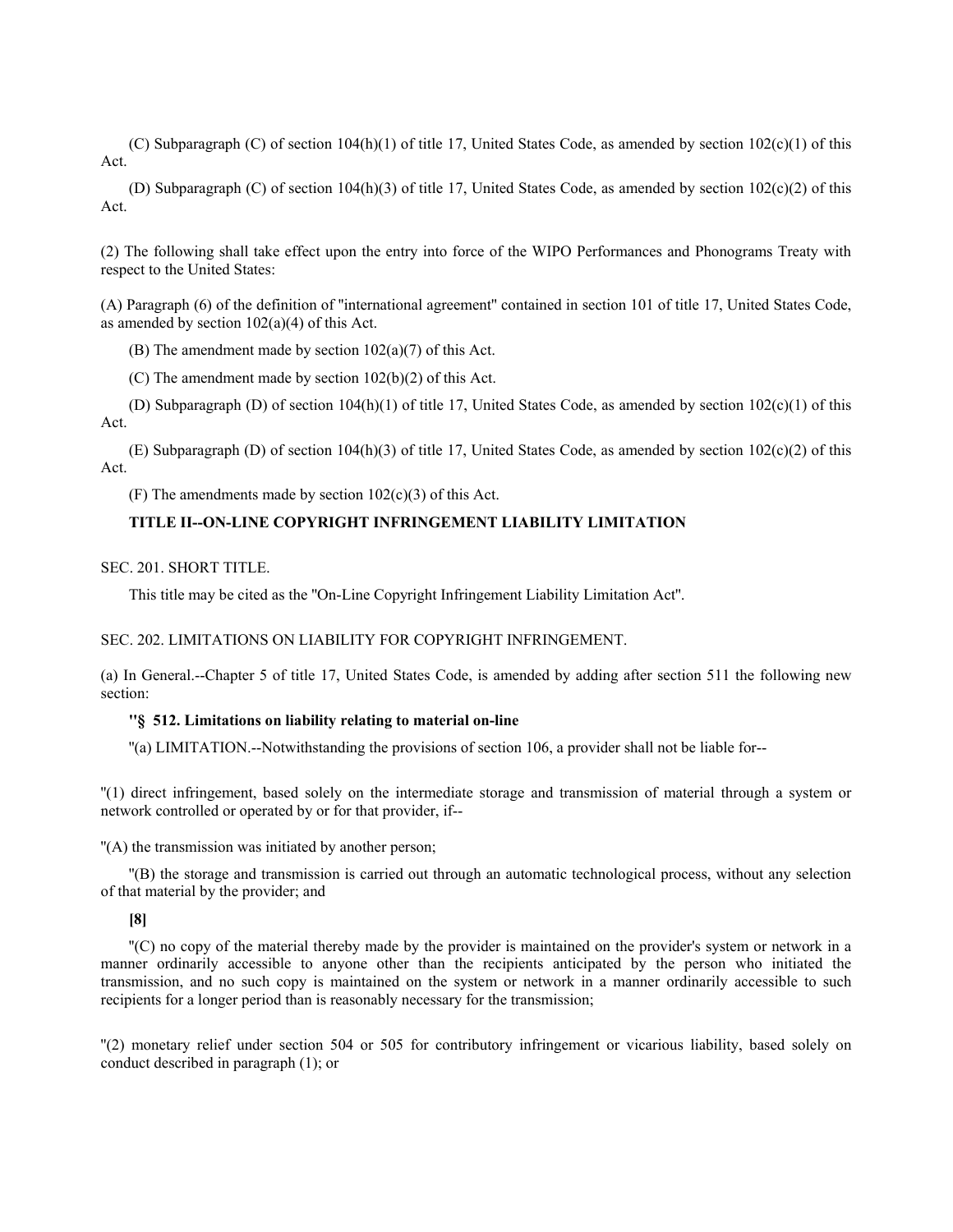''(3) monetary relief under section 504 or 505 for contributory infringement or vicarious liability, based solely on transmitting or providing access to material over that provider's system or network, other than conduct described in paragraph (1), if the provider--

''(A) does not have actual knowledge that the material is infringing or, in the absence of such actual knowledge, is not aware of facts or circumstances from which infringing activity is apparent; and

''(B) does not receive a financial benefit directly attributable to the infringing activity, if the provider has the right and ability to control such activity.

''(b) PROTECTION OF PRIVACY.--Nothing in subsection (a) shall be construed to condition the applicability of subsection (a) on a provider--

''(1) monitoring its service or affirmatively seeking facts indicating infringing activity, or

''(2) accessing, removing, or disabling access to material, if such conduct is prohibited by law.

''(c) LIMITATION BASED UPON REMOVING OR DISABLING ACCESS TO INFRINGING MATERIAL.--A provider shall not be liable to any person for any claim based on that provider's good faith disabling of access to or removal of material claimed to be infringing or based on facts or circumstances from which infringing activity is apparent, regardless of whether the material or activity is ultimately determined to be infringing.

''(d) OTHER DEFENSES NOT AFFECTED.--Removing or disabling access to material which a provider transmits on-line or to which a provider provides on-line access, or the failure to do so, shall not adversely bear upon the consideration by a court of a defense to infringement asserted by that provider on the basis of section 107 or any other provision of law.

''(e) MISREPRESENTATIONS.--Any person who knowingly materially misrepresents to a provider that material on-line is infringing shall be liable for any damages, including costs and attorneys' fees, incurred by the provider, by the alleged infringer, or by any copyright owner or copyright owner's authorized licensee, who is injured by such misrepresentation, as a result of the provider relying upon such misrepresentation in removing or disabling access to the material claimed to be infringing.

''(f) DEFINITION.--As used in this section, the term 'provider' means a provider of on-line services or network access.''.

(b) CONFORMING AMENDMENT.--The table of sections for chapter 5 of title 17, United States Code, is amended by adding at the end the following:

### **''§ 512. Limitations on liability relating to material on-line.''.**

## SEC. 203. LIMITATIONS ON EXCLUSIVE RIGHTS; COMPUTER PROGRAMS.

Section 117 of title 17, United States Code, is amended--

(1) by striking ''Notwithstanding'' and inserting the following:

''(a) MAKING OF ADDITIONAL COPY OR ADAPTATION BY OWNER OF COPY.--Notwithstanding'';

(2) by striking ''Any exact'' and inserting the following:

## ''(b) LEASE, SALE, OR OTHER TRANSFER OF ADDITIONAL COPY OR ADAPTATION.--Any exact''; and

(3) by adding at the end the following:

''(c) MACHINE MAINTENANCE OR REPAIR.--Notwithstanding the provisions of section 106, it is not an infringement for the owner or lessee of a machine to make or authorize the making of a copy of a computer program if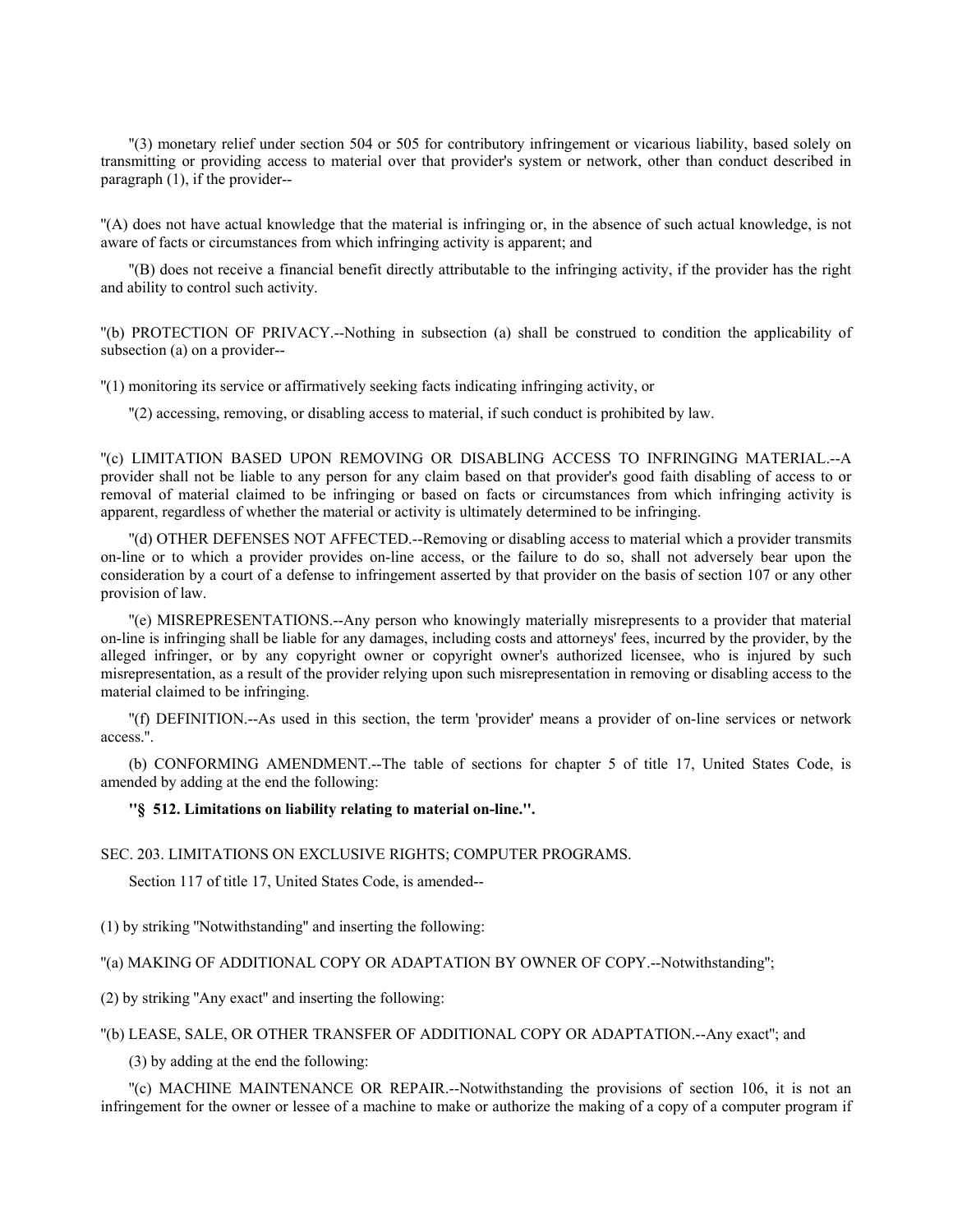such copy is made solely by virtue of the activation of a machine that lawfully contains an authorized copy of the computer program, for purposes only of maintenance or repair of that machine, if--

''(1) such new copy is used in no other manner and is destroyed immediately after the maintenance or repair is completed; and

''(2) with respect to any computer program or part thereof that is not necessary for that machine to be activated, such program or part thereof is not

## **[9]**

accessed or used other than to make such new copy by virtue of the activation of the machine.

#### ''(d) DEFINITIONS.--For purposes of this section--

''(1) the 'maintenance' of a machine is the servicing of the machine in order to make it work in accordance with its original specifications and any changes to those specifications authorized for that machine; and

''(2) the 'repair' of a machine is the restoring of the machine to the state of working in accordance with its original specifications and any changes to those specifications authorized for that machine.''.

## PURPOSE AND SUMMARY

H.R. 2281 contains two titles. The first, entitled the ''WIPO Copyright Treaties Implementation Act,'' implements World Intellectual Property Organization sponsored copyright agreements signed by the United States. The second, entitled the ''On-Line Copyright Infringement Liability Limitation Act,'' limits the liability on-line and Internet service providers may incur as a result of transmissions containing copyrighted works traveling through systems and networks under their control.

## BACKGROUND AND NEED FOR THE LEGISLATION

#### *The ''WIPO Copyright Treaties Implementation Act''*

The digital environment now allows users of electronic media to send and retrieve perfect reproductions of copyrighted material easily and nearly instantaneously, to or from locations around the world. With this evolution in technology, the law must adapt in order to make digital networks safe places to disseminate and exploit copyrighted works.

In Geneva, Switzerland, in December, 1996, a Diplomatic Conference was convened under the auspices of the World Intellectual Property Organization (''WIPO''), to negotiate new multilateral treaties to protect copyrighted material in the digital environment and to provide stronger international protection to performers and producers of phonograms. In addition to the digital issues, the latter is important to provide guarantees abroad of the same strong protection for American records, tapes, and compact discs abroad that is provided domestically.

The conference produced two treaties, the ''WIPO Copyright Treaty'' and the ''WIPO Performances and Phonograms Treaty,'' which were adopted by consensus by over 150 countries. The treaties will ensure adequate protection for American works in countries around the world at a time when borderless digital means of dissemination are becoming increasingly popular. While such rapid dissemination of perfect copies will benefit both U.S. owners and consumers, it will unfortunately also facilitate pirates who aim to destroy the value of American intellectual property.

The successful negotiation of the treaties brings with it the need for domestic implementing legislation. Title I of this bill contains two substantive additions to U.S. domestic law, in addition to some technical changes, to bring the law into compliance with the treaties so that they may be ratified appropriately.

The treaties do not require any change in the substance of copyright rights or exceptions in U.S. law. They do, however, require two technological adjuncts to the copyright law, intended to ensure a thriving electronic marketplace for copyrighted works on the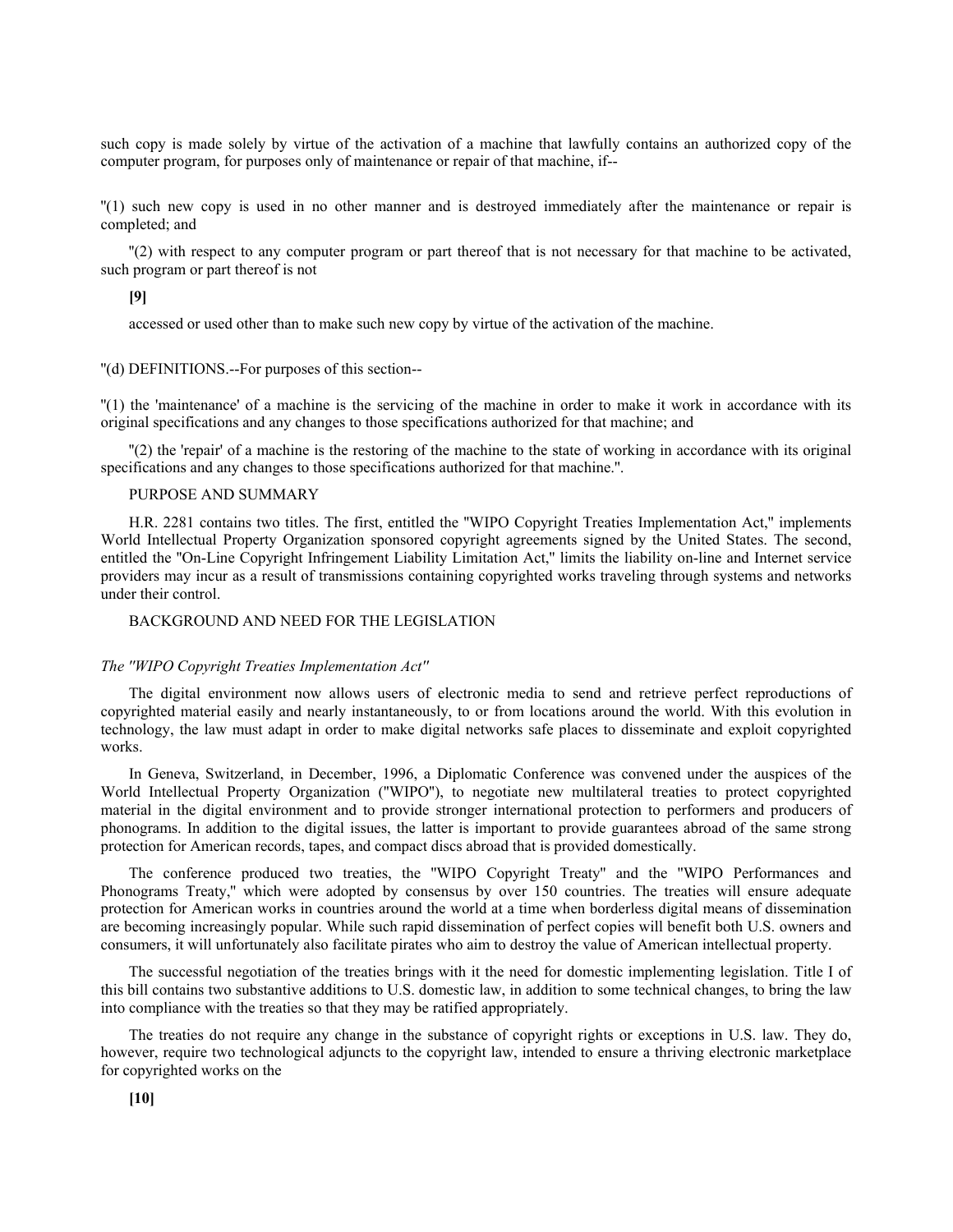Internet. The treaties address the problems posed by the possible circumvention of technologies, such as encryption, which will be used to protect copyrighted works in the digital environment and to secure on-line licensing systems. To comply with the treaties, the U.S. must make it unlawful to defeat technological protections used by copyright owners to protect their works. This would include preventing unauthorized access as well as the manufacture and sale of devices primarily designed to decode encrypted copyrighted material. Further, the U.S. must, under the treaties, make it unlawful to intentionally provide false information, or to deliberately alter or delete information provided by a copyright owner which identifies a work, its owner or performer, and the terms and conditions for its use.

When copyrighted material is adequately protected in the digital environment, a plethora of works will be distributed and performed over the Internet. In order to protect the owner, copyrighted works will most likely be encrypted and made available to consumers once payment is made for access to a copy of the work. There will be those who will try to profit from the works of others by decoding the encrypted codes protecting copyrighted works, or engaging in the business of providing devices or services to enable others to do so. A new ''Section 1201'' to the Copyright Act is required by both WIPO Treaties to make it unlawful to engage in such activity. The changes contained in the new Section 1201 are meant to parallel similar types of protection afforded by Federal telecommunications law and state laws. Just as Congress acted in the areas of cable television and satellite transmissions to prevent unauthorized interception and descrambling of signals, it is now necessary to address the on-line environment.

While there are no objections to preventing piracy on the Internet, it is not easy to draw the line between legitimate and non-legitimate uses of decoding devices, and to account for devices which serve legitimate purposes. The bill, as reported, presents a reasonable compromise by preventing only the manufacture or sale of devices that: (1) are ''primarily designed'' to grant free, unauthorized access to copyrighted works; (2) have only limited commercially significant purpose or use other than to grant such free access; or (3) are intentionally marketed for use in granting such free access. This would not include normal household devices such as Videocasette Recorders or personal computers, since such devices are not ''primarily designed'' to circumvent technological protections granting access to copyrighted works, have obvious and numerous commercially significant purposes and uses other than circumventing such protections, and are not intentionally marketed to circumvent such protections. It would however, prevent a manufacturer from making a device that is primarily designed for such a purpose and labeling it as a common household device.

A new ''Section 1202'' to the Copyright Act is required by both WIPO Treaties to ensure the integrity of the electronic marketplace by preventing fraud and misinformation. The section prohibits intentionally providing false copyright management information, such as the title of a work or the name of its author, with the intent to induce, enable, facilitate or conceal infringement. It also prohibits the deliberate deleting or altering copyright management

# **[11]**

information. This section will operate to protect consumers from misinformation as well as authors and copyright owners from interference with the private licensing process.

#### *The ''On-Line Copyright Infringement Liability Limitation Act''*

The ''On-Line Copyright Infringement Liability Limitation Act'' addresses concerns raised by a number of on-line service and Internet access providers regarding their potential liability when infringing material is transmitted on-line through their services. While several judicially created doctrines currently address the question of when liability is appropriate, providers have sought greater certainty through legislation as to how these doctrines will apply in the digital environment.

Title II of this bill codifies the core of current case law dealing with the liability of on-line service providers, while narrowing and clarifying the law in other respects. It offers the advantage of incorporating and building on those judicial applications of existing copyright law to the digital environment that have been widely accepted as fair and reasonable.

The bill distinguishes between direct infringement and secondary liability, treating each separately. This structure is consistent with evolving case law, and appropriate in light of the different legal bases for and policies behind the different forms of liability.

As to direct infringement, liability is ruled out for passive, automatic acts engaged in through a technological process initiated by another. Thus, the bill essentially codifies the result in the leading and most thoughtful judicial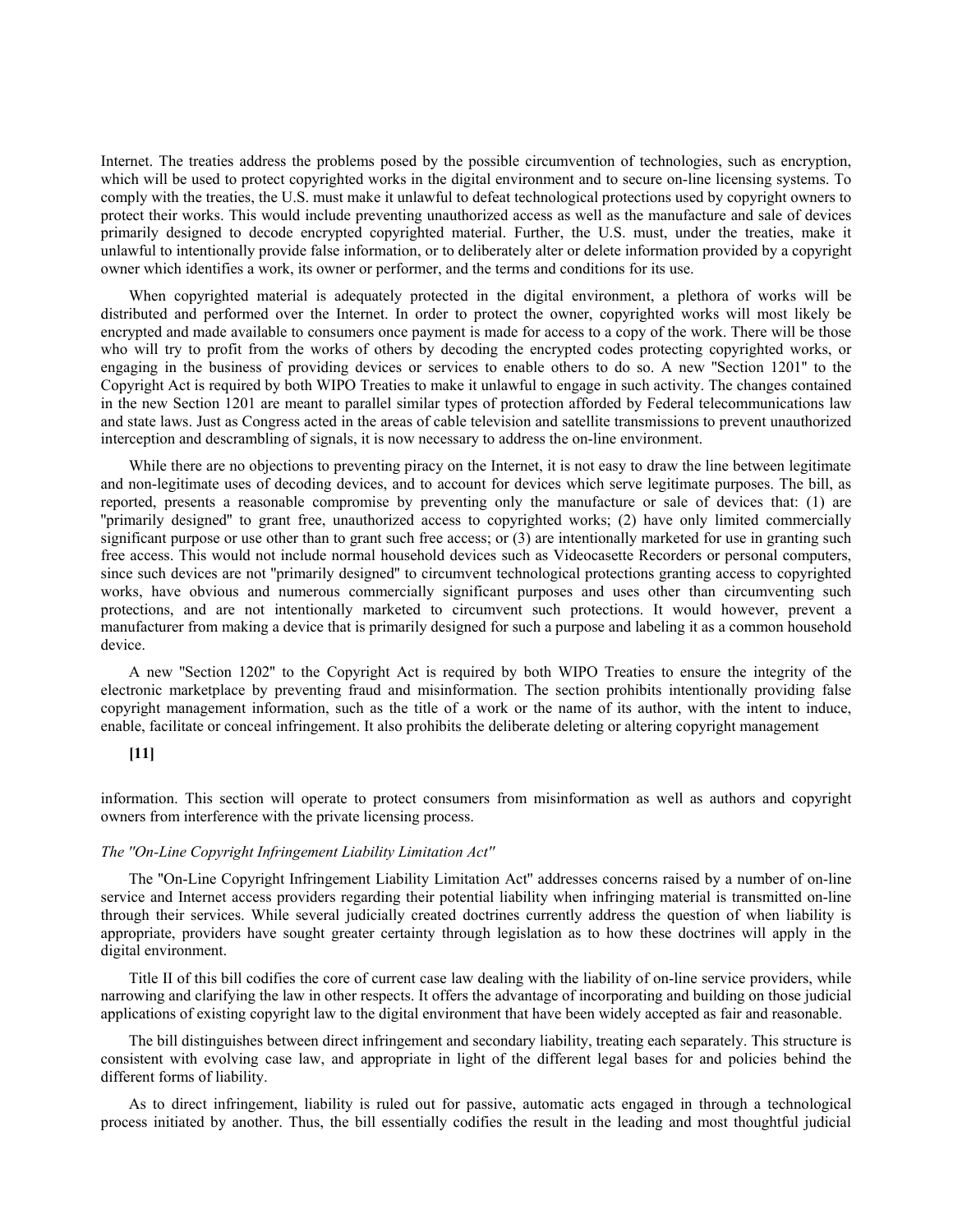decision to date: *Religious Technology Center v. Netcom On-line Communications Services, Inc., 907 F. Supp. 1361 (N.D. Cal. 1995).* In doing so, it overrules those aspects of *Playboy Enterprises, Inc. v. Frena, 839 F. Supp. 1552 (M.D. Fla. 1993),* insofar as that case suggests that such acts by service providers could constitute direct infringement, and provides certainty that *Netcom* and its progeny, so far only a few district court cases, will be the law of the land.

As to secondary liability, the bill changes existing law in two primary respects: (1) no monetary relief can be assessed for the passive, automatic acts identified in *Religious Technology Center* v. *Netcom On-line Communications Services, Inc.*; and (2) the current criteria for finding contributory infringement or vicarious liability are made clearer and somewhat more difficult to satisfy. Injunctive relief will, however, remain available, ensuring that it is possible for copyright owners to secure the cooperation of those with the capacity to prevent ongoing infringement. Failure to qualify for the exemption or limitation does not mean that the provider is necessarily an infringer or liable for monetary damages. If the exemption or limitation does not apply, the doctrines of existing law will come into play, and liability will only attach to the extent that the court finds that the requirements for direct infringement, contributory infringement or vicarious liability have been met, that the conduct is not excused by any other exception or limitation, and that monetary remedies are appropriate. Where monetary remedies remain available under the bill, the ordinary rules for courts to follow in setting the amounts of those remedies will still apply. This includes the remittal of statutory damages under paragraph 504

**[12]**

 $(c)(2)$  for non-profits and public broadcasting entities based on the reasonable belief that the infringing act was a fair use.

Safeguards in the bill include language intended to guard against interference with privacy; a provision ensuring that nonprofit institutions such as universities will not be prejudiced when they determine that an allegedly infringing use is fair use; a provision protecting service providers from lawsuits when they act to assist copyright owners in limiting or preventing infringement; and a provision requiring payment of costs incurred when someone knowingly makes false accusations of on-line infringement.

### HEARINGS

The Committee's Subcommittee on Courts and Intellectual Property held two days of hearings on this legislation on September 16 and 17, 1997 (Serial #33). Testimony was received from The Honorable Bruce Lehman, Assistant Secretary of Commerce and Commissioner of Patents and Trademarks, Patent and Trademark Office, United States Department of Commerce; The Honorable Marybeth Peters, Register of Copyrights, United States Copyright Office, The Library of Congress; Roy Neel, President and Chief Executive Officer, United States Telephone Association; Jack Valenti, President and Chief Executive Officer, Motion Picture Association of America; Robert Holleyman, President, Business Software Alliance; M.R.C. Greenwood, Chancellor, University of California, Santa Cruz, on behalf of the Association of American Universities and the National Association of State Universities and Land Grant Colleges; Tushar Patel, Vice President and Managing Director, USWeb; Lawrence Kenswil, Executive Vice President, Business and Legal Affairs, Universal Music Group; Marc Jacobson, General Counsel, Prodigy Services, Inc.; Ken Wasch, President, Software Publishers Association; Ronald G. Dunn, President, Information Industry Association; John Bettis, Songwriter, on behalf of the American Society of Composers Authors and Publishers; Allee Willis, Songwriter, on behalf of Broadcast Music, Incorporated; Robert L. Oakley, Professor of Law, Georgetown University Law Center and Director, Georgetown Law Library, on behalf of a Coalition of Library and Educational Organizations; Johnny Cash, Vocal Artist, with Hilary Rosen, President and Chief Executive Officer, Recording Industry Association of America; Allan Adler, Vice President, Legal and Governmental Affairs, Association of American Publishers; Gail Markels, General Counsel and Senior Vice President, Interactive Digital Software Association; Mike Kirk, Executive Director, American Intellectual Property Law Association; Thomas Ryan, President, SciTech Software, Inc.; Mark Belinsky, Vice President, Copy Protection Group, Macrovision, Inc.; Douglas Bennett, President, Earlham College, Vice President, American Council of Learned Societies, on behalf of the Digital Future Coalition; Edward J. Black, President, Computer and Communications Industry Association; Christopher Byrne, Director of Intellectual Property, Silicon Graphics, Inc., on behalf of the Information Technology Industry Council; and Gary Shapiro, President, Consumer Electronics Manufacturer's Association (a sector of the Electronic Industries Association), and Chairman, Home Recording Rights Coalition.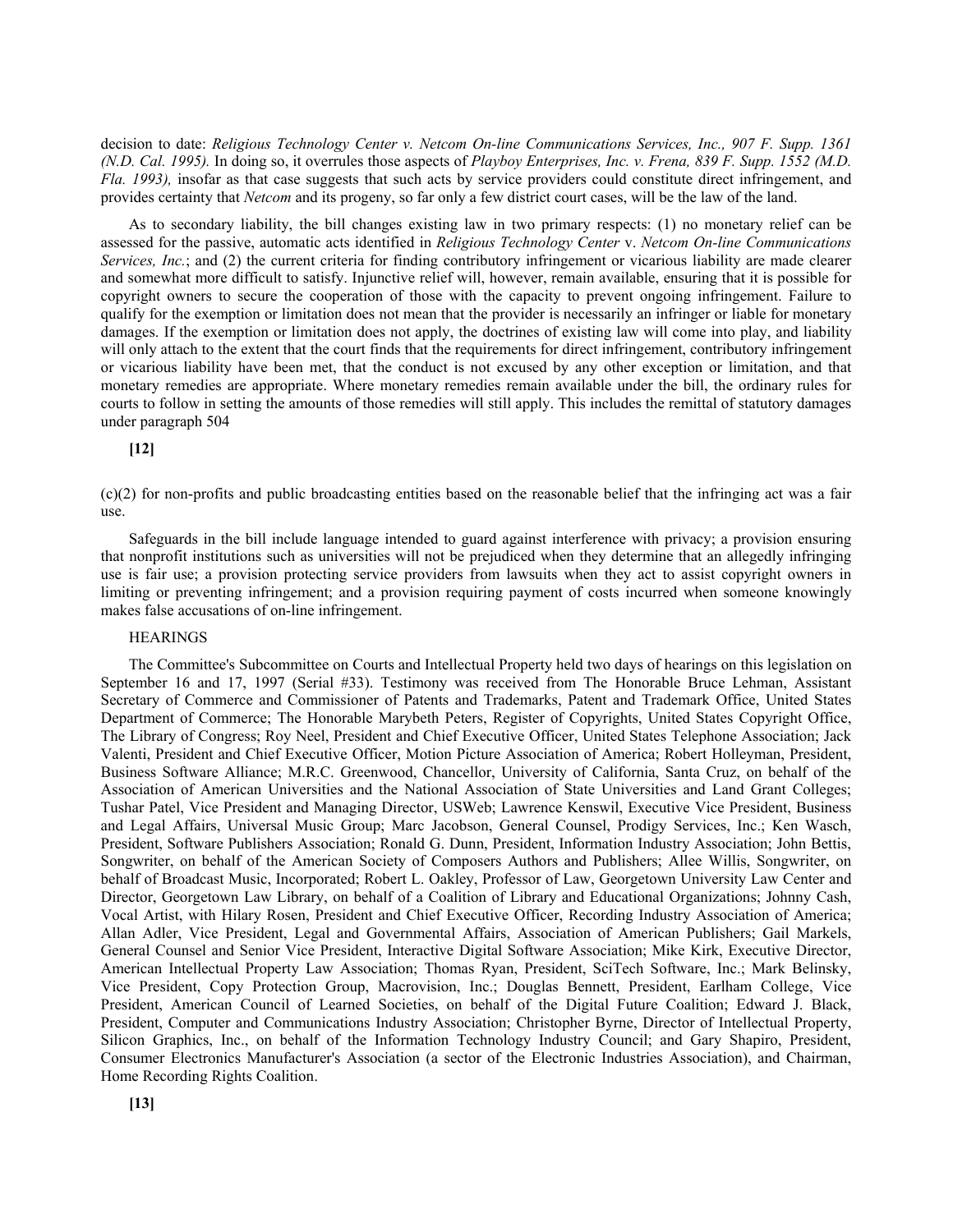#### COMMITTEE CONSIDERATION

On February 26, 1998, the Subcommittee conducted a markup of H.R. 2281, the ''WIPO Copyright Treaties Implementation Act,'' and on H.R. 3209, the ''On-Line Copyright Infringement Liability Limitation Act.''

H.R. 2281 was reported favorably by voice vote, a quorum being present, to the full Committee in the form of a single amendment in the nature of a substitute incorporating amendments adopted by the Subcommittee.

H.R. 3209 was reported favorably by voice vote, a quorum being present, to the full Committee, without amendment.

On April 1, 1998, the full Committee conducted a markup of H.R. 2281, as reported by the Subcommittee. The Committee adopted, by voice vote, an amendment in the nature of a substitute offered by Mr. Coble, which made the provisions of H.R. 2281, as reported, title I of the bill, and certain provisions of H.R. 3209 title II of the bill.

The Committee favorably reported, by voice vote, a quorum being present, H.R. 2281, as amended, to the House.

### COMMITTEE OVERSIGHT FINDINGS

In compliance with clause  $2(1)(3)(A)$  of rule XI of the Rules of the House of Representatives, the Committee reports that the findings and recommendations of the Committee, based on oversight activities under clause 2(b)(1) of rule X of the Rules of the House of Representatives, are incorporated in the descriptive portions of this report.

COMMITTEE ON GOVERNMENT REFORM AND OVERSIGHT FINDINGS

No findings or recommendations of the Committee on Government Reform and Oversight were received as referred to in clause 2(l)(3)(D) of rule XI of the Rules of the House of Representatives.

NEW BUDGET AUTHORITY AND TAX EXPENDITURES

Clause 2(l)(3)(B) of House Rule XI is inapplicable because this legislation does not provide new budgetary authority or increased tax expenditures.

CONGRESSIONAL BUDGET OFFICE COST ESTIMATE

In compliance with clause  $2(1)(C)(3)$  of rule XI of the Rules of the House of Representatives, the Committee sets forth, with respect to the bill, H.R. 2281, the following estimate and comparison prepared by the Director of the Congressional Budget Office under section 403 of the Congressional Budget Act of 1974:

### **[14]**

U.S. CONGRESS, CONGRESSIONAL BUDGET OFFICE, *Washington, DC, April 16, 1998.*

Hon. HENRY J. HYDE, Chairman, Committee on the Judiciary, House of Representatives, Washington, DC.

DEAR MR. CHAIRMAN: The Congressional Budget Office has prepared the enclosed cost estimate for H.R. 2281, the WIPO Copyright Treaties Implementation Act.

If you wish further details on this estimate, we will be pleased to provide them. The CBO staff contact is Kim Cawley, who can be reached at 226-2860.

Sincerely,

JUNE E. O'NEILL, *Director.*

Enclosure.

cc: Honorable John Conyers, Jr., Ranking Minority Member.

*H.R. 2281--WIPO Copyright Treaties Implementation Act*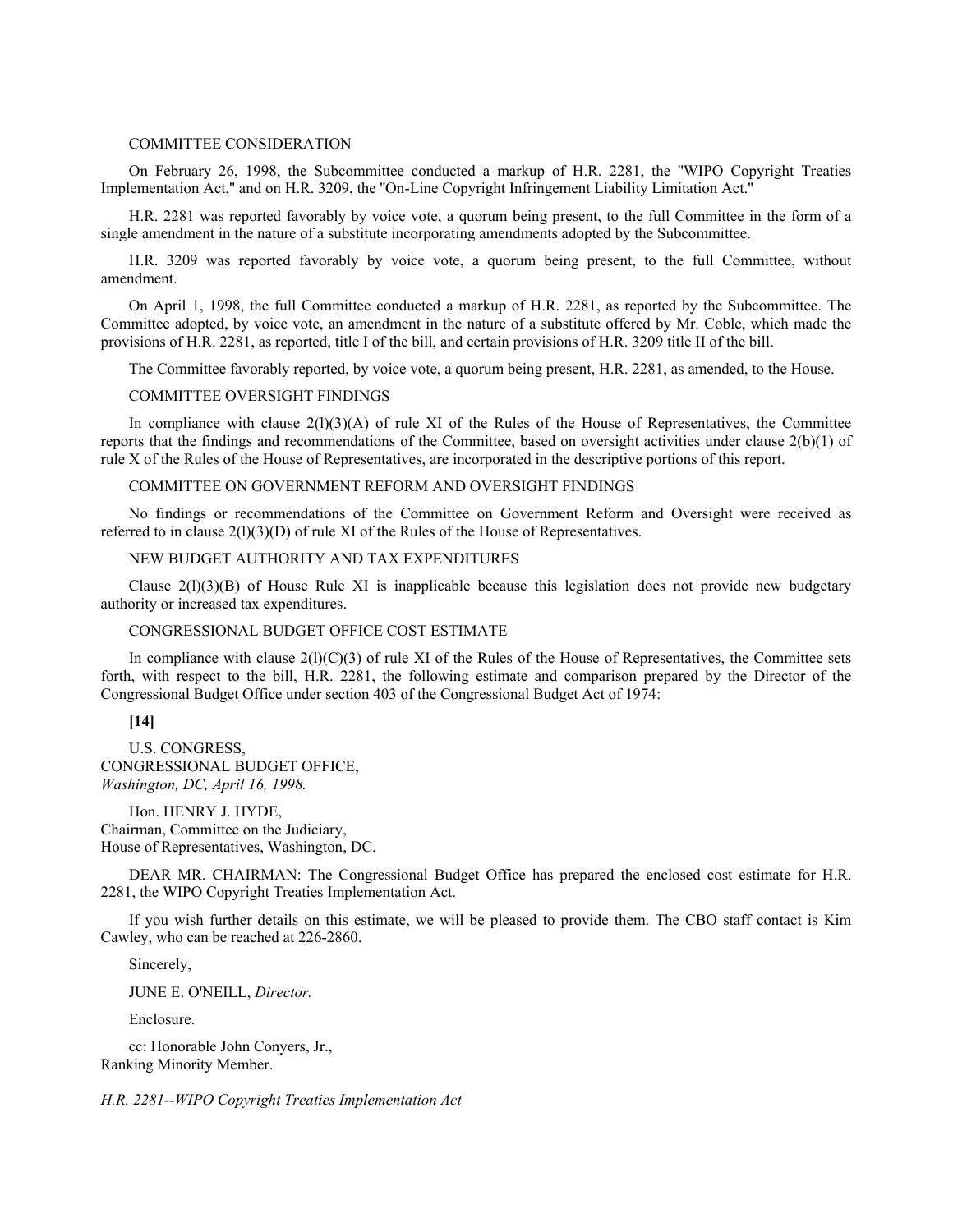CBO estimates that enacting H.R. 2281 would have no significant impact on the federal budget. Enacting the bill would establish new criminal penalties and thus could affect both receipts and direct spending. Hence, pay-as-you-go procedures would apply, but we expect that any changes in receipts and direct spending would be insignificant.

Title I of H.R. 2281 would amend U.S. copyright law to comply with two treaties produced by the December 1996 conference of the World Intellectual Property Organization one regarding the use of copyrighted material in digital environments, and the other dealing with international copyright protection of performers and producers of phonograms. Section 1204 would establish criminal fines of up to \$ 1 million for anyone attempting to circumvent copyright protection systems, or falsifying or altering copyright management information. Enacting this provision could increase governmental receipts from the collection of fines, but we estimate that any such increase would be less than \$ 500,000 annually. Criminal fines are deposited in the Crime Victims Fund and are spent in the following year. Thus any change in direct spending from the fund would also amount to less than \$ 500,000 annually.

Title II would limit the liability for copyright infringement of persons who are providers of on-line services or network access. Based on information from the Copyright Office, CBO estimates this provision would have no budgetary impact.

Section 4 of the Unfunded Mandates Reform Act of 1995 excludes from the application of that act any legislative provisions that are necessary for the ratification or implementation of international treaty obligations. CBO has determined that Title I of the bill fits within that exclusion because it is necessary for the implementation of the WIPO Copyright Treaty and the WIPO Performances and Phonograms Treaty. Title II of the bill does not contain any intergovernmental or private-sector mandates.

# **[15]**

The CBO staff contact for this estimate is Kim Cawley, who can be reached at 226-2860. This estimate was approved by Robert A. Sunshine, Deputy Assistant Director for Budget Analysis.

## CONSTITUTIONAL AUTHORITY

Pursuant to Rule XI, clause 2(1)(4) of the Rules of the House of Representatives, the Committee finds the authority for this legislation in Article I, clause 8, section 8 of the Constitution.

SECTION-BY-SECTION ANALYSIS

## *Section 101: Short Title*

This section provides that this Act may be cited as the ''WIPO Copyright Treaties Implementation Act.''

### *Section 102: Technical Changes*

#### *Summary*

To comply with the obligations of the WIPO Treaties, several technical amendments to the U.S. Copyright Act are necessary. These amendments are needed to ensure that works from countries that join the two new WIPO Treaties, including works in existence on the date each treaty becomes effective for the United States, will be protected in the United States on a formality-free basis, as required by the provisions of each treaty. Three sections of the Copyright Act require amendment: (1) section 104, which specifies the conditions on which works from other countries are protected in the United States; (2) section 104A, which restores protection to certain preexisting works from other countries that have fallen into the public domain in the United States; and (3) section 411(a), which makes copyright registration a precondition to bringing suit for infringement for some works. In addition, the amendments made to these sections require some additions to, and changes in, the definition section of the Copyright Act, section 101.

#### *Changes to Section 101: Definitions.*

The bill amends section 101 to define ''treaty party'' as ''any country or intergovernmental organization that is a party to an international agreement'' and to define ''international agreement'' to include, inter alia, the two new WIPO Treaties. Definitions of the two new WIPO Treaties are also provided. In addition, a definition of ''United States work'' was added for purposes of amended section 411.

### *Changes to Section 104: Subject Matter of Copyright: National Origin.*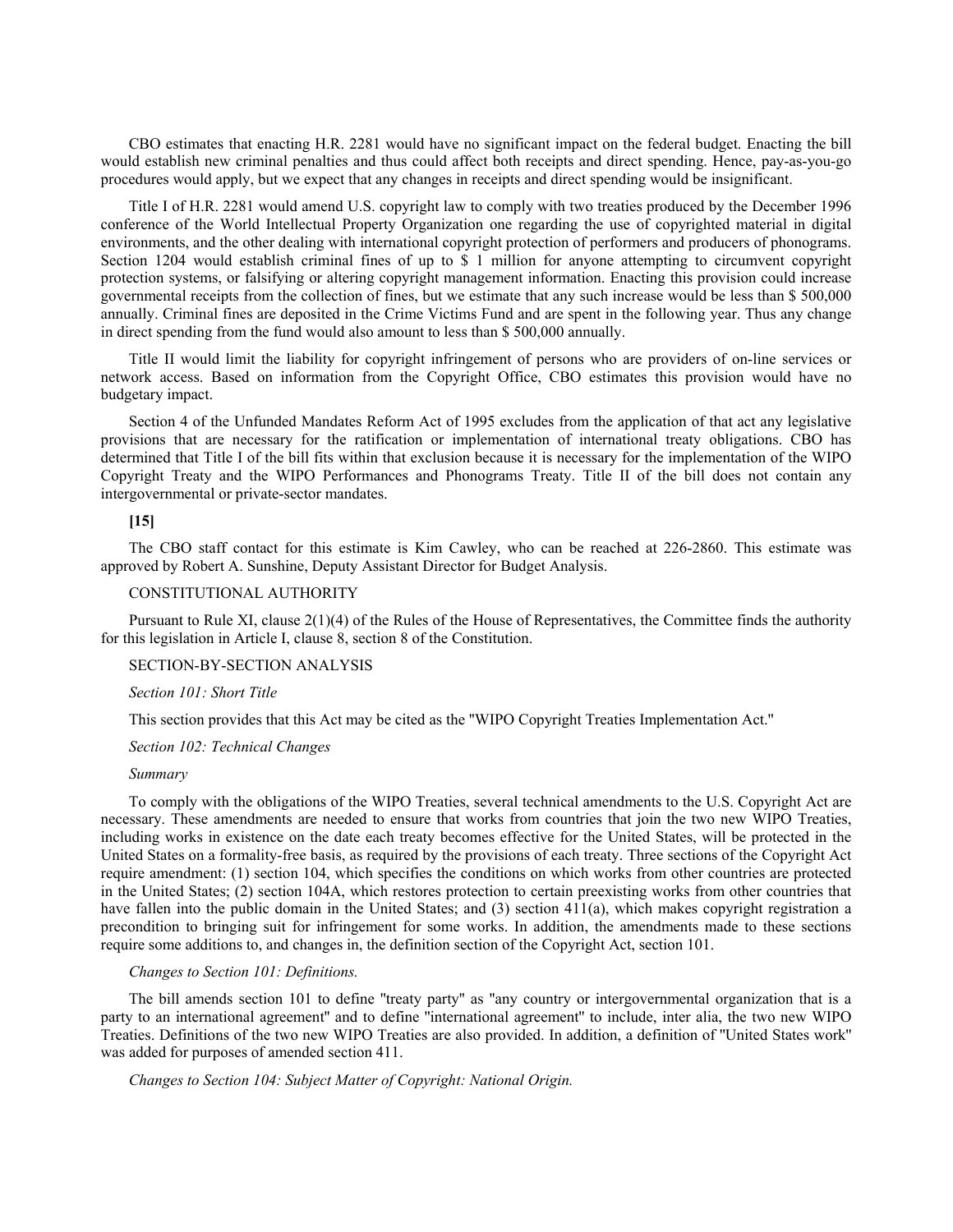Existing section 104 identifies the criteria that must be met for a work to qualify for protection under the U.S. copyright law (i.e., ''points of attachment''). Among those protected under section 104 are nationals or domiciliaries of those countries with which we have an appropriate Treaty relationship. Section 104, as it is presently written, explicitly identifies those Treaty relationships, but does not refer to the two new WIPO Treaties. Therefore, section

**[16]**

104 needs to be amended to provide for points of attachment for the two new WIPO Treaties.

This bill amends section 104 so that all countries that have copyright relations with the United States would be referred to collectively by the term ''treaty parties.'' This change, in conjunction with the amendments to section 101, which define ''treaty party'' and ''international agreement,'' serves to ensure that the two new WIPO Treaties are covered by section 104. The bill also amends section 104 to extend protection to foreign works from any treaty party based on four points of attachment: nationality of the author, place of first publication of the work, place of fixation of the sounds embodied in a sound recording, and the situs of a constructed architectural work.

The way section 104 is presently written requires that it be amended each time U.S. treaty membership changes. By defining ''treaty party'' in section 101 and amending section 104 to refer to ''treaty party,'' future changes in the treaties to which the U.S. is a party would not require changes to section 104. It is much clearer and less unwieldy to have a single set of criteria for eligibility in section 104 as proposed by this bill, rather than multiple, overlapping criteria in a long list of complex definitions in section 101. If we join any future treaties, they can simply be added to the list of ''international agreements'' without any detailed amendments repeating the criteria for eligibility. The amendment to section 104 also makes clear that membership in the Geneva Phonograms Convention and the WIPO Performances and Phonograms Treaty provides national eligibility for sound recordings only, not other types of works.

## *Changes to Section 104A: Copyright in Restored Works*

The bill amends section 104A(h) by adding the two new WIPO Treaties to the definitions of ''date of adherence or proclamation'' and ''eligible country.'' It would also add a paragraph to the definition of ''restored work'' to ensure that copyrighted works other than sound recordings do not qualify as restored works where the sole basis for protection in the United States is adherence to the WIPO Performances and Phonograms Treaty.

## *Changes to Section 411(a): Registration and Infringement Actions*

In its current form, section 411(a) requires works to be registered with the Copyright Office before suit can be brought for their infringement, but exempts Berne Convention works whose country of origin is not the United States. The section must be amended to exempt works from members of the two new WIPO Treaties.

Amendments to section 411(a) reframe the registration requirement in the affirmative--essentially the converse of the current section. In other words, the provision would state affirmatively that ''United States works'' must be registered before suit, with ''United States works'' defined as the converse of the current definition of works whose country of origin is not the United States. Similar to the changes in section 104, this section could be easily updated each time the United States joins another treaty, without the need to change several interrelated provisions of the Act.

**[17]**

### *Change to Section 507(a)*

Currently, section 507(a) provides for a three-year statute of limitations period for all criminal copyright actions. Section 507(a) is amended to recognize exceptions to the three-year limitations period if expressly provided elsewhere in Title 17. New chapter 12 of Title 17 provides for a five-year criminal limitation period.

## *Section 103: Copyright Protection Systems and Copyright Management Information*

### *Summary*

The two new WIPO Treaties include substantively identical provisions on technological measures of protection (also commonly referred to as the ''black box'' or ''anticircumvention'' provisions). These provisions require contracting parties to provide ''adequate legal protection and effective legal remedies against the circumvention of effective technological measures that are used by authors in connection with the exercise of their rights under this Treaty or the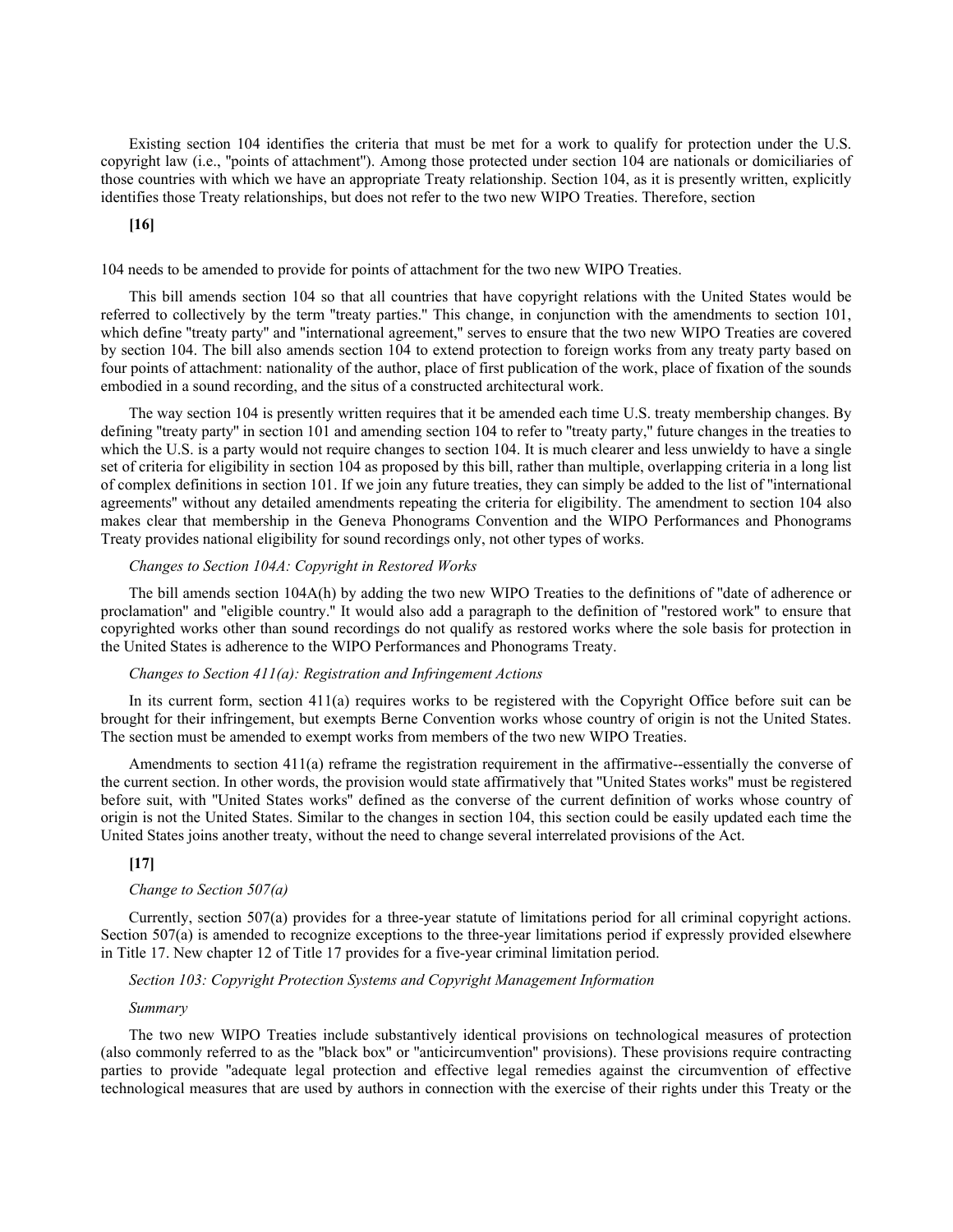Berne Convention and that restrict acts, in respect of their works, which are not authorized by the authors concerned or permitted by law.''

Both of the new WIPO treaties also include substantively identical provisions on copyright management information. These provisions require contracting parties to protect the integrity of copyright management information. The treaties define copyright management information as ''information which identifies the work, the author of the work, the owner of any right in the work, or information about the terms and conditions of use of the work, and any numbers or codes that represent such information, when any of these items of information is attached to a copy of a work or appears in connection with the communication of a work to the public.''

Legislation is required to comply with both of these provisions. To accomplish this, the bill adds a new chapter (chapter twelve) to Title 17 of the United States Code. This new chapter twelve includes four sections--(1) section 1201, which prohibits the circumvention of technological copyright protection measures; (2) section 1202, which protects the integrity of copyright management information; (3) section 1203, which provides for civil remedies for violations of sections 1201 and 1202; and (4) section 1204, which provides for criminal penalties for violations of sections 1201 and 1202.

### *Section 1201: Circumvention of Copyright Protection Systems*

*Subsection (a)* applies when a person has not obtained authorized access to a copy or a phonorecord of a work for which the copyright owner has put in place a technological measure that effectively controls access to his or her work. The relevant terminology is defined in paragraph (a)(3), as described below.

*Paragraph (a)(1)*. The act of circumventing a technological protection measure put in place by a copyright owner to control access to a copyrighted work is the electronic equivalent of breaking into a locked room in order to obtain a copy of a book. Paragraph (a)(1) establishes a general prohibition against gaining unauthorized access

# **[18]**

to a work by circumventing a technological protection measure put in place by the copyright owner where such protection measure otherwise effectively controls access to a work protected under Title 17 of the U.S. Code.

Paragraph (a)(1) does not apply to the subsequent actions of a person once he or she has obtained authorized access to a copy of a work protected under Title 17, even if such actions involve circumvention of additional forms of technological protection measures. In a fact situation where the access is authorized, the traditional defenses to copyright infringement, including fair use, would be fully applicable. So, an individual would not be able to circumvent in order to gain unauthorized access to a work, but would be able to do so in order to make fair use of a work which he or she has acquired lawfully.

*Paragraph (a)(2)*. In order to provide meaningful protection and enforcement of the copyright owner's right to control access to his or her copyrighted work, this paragraph supplements the prohibition against the act of circumvention in paragraph (a)(1) with prohibitions on creating and making available certain technologies, products and services used, developed or advertised to defeat technological protections against unauthorized access to a work. Similar laws have been enacted in related contexts. *See, e.g.*, *17 U.S.C. § 1002*(a) (prohibiting the import, manufacture, or distribution of digital audio recording equipment lacking specified characteristics and prohibiting the import, manufacture, or distribution of any device, or the offer to perform any service, the primary purpose or effect of which is to circumvent the serial copy management system required for digital audio equipment);  $47 \text{ U.S.C.}$   $\S$   $553(a)(2)$ (prohibiting the manufacture or distribution of equipment intended for the unauthorized reception of cable television service); 47 U.S.C.  $\frac{6}{5}$  605(e)(4) (prohibiting the manufacture, assembly, import, and sale of equipment used in the unauthorized decryption of satellite cable programming.)

Specifically, paragraph (a)(2) prohibits manufacturing, importing, offering to the public, providing, or otherwise trafficking in certain technologies, products, services, devices, components, or parts that can be used to circumvent a technological protection measure that otherwise effectively controls access to a work protected under Title 17. It is drafted carefully to target ''black boxes,'' and to ensure that legitimate multipurpose devices can continue to be made and sold. For a technology, product, service, device, component, or part thereof to be prohibited under this subsection, one of three conditions must be met. It must:

(1) be primarily designed or produced for the purpose of circumventing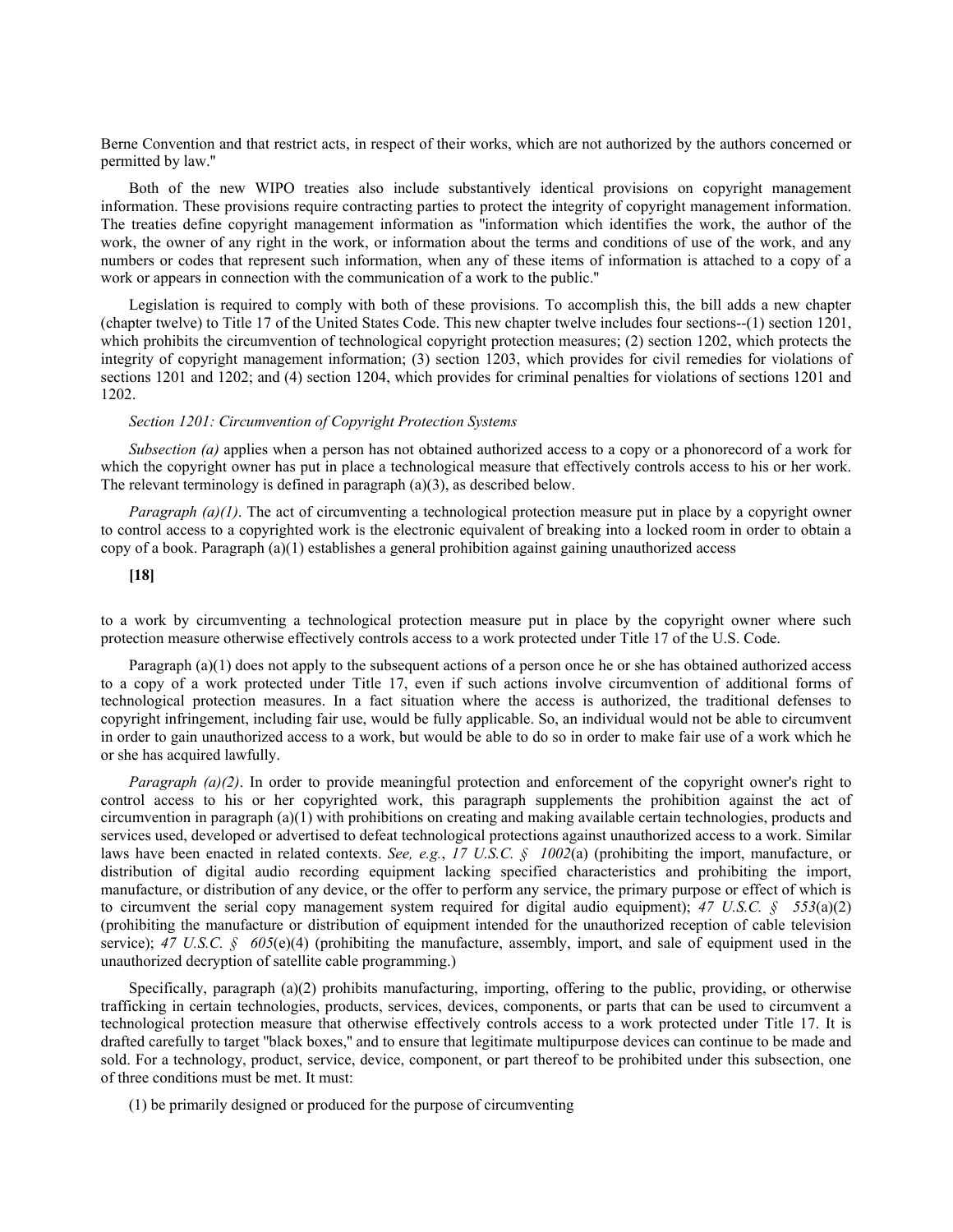(2) have only a limited commercially significant purpose or use other than to circumvent; or

(3) be marketed by the person who manufactures it, imports it, offers it to the public, provides it or otherwise traffics in it, or by another person acting in concert with that person, for use in circumventing a technological protection measure that effectively controls access to a work protected under Title 17.

This provision is designed to protect copyright owners, and simultaneously allow the development of technology.

**[19]**

*Paragraph (a)(3)* defines certain terms used throughout paragraph (a):

(1) ''circumvent a technological protection measure''--for purposes of paragraph (a) only, which covers protections against unauthorized initial access to a work, this term means ''to descramble a scrambled work, to decrypt an encrypted work, or otherwise to avoid, bypass, remove, deactivate, or impair a technological protection measure, without the authority of the copyright owner.''

(2) ''effectively controls access to a work''--a technological protection measure ''effectively controls access to a work'' if the measure, in the ordinary course of its operation, requires the application of information, or a process or a treatment, with the authority of the copyright owner, to gain access to the work.

*Subsection (b)* applies when a person has obtained authorized access to a copy or a phonorecord of a work, but the copyright owner has put in place technological measures that effectively protect his or her right under Title 17 to control or limit further use of the copyrighted work.

*Paragraph(b)(1)*. Paralleling paragraph (a)(2), above, paragraph (b)(1) seeks to provide meaningful protection and enforcement of copyright owners' use of technological protection measures to protect their rights under Title 17 by prohibiting the act of making or selling the technological means to overcome these protections and facilitate copyright infringement. Paragraph (b)(1) prohibits manufacturing, importing, offering to the public, providing, or otherwise trafficking in certain technologies, products, services, devices, components, or parts thereof that can be used to circumvent a technological protection measure that effectively protects a right of a copyright owner under Title 17 in a work or portion thereof. Again, for a technology, product, service, device, component, or part thereof to be prohibited under this subsection, one of three conditions must be met. It must:

(1) be primarily designed or produced for the purpose of circumventing;

(2) have only limited commercially significant purpose or use other than to circumvent; or

(3) be marketed by the person who manufactures it, imports it, offers it to the public, provides it, or otherwise traffics in it, or by another person acting in concert with that person, for use in circumventing a technological protection measure that effectively protects the right of a copyright owner under Title 17 in a work or a portion thereof.

Like paragraph (a)(2), this provision is designed to protect copyright owners, and simultaneously allow the development of technology.

*Paragraph (b)(2)* defines certain terms used in subsection (b):

(1) ''circumvent protection afforded by a technological protection measure'' is defined as ''avoiding, bypassing, removing, deactivating, or otherwise impairing a technological protection measure.''

(2) ''effectively protects a right of a copyright owner under Title 17''--a technological protection measure effectively pro-

## **[20]**

tects a right of a copyright owner under Title 17 ''if the measure, in the ordinary course of its operation, prevents, restricts, or otherwise limits the exercise of a right under Title 17 of a copyright owner.''

*Subsection (c)* prohibits the importation, sale for importation, or sale within the United States after importation by the owner, importer or consignee of any technology, product, service, device, component, or part thereof covered by subsections (a) or (b). This paragraph further provides that violations of this provision are actionable under section 1337 of Title 19 of the U.S. Code, which authorizes actions by the International Trade Commission against unfair import practices.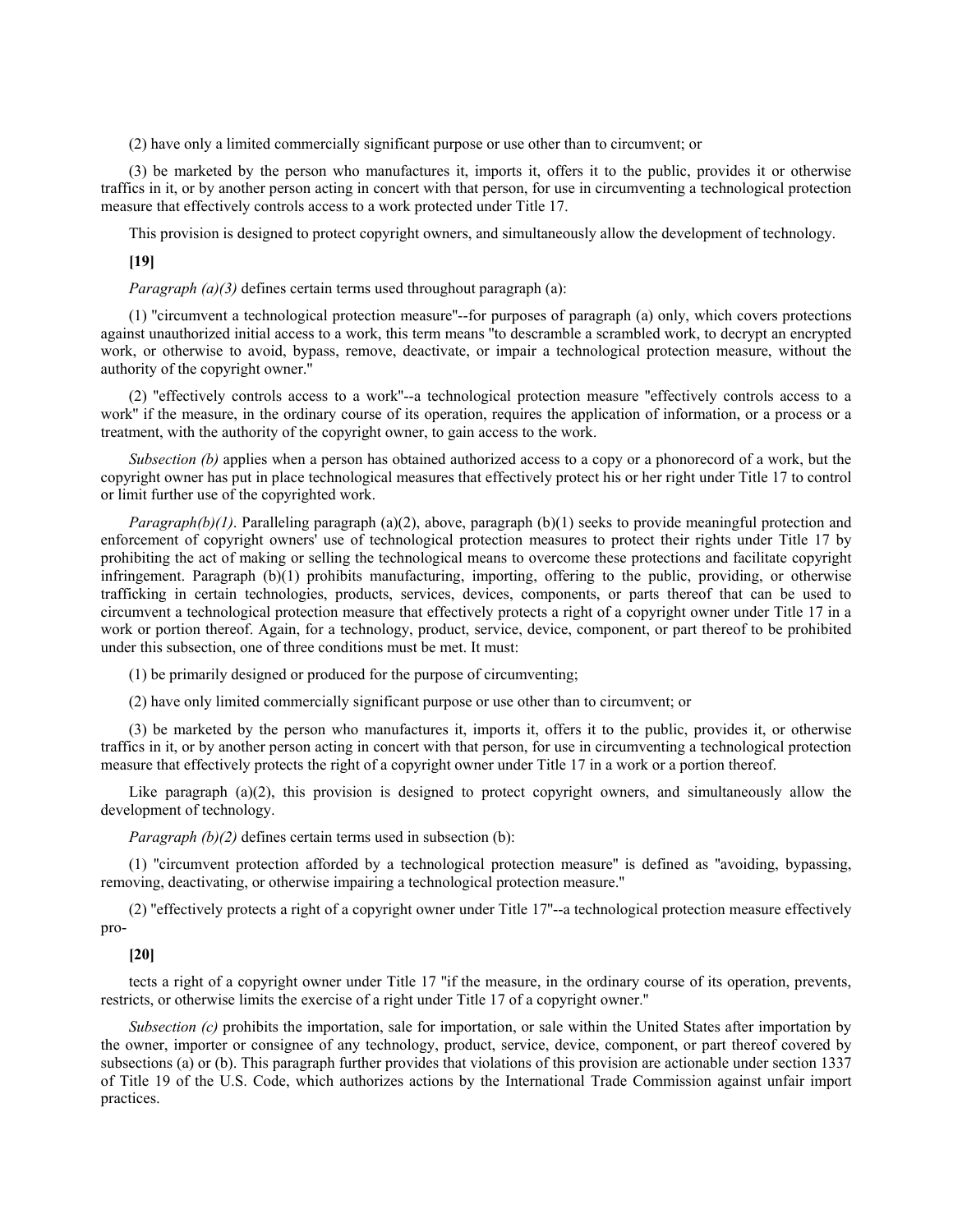*Subsection (d)* provides that section 1201 shall not have any effect on rights, remedies, limitations, or defenses to copyright infringement, including fair use, under Title 17. This provision is intended to ensure that none of the provisions in section 1201 affect the existing legal regime established in the Copyright Act and case law interpreting that statute.

*Subsection (e)* allows a nonprofit library, nonprofit archives or nonprofit educational institution to obtain access to a copyrighted work for the sole purpose of making a good faith determination as to whether it wishes to acquire a copy, or portion of a copy, of that work in order to engage in conduct permitted under the Copyright Act, such as a fair use under section 107. A qualifying institution may not gain access for a period of time longer than necessary to determine whether it wishes to obtain a copy, or portion of a copy, for such purposes and the right to gain access shall not apply for any other purpose.

The right to obtain access under this paragraph only applies when the nonprofit library, nonprofit archives, or nonprofit educational institution cannot obtain a copy of an identical work by other means, and such an entity may not use the exemption in this paragraph for commercial advantage or financial gain without penalty.

This paragraph shall not be used as a defense to the prohibitions on manufacturing or selling devices contained in paragraph  $(a)(2)$  or subsection  $(b)$ .

*Subsection (f)* makes clear that the prohibitions in section 1201 do not prohibit any lawfully authorized investigative, protective, or intelligence activity by or at the direction of a federal, state, or local law enforcement agency, or of an intelligence agency of the United States.

## *Section 1202: Integrity of Copyright Management Information*

*Subsection (a)* establishes a general prohibition against intentionally providing false copyright management information (''CMI''), as defined in subsection (c), and against distributing or importing for distribution false CMI. There are two prerequisites that must be met for these prohibitions to be violated: (1) the person providing, distributing or importing the false CMI must know the CMI is false, and (2) the person providing, distributing, or importing the false CMI must do so with the intent to induce, enable, facilitate or conceal an infringement of any right under Title 17. The prohibition in this subsection does not include ordinary and customary

**[21]**

practices of broadcasters or inadvertent omission of credits from broadcasts of audiovisual works since, inter alia, such omissions do not entail knowing provision of false CMI with intent to induce, enable, facilitate or conceal a copyright infringement.

*Subsection (b)* establishes a general prohibition against removing or altering CMI and against distributing or importing for distribution altered CMI or distributing, importing for distribution or publicly performing works in which CMI has been removed. There are three specific acts prohibited if they are committed without the authority of the copyright owner or the law, and if they are done knowing, or with respect to civil remedies under section 1203, having reasonable grounds to know, that they will induce, enable, facilitate or conceal a copyright infringement: (1) intentionally removing or altering CMI; (2) distributing or importing for distribution CMI knowing that it has been altered without the authority of the copyright owner or the law; or (3) distributing, importing for distribution, or publicly performing works, copies of works, or phonorecords knowing that CMI has been removed or altered without the authority of the copyright owner or the law. The prohibition in this subsection does not include ordinary and customary practices of broadcasters or inadvertent omission of credits from broadcasts of audiovisual works since, inter alia, such omissions are not made with knowledge that they will induce, enable, facilitate or conceal a copyright infringement.

*Subsection (c)* defines CMI. To fall within the definition, there is a threshold requirement that the information be conveyed in connection with copies or phonorecords, performances or displays of the copyrighted work. The term ''conveyed'' is used in its broadest sense and is not meant to require any type of transfer, physical or otherwise, of the information. It merely requires that the information be accessible in conjunction with, or appear with, the work being accessed.

Subsection (c) defines CMI as (1) the title of a work or other information that identifies the work; (2) the author's name or other information that identifies the author; (3) the copyright owner's name or other information that identifies the copyright owner; and (4) terms and conditions for use of a work. Numbers and symbols which refer to or represent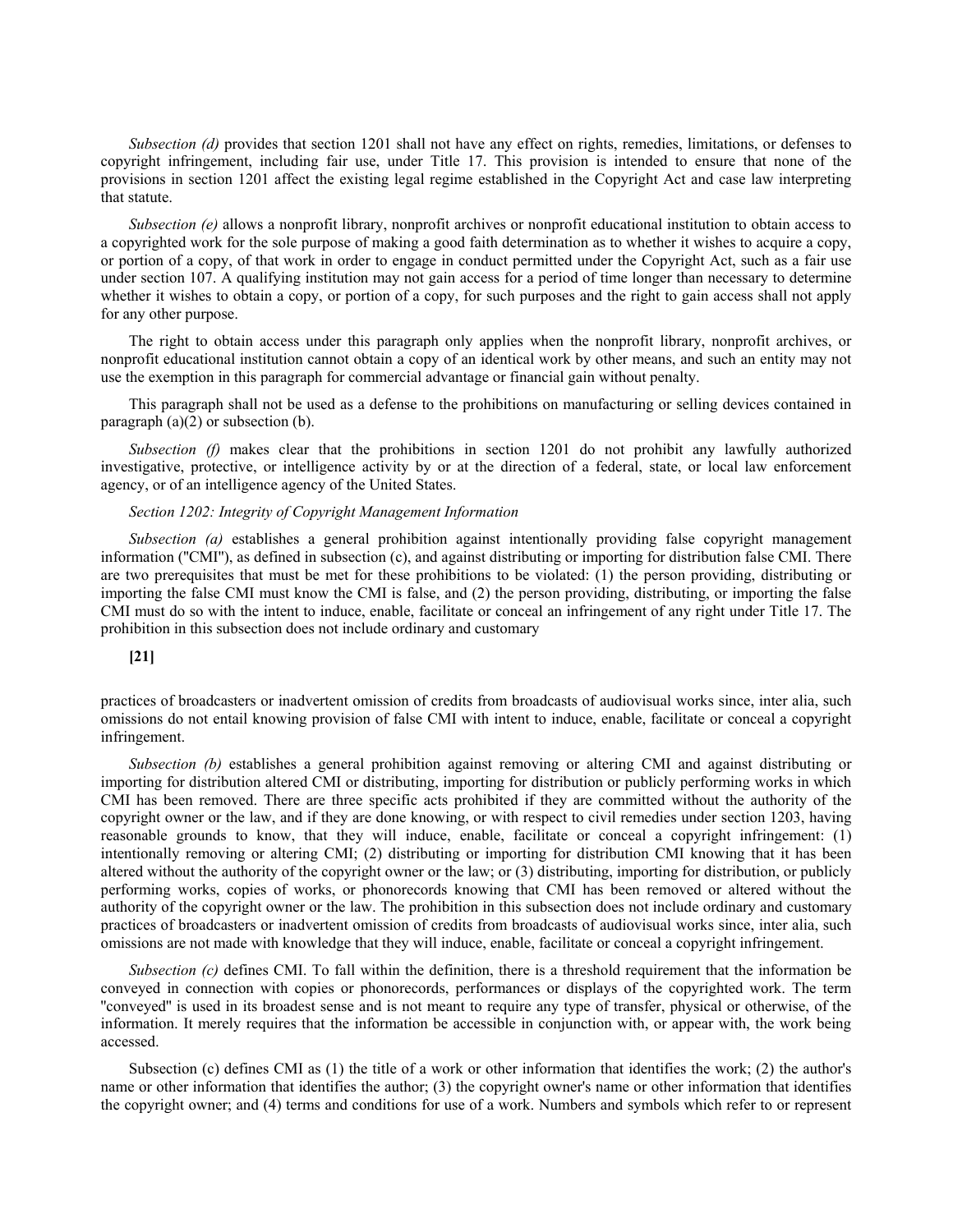the above information are also included within the definition of CMI. As noted above, both treaties require that numbers and symbols be included within the definition of CMI. Links, such as embedded pointers and hyperlinks, to the above information are also included. The phrase ''links to such information'' was included because removing or altering a link to the information will have the same adverse effect as removing or altering the information itself. Finally, paragraph (c)(6) of the definition permits the Register of Copyrights to prescribe by regulation other information that, if conveyed in connection with a work, is to be protected as CMI. To protect the privacy of users of copyrighted works, however, the Register of Copyrights may not include within the definition of CMI any information concerning users of copyrighted works.

*Subsection (d)* makes clear that the prohibitions in section 1202 do not prohibit any lawfully authorized investigative, protective or intelligence activity by or at the direction of a federal, state or local

**[22]**

## law enforcement agency, or of an intelligence agency of the United States.

Section 1202 does not mandate the use of any type of CMI. It merely protects the integrity of CMI if a party chooses to use it in connection with a copyrighted work, prohibiting its deliberate deletion or alteration. It also should be noted that the definition of ''copyright management information'' does not encompass, nor is it intended to encompass, tracking or usage information relating to the identity of users of the works. The definition of CMI encompasses only the types of information listed, such as the author's name, the copyright owner's name, copyright notice information, and title of the work. It would be inconsistent with the purpose and construction of this bill and contrary to the protection of privacy to include tracking and usage information within the definition of CMI.

Section 1202 imposes liability for specified acts. It does not address the question of liability for persons who manufacture devices or provide services.

### *Section 1203. Civil Remedies*

Section 1203 is divided into three paragraphs. Subsection (a) sets forth the general proposition that civil remedies are available for violations of sections 1201 and 1202. This paragraph establishes the jurisdiction for such civil actions as the ''appropriate U.S. district court'' and limits standing to bring a civil action to those persons injured by a violation of section 1201 or 1202.

Subsection (b) sets out the powers of the court that hears the case. Subsection (b) permits the court to (1) grant temporary and permanent injunctions; (2) order the impounding of any device or product that is in the custody or control of the alleged violator and that the court has reasonable cause to believe was involved in a violation; (3) award damages; (4) allow the recovery of costs by or against any party; (5) award reasonable attorney's fees to the prevailing party; and (6) order the remedial modification or the destruction of any device or product involved in the violation that is in the custody or control of the violator or has been impounded.

Subsection (c) is divided into five sections, each of which addresses the awarding of damages to the prevailing party. Paragraph (c)(1) establishes the general proposition that a person who violates section 1201 or 1202 is liable for either actual damages and any additional profits of the violator or statutory damages. Paragraphs  $(c)(2)$  and  $(c)(3)$ specify that the complaining party may finalize a choice between the two types of damage awards at any time until the final judgment is entered.

Paragraph (c)(2) provides that, when the prevailing party opts for actual damages, the court shall award to that party the actual damages suffered by the party as a result of the violations, as well as any profits of the violator that are attributable to the violation and are not taken into account in computing the actual damages.

Paragraph (c)(3) provides different statutory award amounts depending upon whether the civil action involves a section 1201 or 1202 violation. When the violation is a section 1201 violation and the prevailing party opts to recover an award of statutory damages, the prevailing party will be awarded statutory damages of not less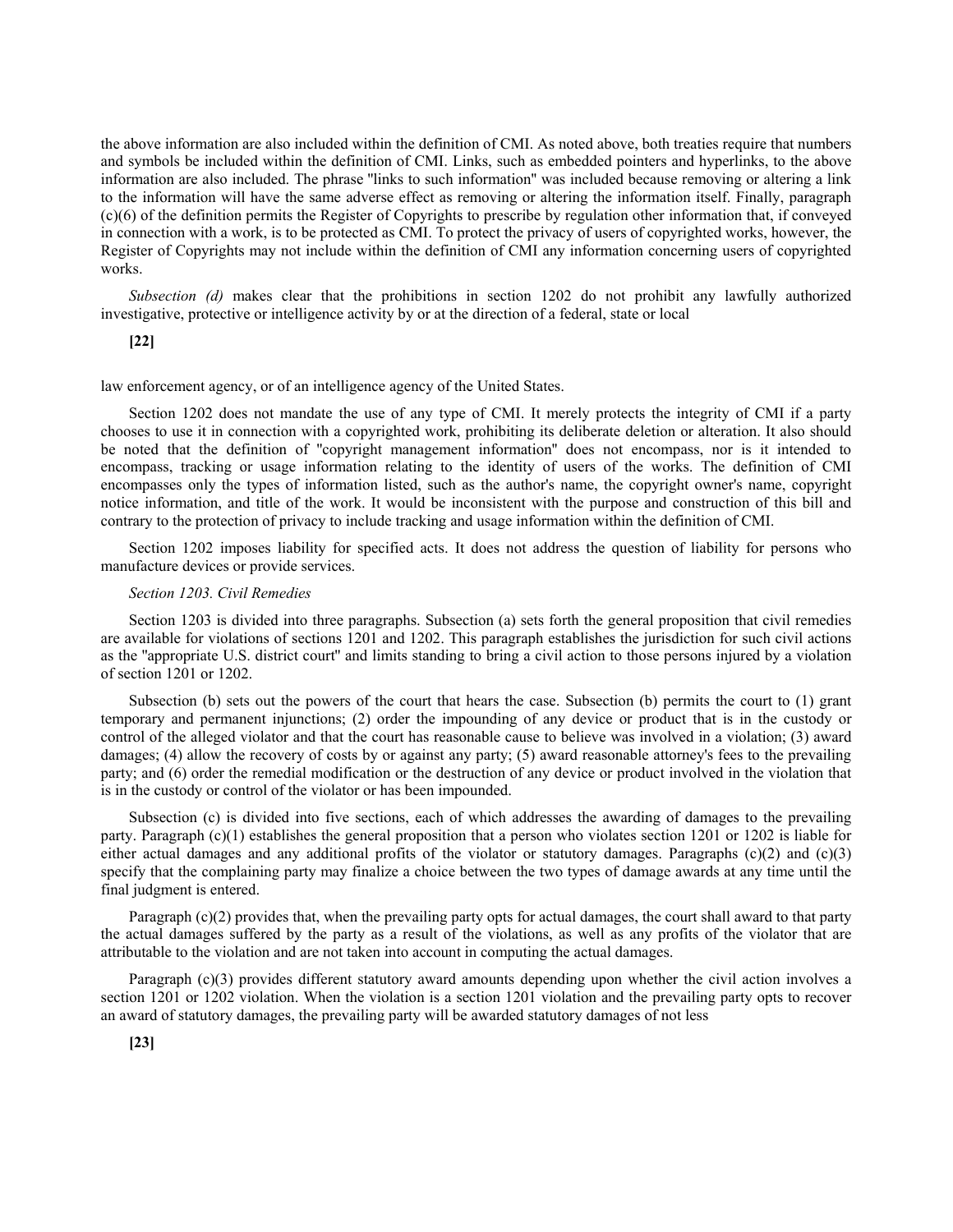than \$ 200 or more than \$ 2,500 per act of circumvention, device, product, component, offer, or performance of service. When the violation is a section 1202 violation and the prevailing party opts to recover an award of statutory damages, the prevailing party will be awarded statutory damages of not less than \$ 2,500 or more than \$ 25,000 for each violation.

Paragraphs (c)(4) and (c)(5) set forth circumstances in which it would be appropriate to increase or decrease a damage award. Paragraph (c)(4) provides for an increased damage award when the violator is a repeat offender. Specifically, when the prevailing party establishes that a person violated section 1201 or 1202 within three years after a final judgment was entered against that person for another such violation, the award of damages may be increased to a sum of up to triple the amount that would otherwise be awarded. Paragraph  $(c)(5)(A)$  provides that, when a violator of section 1201 or 1202 was not aware and had no reason to believe that its acts constituted a violation, the damage award *may* be reduced or remitted. Paragraph (c)(5)(B) provides that, when a nonprofit library, nonprofit archives, or nonprofit educational institution violator of section 1201 or 1202 was not aware and had no reason to believe that its acts constituted a violation, the damage award *shall* be remitted entirely.

## *Section 1204: Criminal Penalties*

Subsection (a) provides for the availability of criminal penalties for violations of sections 1201 and 1202. The standard applicable under this section is identical to the standard used in section 506 of the Copyright Act to establish criminal violations. Subsection (a) also sets forth the penalties available for a criminal violations of sections 1201 and 1202 as ''not more than \$ 500,000 or imprisonment for not more than five years, or both.'' If the person who is found guilty of criminal violation of sections 1201 or 1202 is a repeat offender, section 1204 provides that penalties may be increased to ''not more than \$ 1,000,000 or imprisonment for not more than ten years, or both.''

Subsection (b) exempts completely any nonprofit library, nonprofit archives or nonprofit educational institution from the criminal penalties contained in subsection (a).

Subsection (c) provides for a five-year statute of limitations for criminal offenses under chapter 12.

*Section 104: Conforming Amendments*

This section amends the table of chapters for Title 17 to reflect the addition of new chapter twelve.

#### *Section 105: Effective Date*

This section establishes the effective date of the proposed amendments in this bill as the date the bill is enacted into law. There are several exceptions to this effective date. These exceptions only apply to the technical amendments that are proposed in section 102 of the bill. Section 105 of the bill changes the effective date of any provision in section 102 of the bill that specifically refers to the WIPO Copyright Treaty or the WIPO Performances and

# **[24]**

Phonograms Treaty from the date the bill is enacted into law to the date the Treaty enters into force.

These exceptions were necessary because, as of the drafting of this bill, the two treaties have not entered into force and will not do so until three months after 30 States deposit their instruments of ratification or accession with the Director General of WIPO. The exceptions ensure that the amendments that refer specifically to the two treaties do not become effective until the treaties themselves become effective. In addition, it was necessary to refer to each treaty separately in this section, because it is possible that the two treaties may enter into force at different times and the amendments particular to each treaty had to be grouped together to ensure that the provisions relating specifically to one treaty do not become effective once the other treaty enters into force. Finally, it was necessary to add the phrase ''with respect to the United States'' to ensure that, if the Treaties enter into force before the United States deposits its instrument of accession, the United States does not extend benefits to Member States of these Treaties until the United States becomes party to the Treaties.

#### *Section 201: Short Title*

This section establishes the short title of the bill as the ''On-Line Copyright Infringement Liability Limitation Act.''

#### *Section 202: Limitations*

Paragraph 512(a)(1) exempts a provider from liability on the basis of direct infringement for transmitting material over its system or network at the request of a third party, and for the intermediate storage of such material, in certain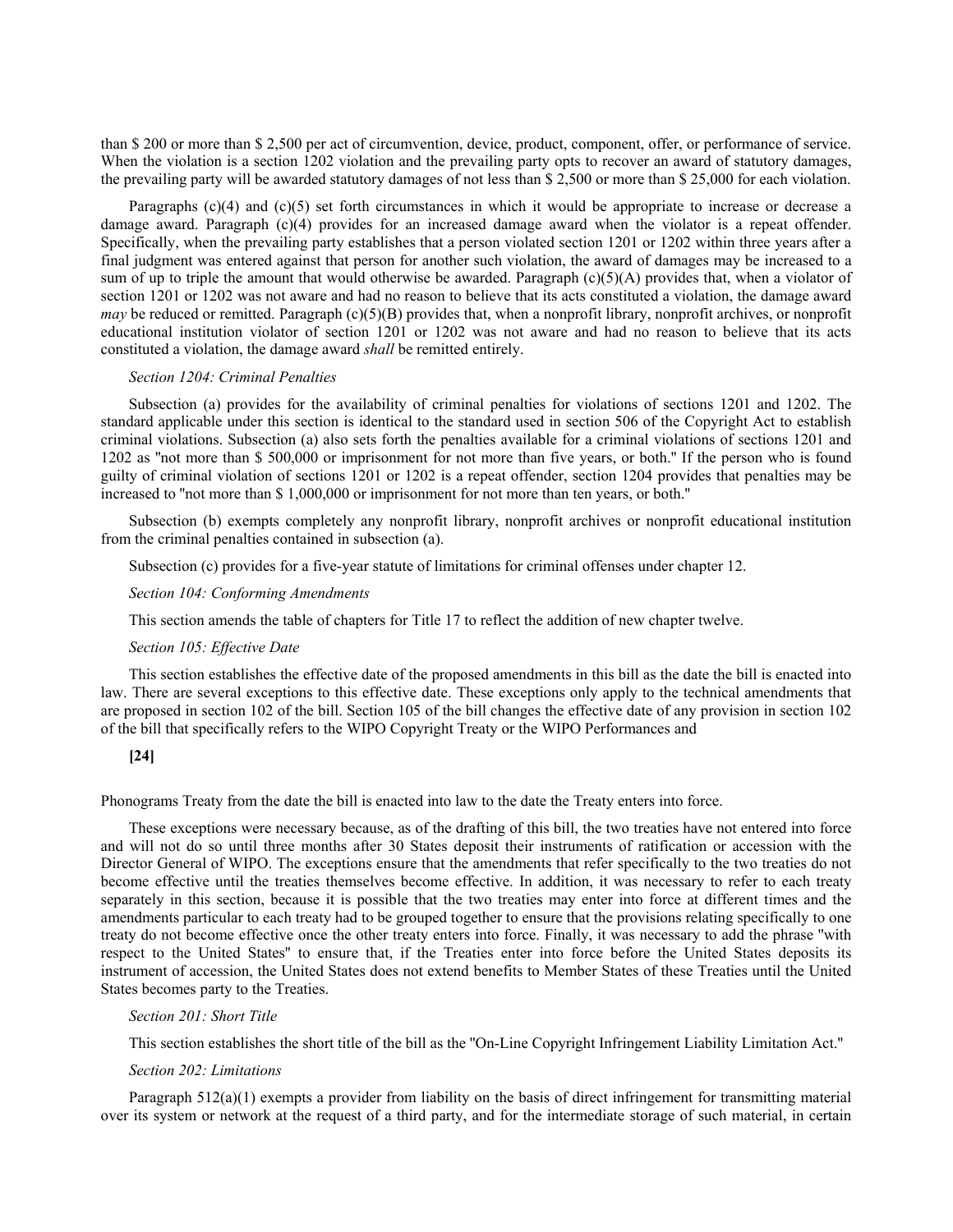circumstances. The exempted storage and transmissions are those carried out through an automatic technological process that is indiscriminate--i.e., the provider takes no part in the selection of the particular material transmitted- where the copies are retained no longer than necessary for the purpose of carrying out the transmission. This conduct would ordinarily include forwarding of customers' Usenet postings to other Internet sites in accordance with configuration settings that apply to all such postings. It would also include routing of packets from one point to another on the Internet.

This exemption codifies the result of *Religious Technology Center v. Netcom On-line Communications Services, Inc., 907 F. Supp. 1361 (N.D. Cal. 1995)* (*''Netcom''*), with respect to liability of providers for direct infringement. See *id. at 1368 70.* In *Netcom* the court held that a provider is not liable for direct infringement where it takes no ''affirmative action that [directly results] in copying... works other than by installing and maintaining a system whereby software automatically forwards messages received from subscribers... and temporarily stores copies on its system.'' By referring to temporary storage of copies, *Netcom* recognizes implicitly that intermediate copies may be retained without liability for only a limited period of time. The requirement in paragraph  $512(a)(1)$  that "no copy [be] maintained on the system or network ... for a longer period than reasonably necessary for the transmission'' is drawn from the facts of the *Netcom* case, and is intended to codify this implicit limitation in the *Netcom* holding.

## **[25]**

Paragraph 512(a)(2) exempts a provider from any type of monetary relief under theories of contributory infringement or vicarious liability for the same activities for which providers are exempt from liability for direct infringement under paragraph 512(a)(1). This provision extends the *Netcom* holding with respect to direct infringement to remove monetary exposure for such limited activities for claims arising under doctrines of secondary liability. Taken together, paragraphs (1) and (2) mean that providers will never be liable for any monetary damages for this type of transmission of material at the request of third parties or for intermediate storage of such material in the course of the transmission. Copyright owners may still seek an injunction against such activities under theories of secondary liability, if they can establish the necessary elements of a claim.

Paragraph 512(a)(3) similarly exempts a provider from monetary relief under theories of contributory infringement or vicarious liability for conduct going beyond the scope of paragraph (1), where a provider's level of participation in and knowledge of the infringement are low. Such conduct could include providing storage on a server and transmitting material from such storage in response to requests from users of the Internet. In addition, the provision modifies and clarifies the knowledge element of contributory infringement and the financial benefit element of vicarious liability. Even if a provider satisfies the common-law elements of contributory infringement or vicarious liability, it will be exempt from monetary liability if it satisfies the criteria in subparagraphs (A) and (B). As under paragraph (2), copyright owners may still seek an injunction even if the provider qualifies for the exemption from monetary relief.

The knowledge standard in subparagraph (A), in addition to actual knowledge, includes ''facts or circumstances from which infringing activity is apparent.'' This would include a notice or any other ''red flag''--information of any kind that a reasonable person would rely upon. It may, in appropriate circumstances include the absence of customary indicia of ownership or authorization, such as a standard and accepted digital watermark or other copyright management information. As subsection (b) makes clear, the bill imposes no obligation on a provider to seek out such red flags. Once a provider becomes aware of a red flag, however, it ceases to qualify for the exemption.

This standard differs from existing law, under which a defendant may be liable for contributory infringement if it knows *or should have known* that material was infringing.

The financial benefit standard in subparagraph (B) is intended to codify and clarify the direct financial benefit element of vicarious liability as it has been interpreted in cases such as *Marobie-FL, Inc.* v. *National Association of Fire Equipment Distributors*, --F. Supp.--(N.D. Ill. 1997). As in *Marobie*, receiving a one-time set-up fee and flat periodic payments for service from a person engaging in infringing activities would not constitute receiving ''a financial benefit directly attributable to the infringing activity.'' Nor is subparagraph (B) intended to cover fees based on the length of the message (per number of bytes, for example) or by connect time. It

**[26]**

would, however, include any such fees where the value of the service lies in providing access to infringing material.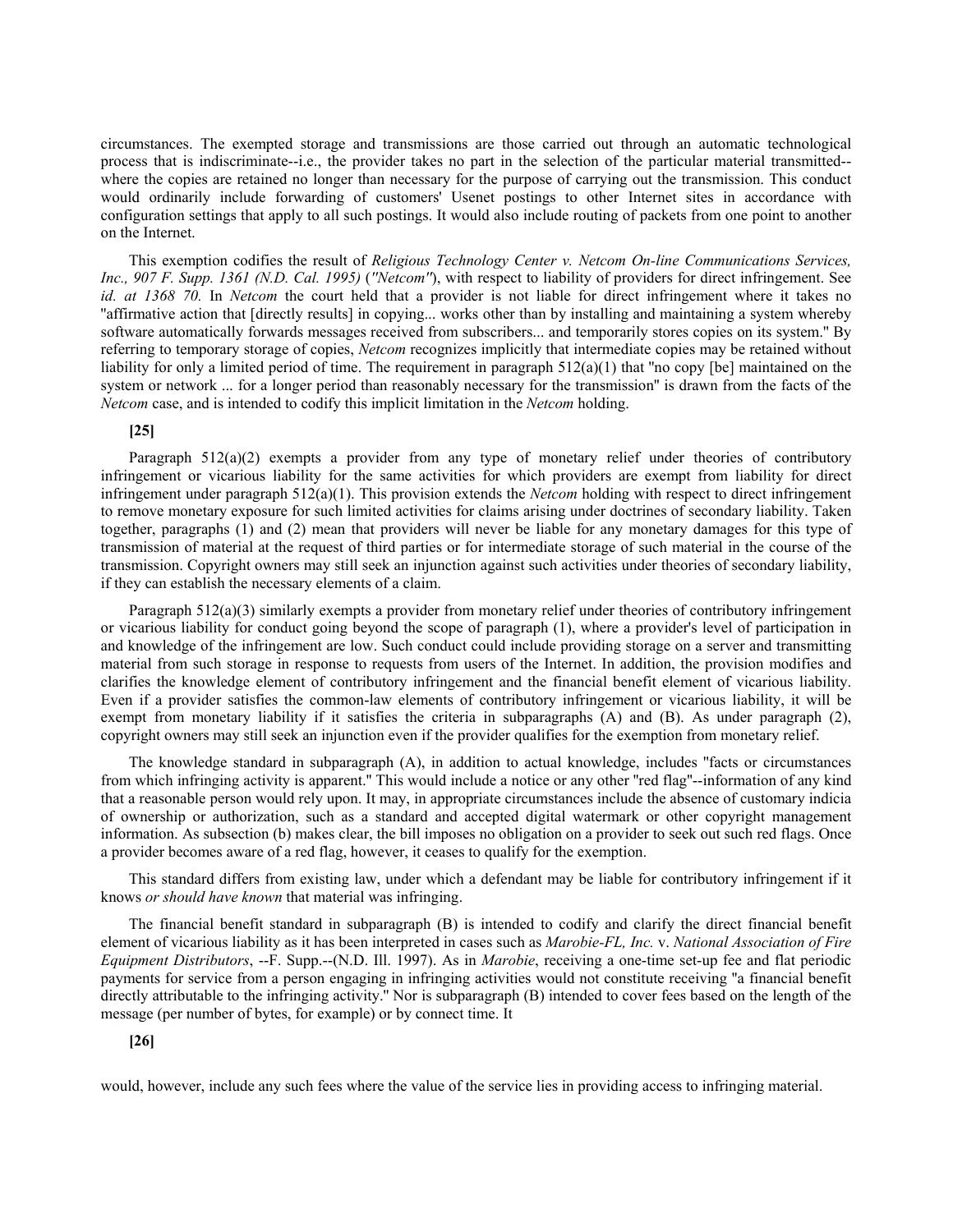The ''right and ability to control'' language in Subparagraph (B) codifies the second element of vicarious liability. It is not intended to limit this element purely to formal indicia of control such as the presence or absence of a contractual provision. Rather, Subparagraph (B) is intended to preserve existing case law that examines all relevant aspects of the relationship between the primary and secondary infringer.

Paragraph (b)(1) states specifically that the knowledge standard in subsection (a) shall not be construed to condition the limitation contained in that subsection on monitoring a network for infringement or searching out suspicious information. Once one becomes aware of such information, however, one may have an obligation to check further. Paragraph (b)(2) states specifically that nothing in subsection (a) shall condition the limitation contained in that subsection on accessing, removing or disabling access to material, if such accessing, removing or disabling is prohibited by law. This is intended to prevent the accessing, removing or disabling of information contained in transmissions protected under other laws, such as electronic mail protected under the Electronic Communications Privacy Act.

The exemption and limitations provided in this subsection are affirmative defenses, like the exceptions and limitations established elsewhere in title 17. While the burden of proving the elements of direct or contributory infringement, or vicarious liability, rests with the copyright owner in a suit brought for copyright infringement, a defendant asserting this exemption or limitation as an affirmative defense in such a suit bears the burden of establishing its entitlement.

Subsections (c) through (e) are intended to protect providers when they remove, disable or block access to material and remove possible disincentives to cooperate with copyright owners by taking steps to prevent infringement. These paragraphs ensure that a person who responds to information indicating infringement by removing, disabling or blocking access to material will not be penalized for having done so.

Subsection (c) is essentially a ''Good Samaritan'' defense. It ensures that a person who acts responsibly upon obtaining information indicating an infringement, whether by receiving a notice or otherwise, and removes, disables or blocks access to the relevant material, cannot be held liable for having done so. This section would block claims by anyone based on the take-down itself (e.g., interference with contract claims).

Subsection (d) preserves potential legal defenses. It ensures that whatever decision is made by a person who has obtained information indicating infringement, whether to remove, disable or block access to the material, or not to do so because of a potential defense, cannot be used against that person in an infringement suit. For example, an educational institution which receives notice of infringement and determines that the material may be subject to a fair use defense would still be able to assert such a defense whether or not it chose to block access to the material.

## **[27]**

Subsection (e) protects against losses caused by reliance on false information. It provides penalties for knowing material misrepresentations that material on-line is infringing, allowing the recovery of any damages incurred by a person who relies on such misrepresentations in removing, disabling or blocking access to such material.

Subsection (f) defines a ''provider'' as a provider of on-line services or network access.

#### *Section 203: Limitations on Exclusive Rights; Computer Programs*

This legislation amends Section 117 to ensure that independent service organizations do not inadvertently become liable for copyright infringement merely because they have turned on a machine in order to service its hardware components.

When a computer is activated, that is when it is turned on, certain software or parts thereof (generally the machine's operating system software) is automatically copied into the machine's random access memory, or ''RAM''. During the course of activating the computer, different parts of the operating system may reside in the RAM at different times because the operating system is sometimes larger than the capacity of the RAM. Because such copying has been held to constitute a ''reproduction'' under 106 of the Copyright Act (see *MAI Sys. Corp. v. Peak Computer, 991 F.2d 511 (9th Cir. 1993),* cert. dismissed, *114 S.Ct. 671 (1994)),* a person who activated the machine without the authorization of the copyright owner of that software could be liable for copyright infringement. This legislation has the narrow and specific intent of relieving independent service providers, persons unaffiliated with either the owner or lessee of the machine, from liability under the Copyright Act when, solely by virtue of activating the machine in which a computer program resides, they inadvertently cause an unauthorized copy of that program to be made.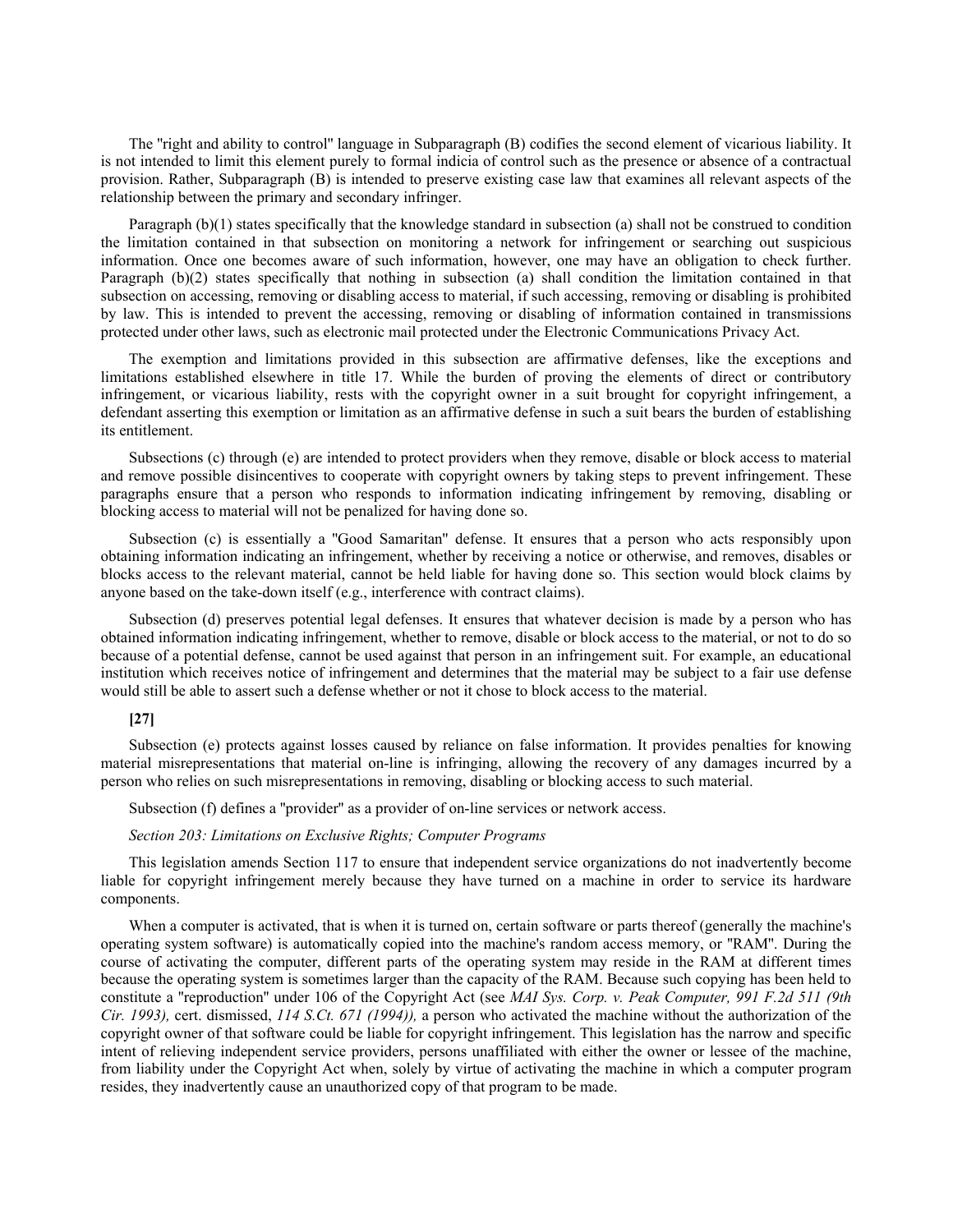The legislation is narrowly crafted to achieve the foregoing objective without prejudicing the rights of copyright owners of computer software. Thus, for example, the amendment does not relieve from liability persons who make unauthorized adaptations, modifications or other changes to the software. The amendment also does not relieve from liability persons who make any unauthorized copies of software other than those caused solely by activation of the machine.

The operative provisions, and limitations, are in two new subsections to Section 117: subsections (c) and (d).

Subsection (c) delineates the specific circumstances under which a reproduction of a computer program would not constitute infringement of copyright. The goal is to maintain undiminished copyright protection afforded under the Copyright Act to authors of computer programs, while making it possible for third parties to perform servicing of the hardware. It states that it is not an infringement of copyright for the owner or lessee of a machine to make or authorize the making of a copy of a computer program provided that the following conditions are met:

First, subsection (c) itself makes clear that the copy of the computer program must have been made solely and automatically by virtue of turning on the machine in order to perform repairs or

**[28]**

maintenance on the hardware components of the machine. Moreover, the copy of the computer program which is reproduced as a direct and sole consequence of activation must be an authorized copy that has lawfully been installed in the machine. Authorized copies of computer programs are only those copies that have been made available with the consent of the copyright owner. Also, the acts performed by the service provider must be authorized by the owner or lessee of the machine.

Second, in accordance with paragraph  $(c)(1)$ , the resulting copy may not be used by the person performing repairs or maintenance of the hardware components of the machine in any manner other than to effectuate the repair or maintenance of the machine. Once these tasks are completed, the copy of the program must be destroyed, which generally will happen automatically once the machine is turned off.

Third, as is made clear in paragraph  $(c)(2)$ , the amendment is not intended to diminish the rights of copyright owners of those computer programs, or parts thereof, that also may be loaded into RAM when the computer is turned on, but which did not need to be so loaded in order for the machine to be turned on. A hardware manufacturer or software developer might, for example, provide diagnostic and utility programs that load into RAM along with or as part of the operating system, even though they market those programs as separate products--either as freestanding programs, or pursuant to separate licensing agreements. Indeed, a password or other technical access device is sometimes required for the owner of the machine to be able to gain access to such programs. In other cases, it is not the hardware or software developer that has arranged for certain programs automatically to be reproduced when the machine is turned on; rather, the owner of the machine may have configured its computer to load certain applications programs into RAM as part of the boot-up process (such as a word processing program on a personal computer). This amendment is not intended to derogate from the rights of the copyright owners of such programs. In order to avoid inadvertent copyright infringement, these programs need to be covered by subsection (c), but only to the extent that they are automatically reproduced when the machine is turned on. This legislation is not intended to legitimize unauthorized access to and use of such programs just because they happen to be resident in the machine itself and are reproduced with or as part of the operating system when the machine is turned on. According to paragraph  $(c)(2)$ , if such a program is accessed or used without the authorization of the copyright owner, the initial reproduction of the program shall not be deemed exempt from infringement under subsection (c).

Subsection (d) defines two terms not previously defined by the Copyright Act. Paragraph (1) defines the term ''maintenance.'' These acts can include, but are not limited to, cleaning the machine, tightening connections, installing new components such as memory chips, circuit boards and hard disks, checking the proper functioning of these components, and other similar acts.

Paragraph (2) of subsection (d) defines the term ''repair.'' Acts of repairing the hardware include, but are not limited to, replacing worn or defective components such as memory chips, circuit boards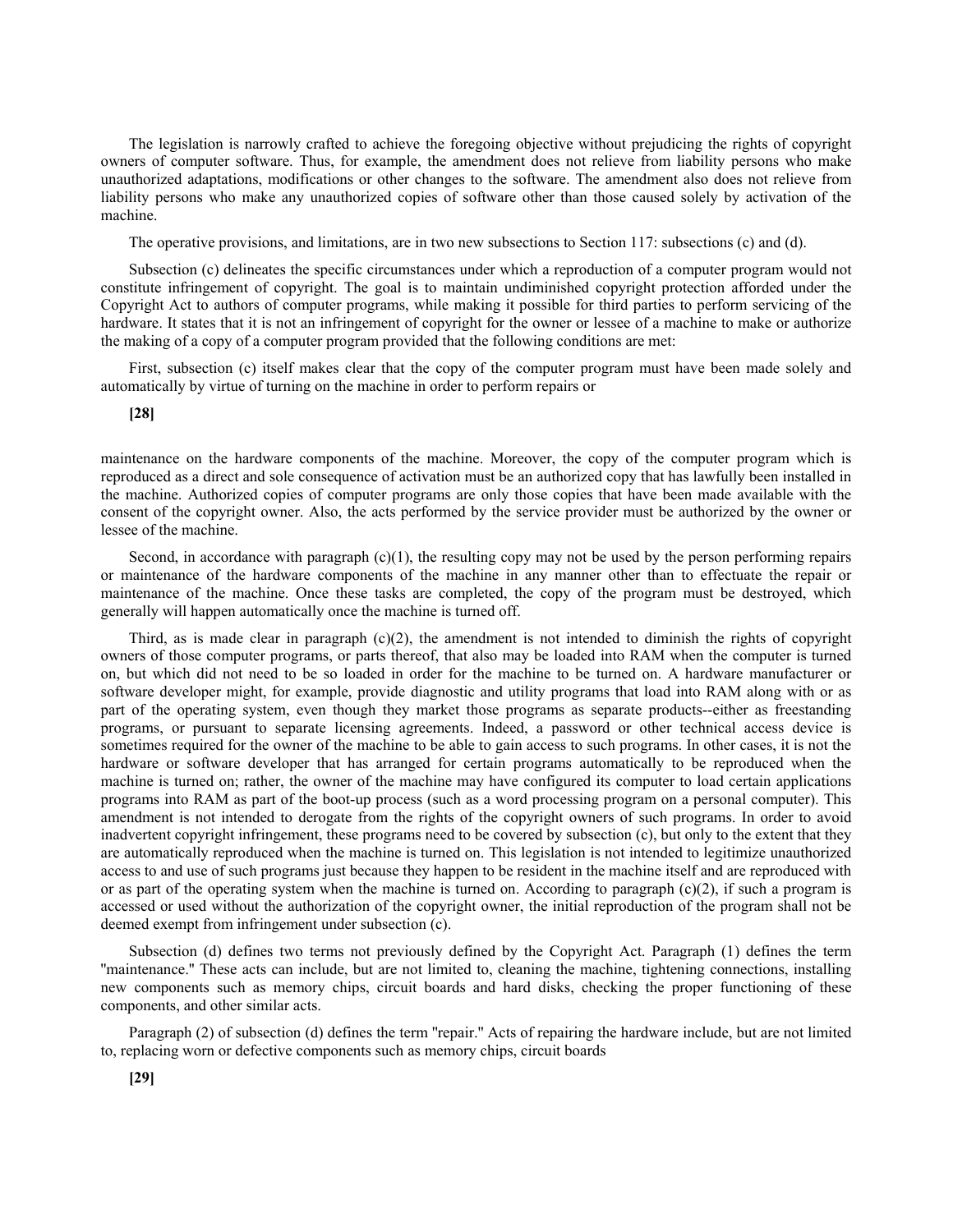and hard disks, correcting the improper installation of new components, and other similar acts.

Both paragraphs (1) and (2) of subsection (d) are subject to the same limitations, which are intended to clarify that activating a machine in order to perform maintenance or repair does not constitute infringement under subsection (c) if the maintenance or repair is undertaken to make the machine work in accordance with the parameters specified for such a machine and its component parts. Because technological improvements may lead customers to upgrade their machines, the language of both definitions authorizes service providers to maintain those components of the hardware that have been installed since the time the machine was originally acquired, or to install new components. But their acts shall be deemed non-infringing under subsection (c) only if the components being serviced have been lawfully acquired and installed. Finally, the terms ''maintenance'' and ''repair'' do not include unauthorized adaptations, modifications, error corrections or any other changes to any software which may be in the machine being serviced.

### CHANGES IN EXISTING LAW MADE BY THE BILL, AS REPORTED

In compliance with clause 3 of rule XIII of the Rules of the House of Representatives, changes in existing law made by the bill, as reported, are shown as follows (existing law proposed to be omitted is enclosed in black brackets, new matter is printed in italics, existing law in which no change is proposed is shown in roman):

## **TITLE 17--UNITED STATES CODE**

Chap. Sec.

**1. Subject Matter and Scope of Copyright 101** \* \* \* \* \*

*12. Copyright Protection and Management Systems 1201*

## **CHAPTER 1--SUBJECT MATTER AND SCOPE OF COPYRIGHT**

\* \* \* \* \*

## **§ 101. Definitions**

Except as otherwise provided in this title, as used in this title, the following terms and their variant forms mean the following:

\* \* \* \* \*

The ''Berne Convention'' is the Convention for the Protection of Literary and Artistic Works, signed at Berne, Switzerland, on September 9, 1886, and all acts, protocols, and revisions thereto.

**[**A work is a ''Berne Convention work'' if--

**[**(1) in the case of an unpublished work, one or more of the authors is a national of a nation adhering to the Berne Convention, or in the case of a published work, one

**[30]**

or more of the authors is a national of a nation adhering to the Berne Convention on the date of first publication;

**[**(2) the work was first published in a nation adhering to the Berne Convention, or was simultaneously first published in a nation adhering to the Berne Convention and in a foreign nation that does not adhere to the Berne Convention;

**[**(3) in the case of an audiovisual work--

**[**(A) if one or more of the authors is a legal entity, that author has its headquarters in a nation adhering to the Berne Convention; or

**[**(B) if one or more of the authors is an individual, that author is domiciled, or has his or her habitual residence in, a nation adhering to the Berne Convention;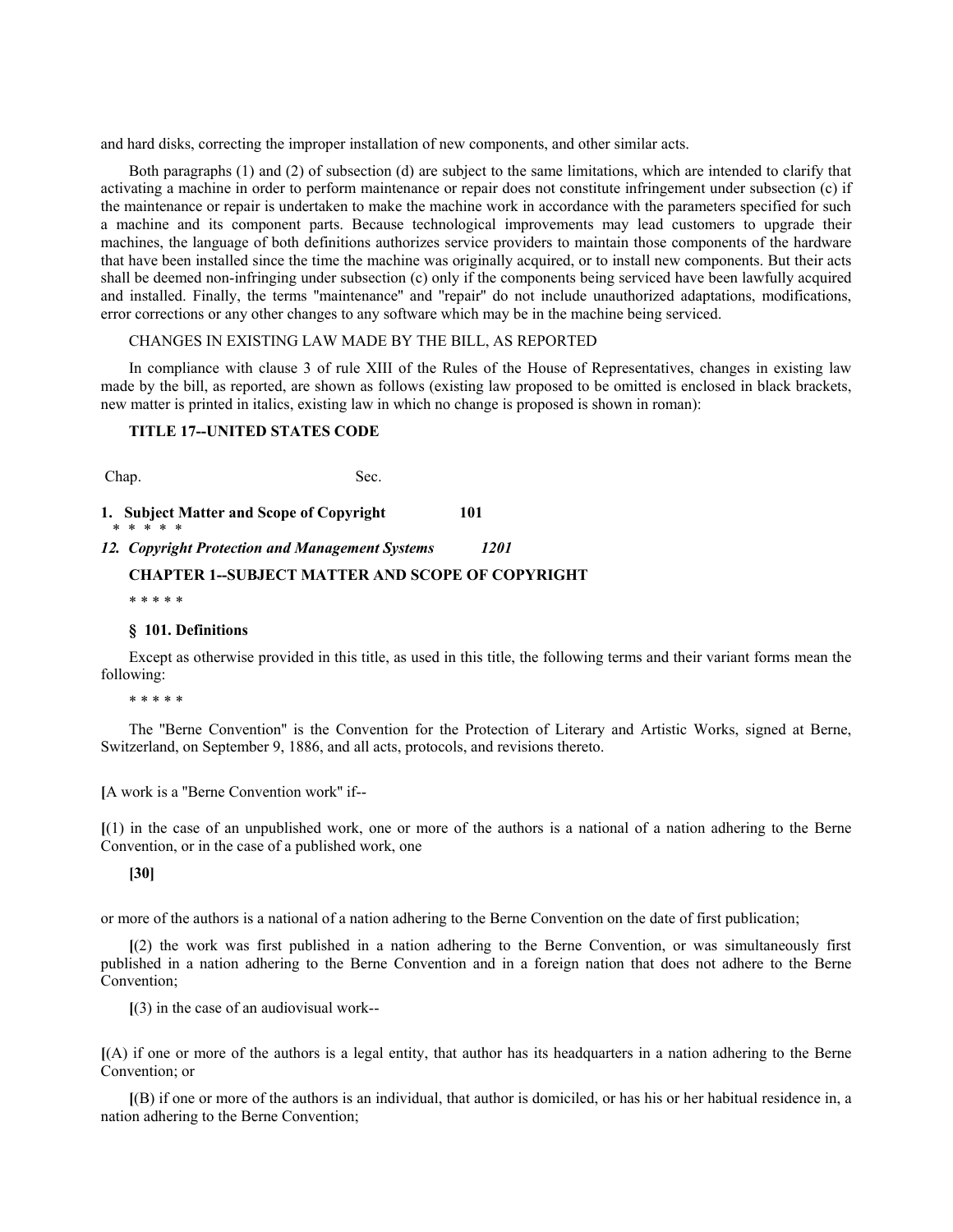**[**(4) in the case of a pictorial, graphic, or sculptural work that is incorporated in a building or other structure, the building or structure is located in a nation adhering to the Berne Convention; or

**[**(5) in the case of an architectural work embodied in a building, such building is erected in a country adhering to the Berne Convention.

For purposes of paragraph (1), an author who is domiciled in or has his or her habitual residence in, a nation adhering to the Berne Convention is considered to be a national of that nation. For purposes of paragraph (2), a work is considered to have been simultaneously published in two or more nations if its dates of publication are within 30 days of one another.**]**

\* \* \* \* \*

**[**The ''country of origin'' of a Berne Convention work, for purposes of section 411, is the United States if**]** *For purposes of section 411, a work is a ''United States work'' only if--*

(1) in the case of a published work, the work is first published--

(A) in the United States;

(B) simultaneously in the United States and another **[**nation or nations adhering to the Berne Convention**]** *treaty party or parties*, whose law grants a term of copyright protection that is the same as or longer than the term provided in the United States;

(C) simultaneously in the United States and a foreign nation that **[**does not adhere to the Berne Convention**]** *is not a treaty party*; or

(D) in a foreign nation that **[**does not adhere to the Berne Convention**]** *is not a treaty party*, and all of the authors of the work are nationals, domiciliaries, or habitual residents of, or in the case of an audiovisual work legal entities with headquarters in, the United States;

\* \* \* \* \*

(3) in the case of a pictorial, graphic, or sculptural work incorporated in a building or structure, the building or structure is located in the United States.

## **[31]**

**[**For the purposes of section 411, the ''country of origin'' of any other Berne Convention work is not the United States.**]**

\* \* \* \* \*

*The ''Geneva Phonograms Convention'' is the Convention for the Protection of Producers of Phonograms Against Unauthorized Duplication of Their Phonograms, concluded at Geneva, Switzerland, on October 29, 1971.*

\* \* \* \* \*

*An ''international agreement'' is--*

*(1) the Universal Copyright Convention;*

*(2) the Geneva Phonograms Convention;*

*(3) the Berne Convention;*

*(4) the WTO Agreement;*

*(5) the WIPO Copyright Treaty;*

*(6) the WIPO Performances and Phonograms Treaty; and*

*(7) any other copyright treaty to which the United States is a party.*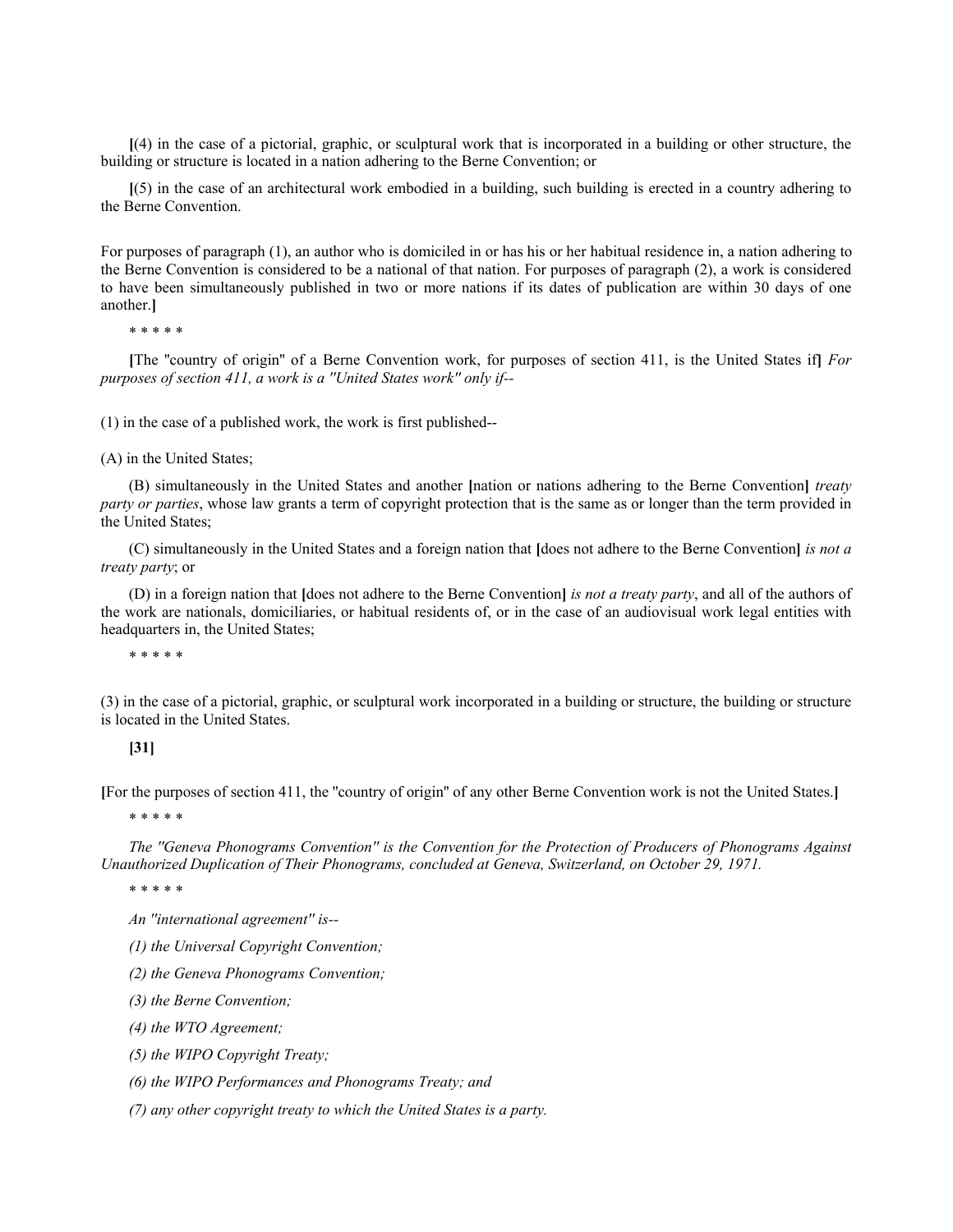#### \* \* \* \* \*

*A ''treaty party'' is a country or intergovernmental organization other than the United States that is a party to an international agreement.*

\* \* \* \* \*

*The ''WIPO Copyright Treaty'' is the WIPO Copyright Treaty conclude at Geneva, Switzerland, on December 20, 1996.*

*The ''WIPO Performances and Phonograms Treaty'' is the WIPO Performances and Phonograms Treaty concluded at Geneva, Switzerland, on December 20, 1996.*

\* \* \* \* \*

*The terms ''WTO Agreement'' and ''WTO member country'' have the meanings given those terms in paragraphs (9) and (10), respectively, of section 2 of the Uruguay Round Agreements Act.*

\* \* \* \* \*

## **§ 104. Subject matter of copyright: National origin**

(a) UNPUBLISHED WORKS.--The works specified by sections 102 and 103, while unpublished, are subject to protection under this title without regard to the nationality or domicile of the author.

(b) PUBLISHED WORKS.--The works specified by sections 102 and 103, when published, are subject to protection under this title if--

(1) on the date of first publication, one or more of the authors is a national or domiciliary of the United States, or is a national, domiciliary, or sovereign authority of a **[**foreign nation that is a party**]** to a copyright treaty to which the United States is also a party *treaty party*, or is a stateless person, wherever that person may be domiciled; or

(2) the work is first published in the United States or in a foreign nation that, on the date of first publication, is a **[**party to the Universal Copyright Convention**]** *treaty party*; or

**[32]**

*(3) the work is a sound recording that was first fixed in a treaty party; or*

(4) the work is a **[**Berne Convention work**]** *pictorial, graphic, or sculptural work that is incorporated in a building or other structure, or an architectural work that is embodied in a building and the building or structure is located in the United States or a treaty party*; or

**[**(3)**]** *(5)* the work is first published by the United Nations or any of its specialized agencies, or by the Organization of American States; or

**[**(5)**]** *(6)* the work comes within the scope of a Presidential proclamation. Whenever the President finds that a particular foreign nation extends, to works by authors who are nationals or domiciliaries of the United States or to works that are first published in the United States, copyright protection on substantially the same basis as that on which the foreign nation extends protection to works of its own nationals and domiciliaries and works first published in that nation, the President may by proclamation extend protection under this title to works of which one or more of the authors is, on the date of first publication, a national, domiciliary, or sovereign authority of that nation, or which was first published in that nation. The President may revise, suspend, or revoke any such proclamation or impose any conditions or limitations on protection under a proclamation.

*For purposes of paragraph (2), a work that is published in the United States or a treaty party within 30 days after publication in a foreign nation that is not a treaty party shall be considered to be first published in the United States or such treaty party, as the case may be.*

\* \* \* \* \*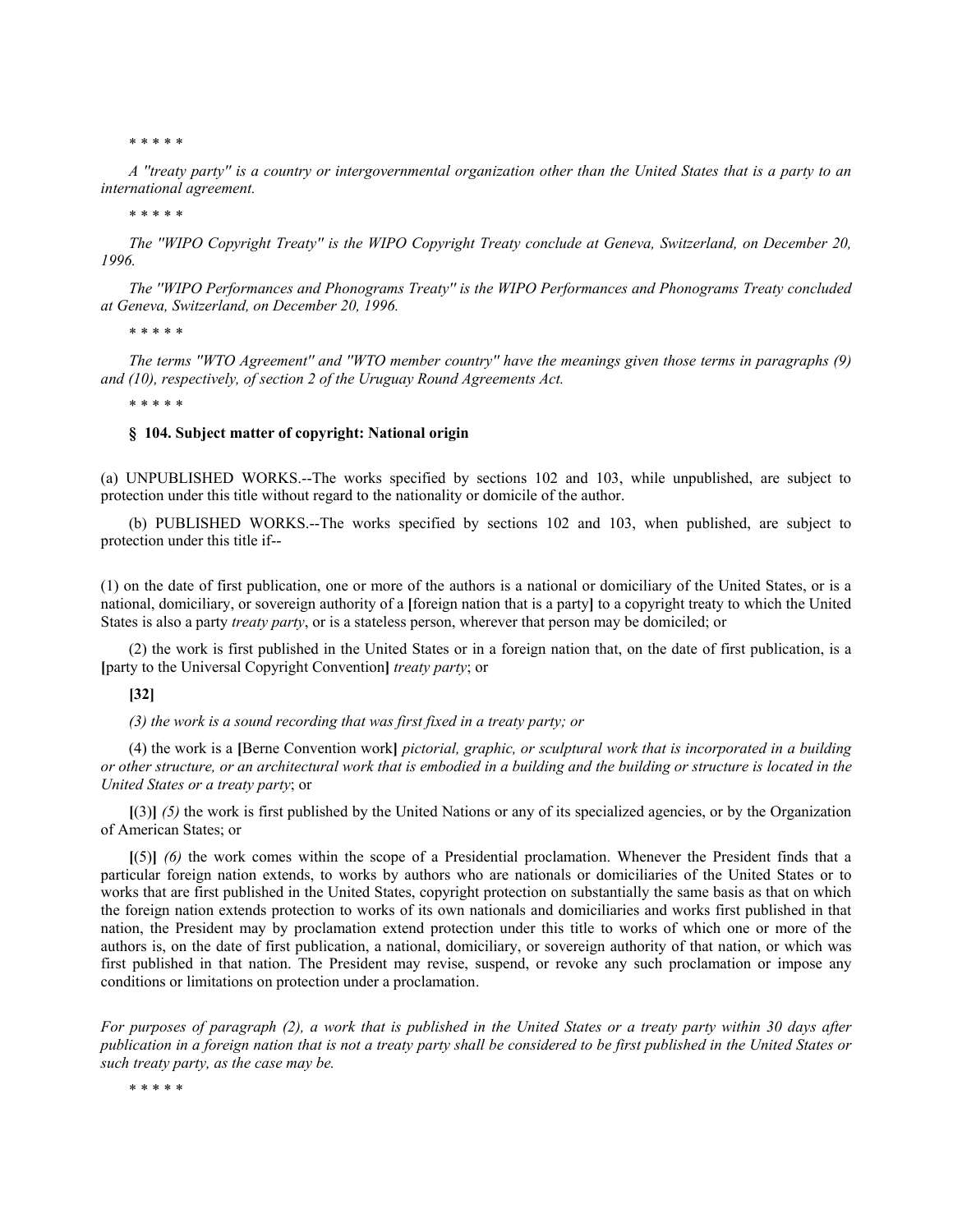*(d) EFFECT OF PHONOGRAMS TREATIES.--Notwithstanding the provisions of subsection (b), no works other than sound recordings shall be eligible for protection under this title solely by virtue of the adherence of the United States to the Geneva Phonograms Convention or the WIPO Performances and Phonograms Treaty.*

## **§ 104A. Copyright in restored works**

 $(a)$ \* \* \*

\* \* \* \* \*

(h) DEFINITIONS.--For purposes of this section and section 109(a):

(1) The term ''date of adherence or proclamation'' means the earlier of the date on which a foreign nation which, as of the date the WTO Agreement enters into force with respect to the United States, is not a nation adhering to the Berne Convention or a WTO member country, becomes--

**[**(A) a nation adhering to the Berne Convention or a WTO member country; or

**[**(B) subject to a Presidential proclamation under subsection (g).**]**

*(A) a nation adhering to the Berne Convention;*

*(B) a WTO member country;*

**[33]**

*(C) a nation adhering to the WIPO Copyright Treaty;*

*(D) a nation adhering to the WIPO Performances and Phonograms Treaty; or*

*(E) subject to a Presidential proclamation under subsection (g).*

\* \* \* \* \*

**[**(3) The term ''eligible country'' means a nation, other than the United States, that--

**[**(A) becomes a WTO member country after the date of the enactment of the Uruguay Round Agreements Act;

**[**(B) on such date of enactment is, or after such date of enactment becomes, a member of the Berne Convention; or

**[**(C) after such date of enactment becomes subject to a proclamation under subsection (g).

For purposes of this section, a nation that is a member of the Berne Convention on the date of the enactment of the Uruguay Round Agreements Act shall be construed to become an eligible country on such date of enactment.**]**

*(3) The term ''eligible country'' means a nation, other than the United States, that--*

*(A) becomes a WTO member country after the date of the enactment of the Uruguay Round Agreements Act;*

*(B) on such date of enactment is, or after such date of enactment becomes, a nation adhering to the Berne Convention;*

*(C) adheres to the WIPO Copyright Treaty;*

*(D) adheres to the WIPO Performances and Phonograms Treaty; or*

*(E) after such date of enactment becomes subject to a proclamation under subsection (g).*

\* \* \* \* \*

(6) The term ''restored work'' means an original work of authorship that--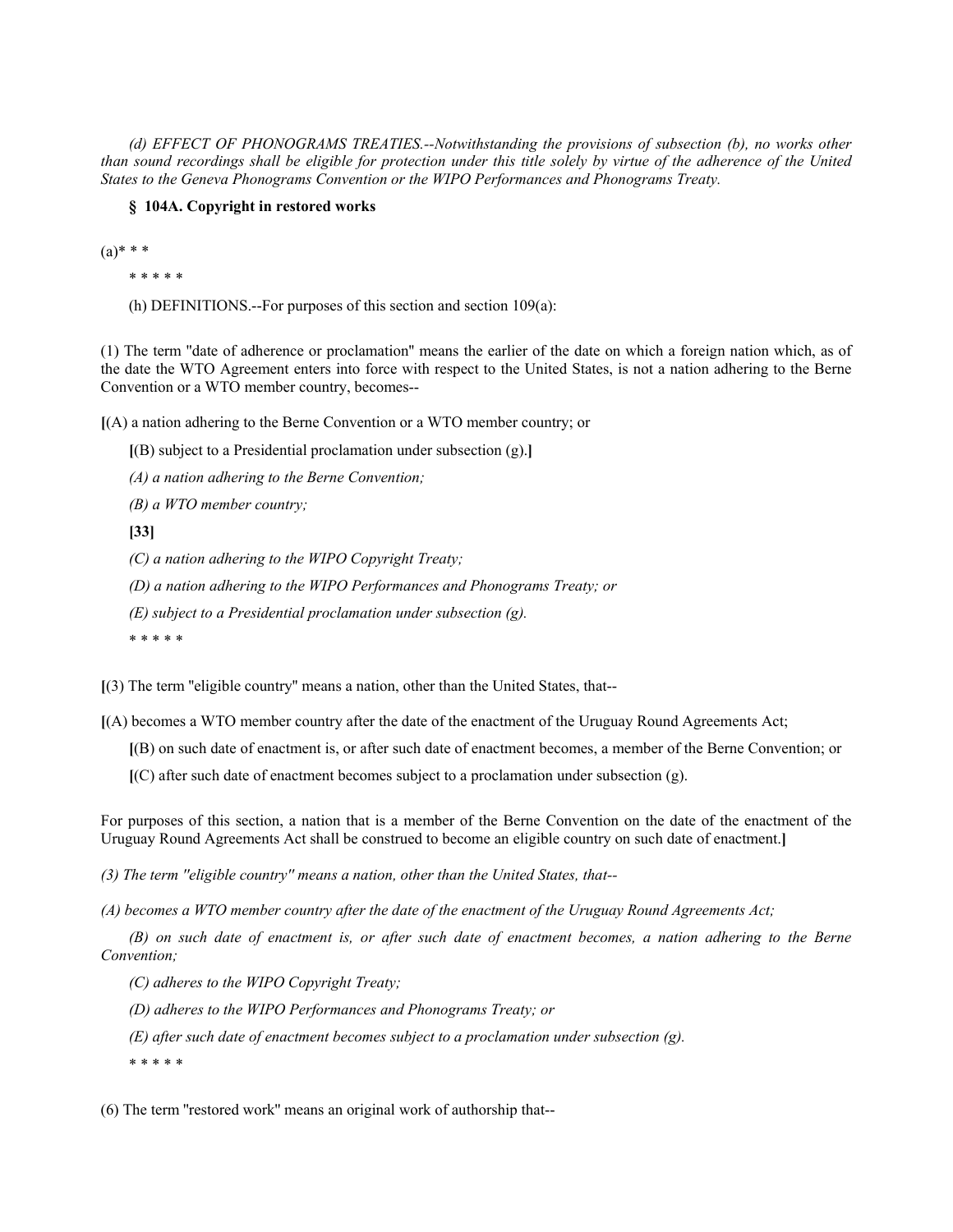$(A)$  \* \* \*

\* \* \* \* \*

(C) is in the public domain in the United States due to--

# $(i) * * *$

\* \* \* \* \*

(iii) lack of national eligibility; **[**and**]**

(D) has at least one author or rightholder who was, at the time the work was created, a national or domiciliary of an eligible country, and if published, was first published in an eligible country and not published in the United States during the 30-day period following publication in such eligible country**[**.**]***; and*

*(E) if the source country for the work is an eligible country solely by virtue of its adherence to the WIPO Performances and Phonograms Treaty, is a sound recording.*

\* \* \* \* \*

**[34]**

(8) The ''source country'' of a restored work is--

(A) a nation other than the United States;

(B) in the case of an unpublished work--

(i) the eligible country in which the author or rightholder is a national or domiciliary, or, if a restored work has more than 1 author or rightholder, *of which* the majority of foreign authors or rightholders are nationals or domiciliaries of **[**eligible countries**]**; or

\* \* \* \* \*

**[**(9) The terms ''WTO Agreement'' and ''WTO member country'' have the meanings given those terms in paragraphs (9) and (10), respectively, of section 2 of the Uruguay Round Agreements Act.**]**

\* \* \* \* \*

# **§ 117. Limitations on exclusive rights: Computer programs**

**[**Notwithstanding**]** *(a) MAKING OF ADDITIONAL COPY OR ADAPTATION BY OWNER OF COPY. -- Notwithstanding* the provisions of section 106, it is not an infringement for the owner of a copy of a computer program to make or authorize the making of another copy or adaptation of that computer program provided:

 $(1)$  \* \* \*

\* \* \* \* \*

**[**Any exact**]** *(b) LEASE, SALE, OR OTHER TRANSFER OF ADDITIONAL COPY OR ADAPTATION.--Any exact* copies prepared in accordance with the provisions of this section may be leased, sold, or otherwise transferred, along with the copy from which such copies were prepared, only as part of the lease, sale, or other transfer of all rights in the program. Adaptations so prepared may be transferred only with the authorization of the copyright owner.

*(c) MACHINE MAINTENANCE OR REPAIR.--Notwithstanding the provisions of section 106, it is not an infringement for the owner or lessee of a machine to make or authorize the making of a copy of a computer program if such copy is*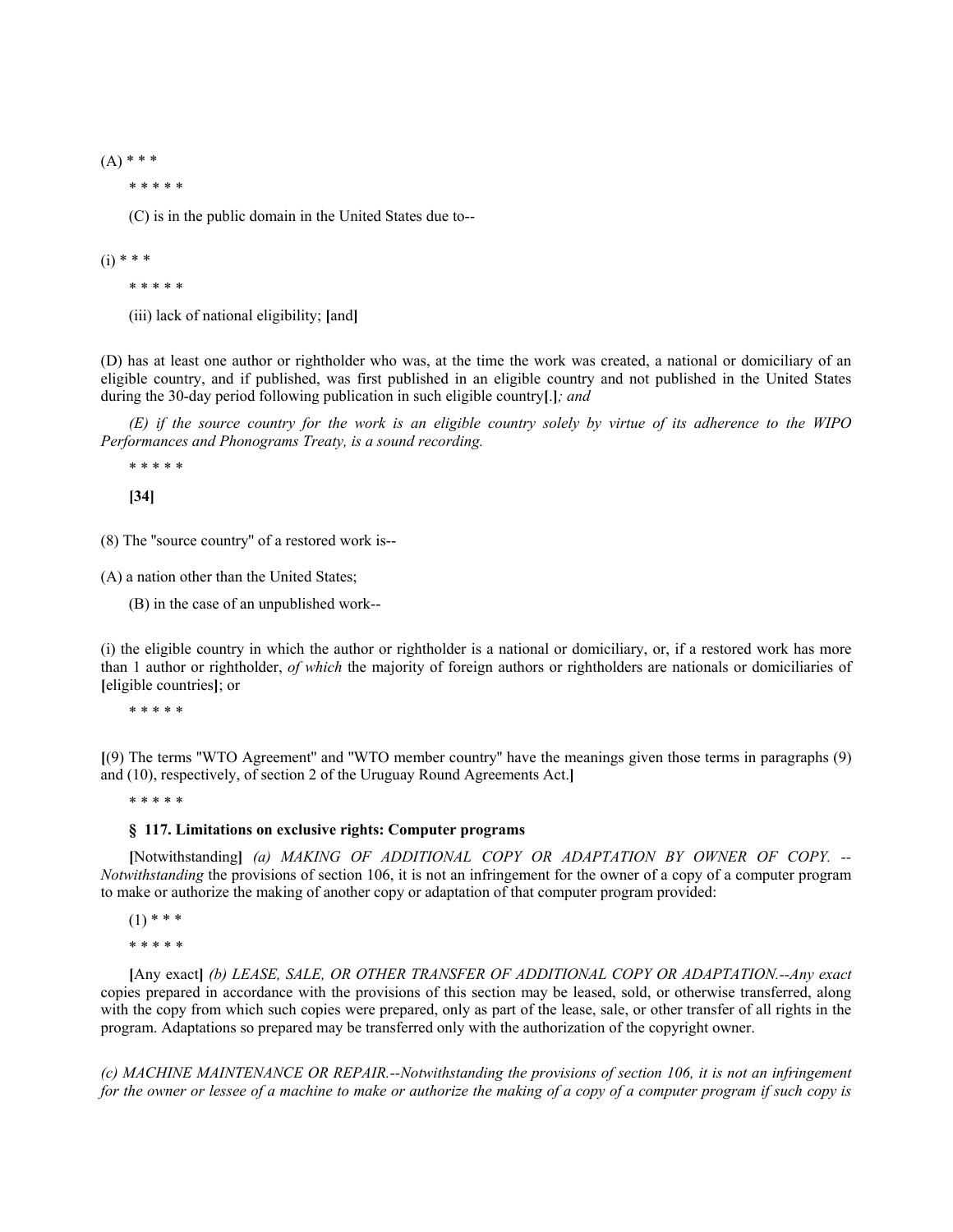*made solely by virtue of the activation of a machine that lawfully contains an authorized copy of the computer program, for purposes only of maintenance or repair of that machine, if--*

*(1) such new copy is used in no other manner and is destroyed immediately after the maintenance or repair is completed; and*

*(2) with respect to any computer program or part thereof that is not necessary for that machine to be activated, such program or part thereof is not accessed or used other than to make such new copy by virtue of the activation of the machine.*

*(d) DEFINITIONS.--For purposes of this section--*

*(1) the ''maintenance'' of a machine is the servicing of the machine in order to make it work in accordance with its original specifications and any changes to those specifications authorized for that machine; and*

*(2) the ''repair'' of a machine is the restoring of the machine to the state of working in accordance with its original specifica-*

**[35]**

*tions and any changes to those specifications authorized for that machine.*

\* \* \* \* \*

## **CHAPTER 4--COPYRIGHT NOTICE, DEPOSIT, AND REGISTRATION**

\* \* \* \* \*

#### **§ 411. Registration and infringement actions**

(a) Except for **[**actions for infringement of copyright in Berne Convention works whose country of origin is not the United States and an action<sub>l</sub> brought for a violation of the rights of the author under section 106A(a), and subject to the provisions of subsection (b), no action for infringement of the copyright in any *United States* work shall be instituted until registration of the copyright claim has been made in accordance with this title. In any case, however, where the deposit, application, and fee required for registration have been delivered to the Copyright Office in proper form and registration has been refused, the applicant is entitled to institute an action for infringement if notice thereof, with a copy of the complaint, is served on the Register of Copyrights. The Register may, at his or her option, become a party to the action with respect to the issue of registrability of the copyright claim by entering an appearance within sixty days after such service, but the Register's failure to become a party shall not deprive the court of jurisdiction to determine that issue.

\* \* \* \* \*

## **CHAPTER 5--COPYRIGHT INFRINGEMENT AND REMEDIES**

Sec.

§ 501. Infringement of copyright.

\* \* \* \* \*

*§ 512. Limitations on liability relating to material on-line.*

\* \* \* \* \*

#### **§ 507. Limitations on actions**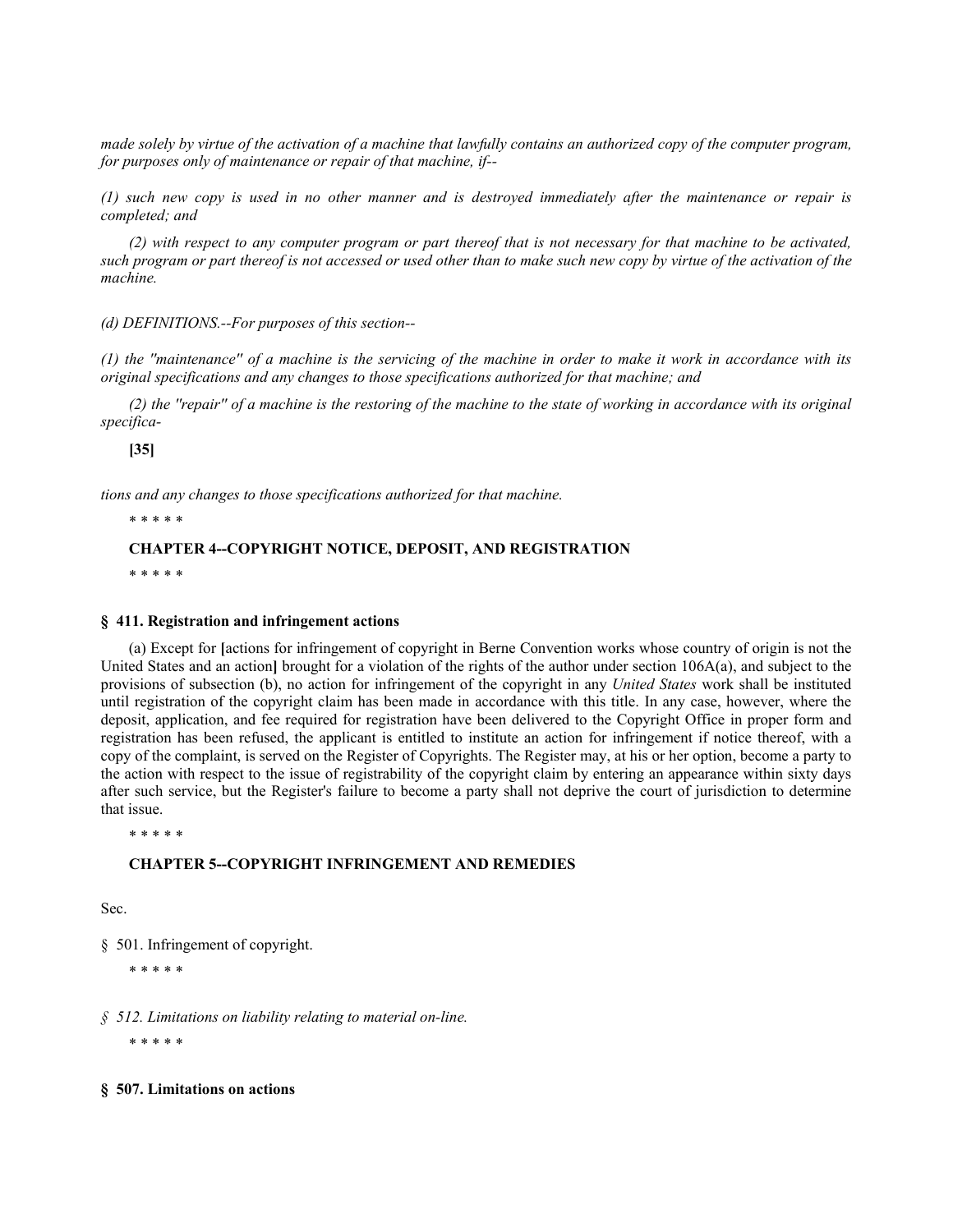(a) CRIMINAL PROCEEDINGS.--**[**No**]** *Except as expressly provided otherwise in this title, no* criminal proceeding shall be maintained under the provisions of this title unless it is commenced within 5 years after the cause of action arose.

\* \* \* \* \*

#### *§ 512. Limitations on liability relating to material on-line*

*(a) LIMITATION.--Notwithstanding the provisions of section 106, a provider shall not be liable for--*

*(1) direct infringement, based solely on the intermediate storage and transmission of material through a system or network controlled or operated by or for that provider, if--*

*(A) the transmission was initiated by another person;*

**[36]**

*(B) the storage and transmission is carried out through an automatic technological process, without any selection of that material by the provider; and*

*(C) no copy of the material thereby made by the provider is maintained on the provider's system or network in a manner ordinarily accessible to anyone other than the recipients anticipated by the person who initiated the transmission, and no such copy is maintained on the system or network in a manner ordinarily accessible to such recipients for a longer period than is reasonably necessary for the transmission;*

*(2) monetary relief under section 504 or 505 for contributory infringement or vicarious liability, based solely on conduct described in paragraph (1); or*

*(3) monetary relief under section 504 or 505 for contributory infringement or vicarious liability, based solely on transmitting or providing access to material over that provider's system or network, other than conduct described in paragraph (1), if the provider--*

*(A) does not have actual knowledge that the material is infringing or, in the absence of such actual knowledge, is not aware of facts or circumstances from which infringing activity is apparent; and*

*(B) does not receive a financial benefit directly attributable to the infringing activity, if the provider has the right and ability to control such activity.*

*(b) PROTECTION OF PRIVACY.--Nothing in subsection (a) shall be construed to condition the applicability of subsection (a) on a provider--*

*(1) monitoring its service or affirmatively seeking facts indicating infringing activity, or*

*(2) accessing, removing, or disabling access to material, if such conduct is prohibited by law.*

*(c) LIMITATION BASED UPON REMOVING OR DISABLING ACCESS TO INFRINGING MATERIAL.--A provider shall not be liable to any person for any claim based on that provider's good faith disabling of access to or removal of material claimed to be infringing or based on facts or circumstances from which infringing activity is apparent, regardless of whether the material or activity is ultimately determined to be infringing.*

*(d) OTHER DEFENSES NOT AFFECTED.--Removing or disabling access to material which a provider transmits on-line or to which a provider provides on-line access, or the failure to do so, shall not adversely bear upon the consideration by a court of a defense to infringement asserted by that provider on the basis of section 107 or any other provision of law.*

*(e) MISREPRESENTATIONS.--Any person who knowingly materially misrepresents to a provider that material on*line is infringing shall be liable for any damages, including costs and attorneys' fees, incurred by the provider, by the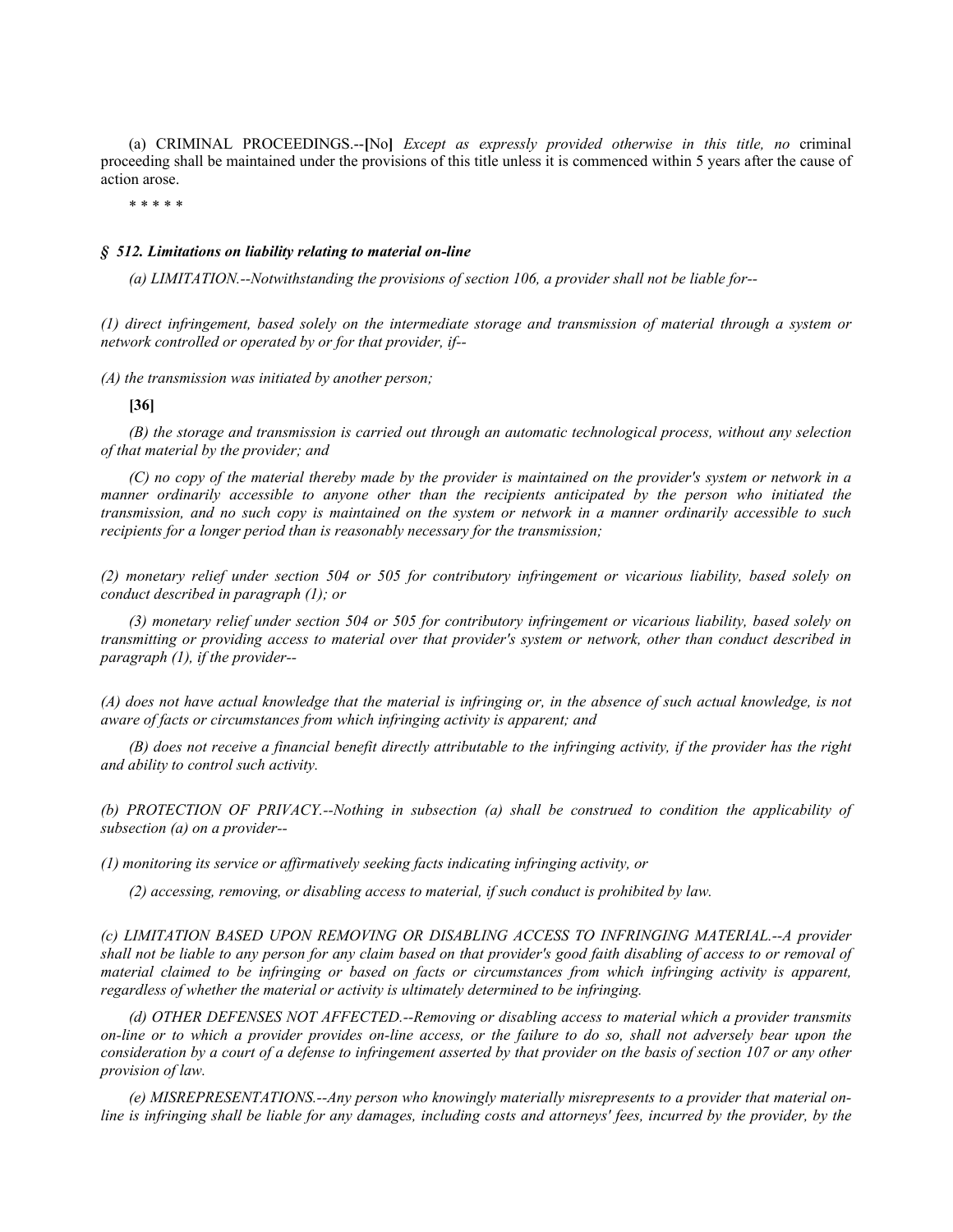*alleged infringer, or by any copyright owner or copyright owner's authorized licensee, who is injured by such misrepresentation, as a result of the provider relying upon such misrepresentation in removing or disabling access to the material claimed to be infringing.*

**[37]**

*(f) DEFINITION.--As used in this section, the term ''provider'' means a provider of on-line services or network access.*

\* \* \* \* \*

# *CHAPTER 12--COPYRIGHT PROTECTION AND MANAGEMENT SYSTEMS*

Sec.

*1201. Circumvention of copyright protection systems.*

*1202. Integrity of copyright management information.*

*1203. Civil remedies.*

*1204. Criminal offenses and penalties.*

## *§ 1201. Circumvention of copyright protection systems*

*(a) VIOLATIONS REGARDING CIRCUMVENTION OF TECHNOLOGICAL PROTECTION MEASURES.--(1) No person shall circumvent a technological protection measure that effectively controls access to a work protected under this title.*

*(2) No person shall manufacture, import, offer to the public, provide, or otherwise traffic in any technology, product, service, device, component, or part thereof, that--*

*(A) is primarily designed or produced for the purpose of circumventing a technological protection measure that effectively controls access to a work protected under this title;*

*(B) has only limited commercially significant purpose or use other than to circumvent a technological protection measure that effectively controls access to a work protected under this title; or*

*(C) is marketed by that person or another acting in concert with that person with that person's knowledge for use in circumventing a technological protection measure that effectively controls access to a work protected under this title.*

*(3) As used in this subsection--*

*(A) to ''circumvent a technological protection measure'' means to descramble a scrambled work, to decrypt an encrypted work, or otherwise to avoid, bypass, remove, deactivate, or impair a technological protection measure, without the authority of the copyright owner; and*

*(B) a technological protection measure ''effectively controls access to a work'' if the measure, in the ordinary course of its operation, requires the application of information, or a process or a treatment, with the authority of the copyright owner, to gain access to the work.*

*(b) ADDITIONAL VIOLATIONS.--(1) No person shall manufacture, import, offer to the public, provide, or otherwise traffic in any technology, product, service, device, component, or part thereof, that--*

*(A) is primarily designed or produced for the purpose of circumventing protection afforded by a technological protection measure that effectively protects a right of a copyright owner under this title in a work or a portion thereof;*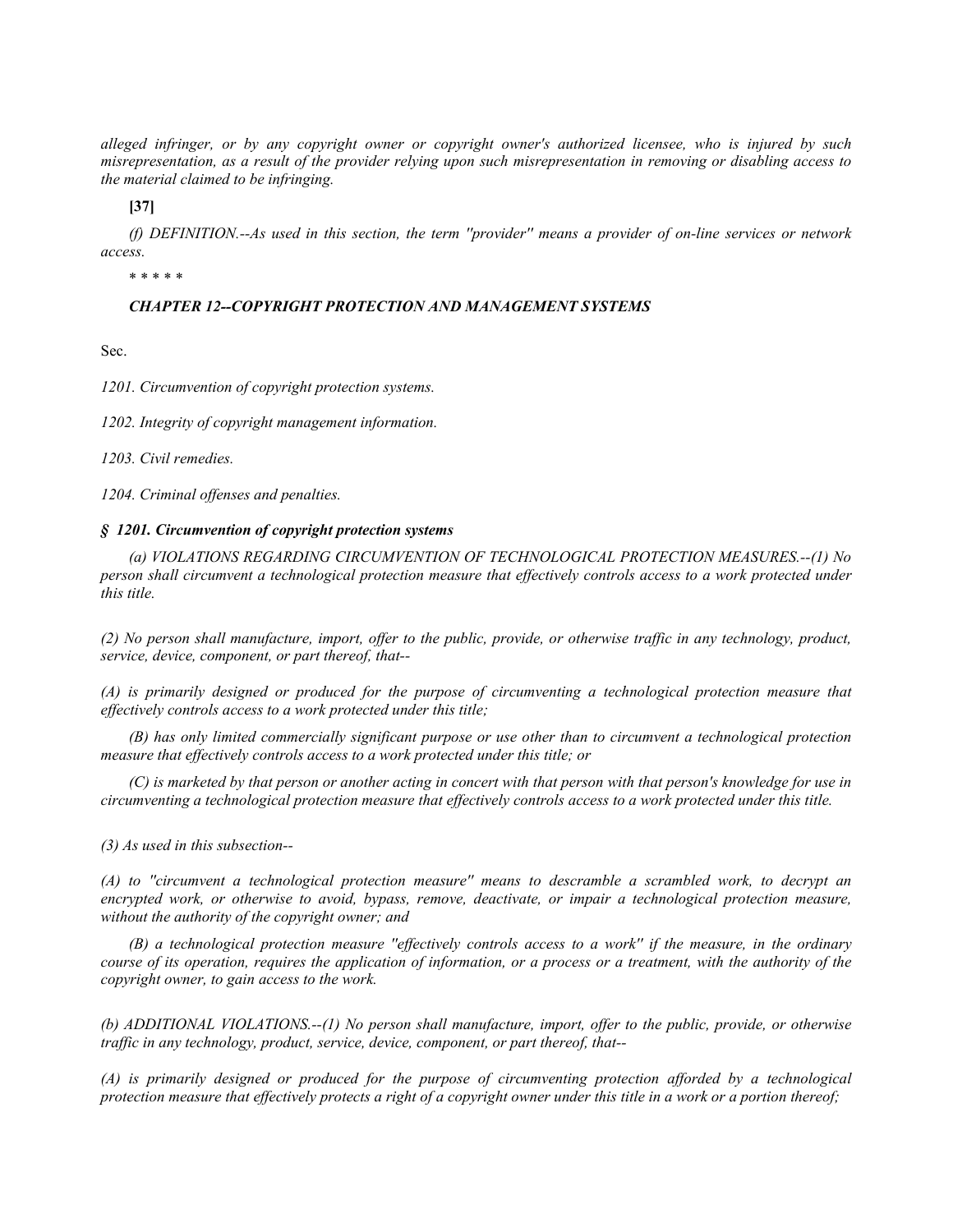*(B) has only limited commercially significant purpose or use other than to circumvent protection afforded by a technological protection measure that effectively protects a right of a copyright owner under this title in a work or a portion thereof; or*

**[38]**

*(C) is marketed by that person or another acting in concert with that person with that person's knowledge for use in circumventing protection afforded by a technological protection measure that effectively protects a right of a copyright owner under this title in a work or a portion thereof.*

*(2) As used in this subsection--*

*(A) the term ''circumvent protection afforded by a technological protection measure'' means avoiding, bypassing, removing, deactivating, or otherwise impairing a technological protection measure; and*

*(B) a technological protection measure ''effectively protects a right of a copyright owner'' under this title if the measure, in the ordinary course of its operation, prevents, restricts, or otherwise limits the exercise of a right of a copyright owner under this title.*

*(c) IMPORTATION.--The importation into the United States, the sale for importation, or the sale within the United States after importation by the owner, importer, or consignee of any technology, product, service, device, component, or part thereof as described in subsection (a) or (b) shall be actionable under section 337 of the Tariff Act of 1930 (19 U.S.C. 1337).*

*(d) OTHER RIGHTS, ETC., NOT AFFECTED.--Nothing in this section shall affect rights, remedies, limitations, or defenses to copyright infringement, including fair use, under this title.*

*(e) EXEMPTION FOR NONPROFIT LIBRARIES, ARCHIVES, AND EDUCATIONAL INSTITUTIONS.--(1) A nonprofit library, archives, or educational institution which gains access to a commercially exploited copyrighted work solely in order to make a good faith determination of whether to acquire a copy of that work for the sole purpose of engaging in conduct permitted under this title shall not be in violation of subsection (a)(1). A copy of a work to which access has been gained under this paragraph--*

*(A) may not be retained longer than necessary to make such good faith determination; and*

*(B) may not be used for any other purpose.*

*(2) The exemption available under paragraph (1) shall only apply with respect to a work when an identical copy of that work is not reasonably available in another form.*

*(3) A nonprofit library, archives, or educational institution that willfully for the purpose of commercial advantage or financial gain violates paragraph (1)--*

*(A) shall, for the first offense, be subject to the civil remedies under section 1203; and*

*(B) shall, for repeated or subsequent offenses, in addition to the civil remedies under section 1203, forfeit the exemption provided under paragraph (1).*

*(4) This subsection may not be used as a defense to a claim under subsection (a)(2) or (b), nor may this subsection permit a nonprofit library, archives, or educational institution to manufacture, import, offer to the public, provide, or otherwise traffic in any technology which circumvents a technological protection measure.*

*(5) In order for a library or archives to qualify for the exemption under this subsection, the collections of that library or archives shall be--*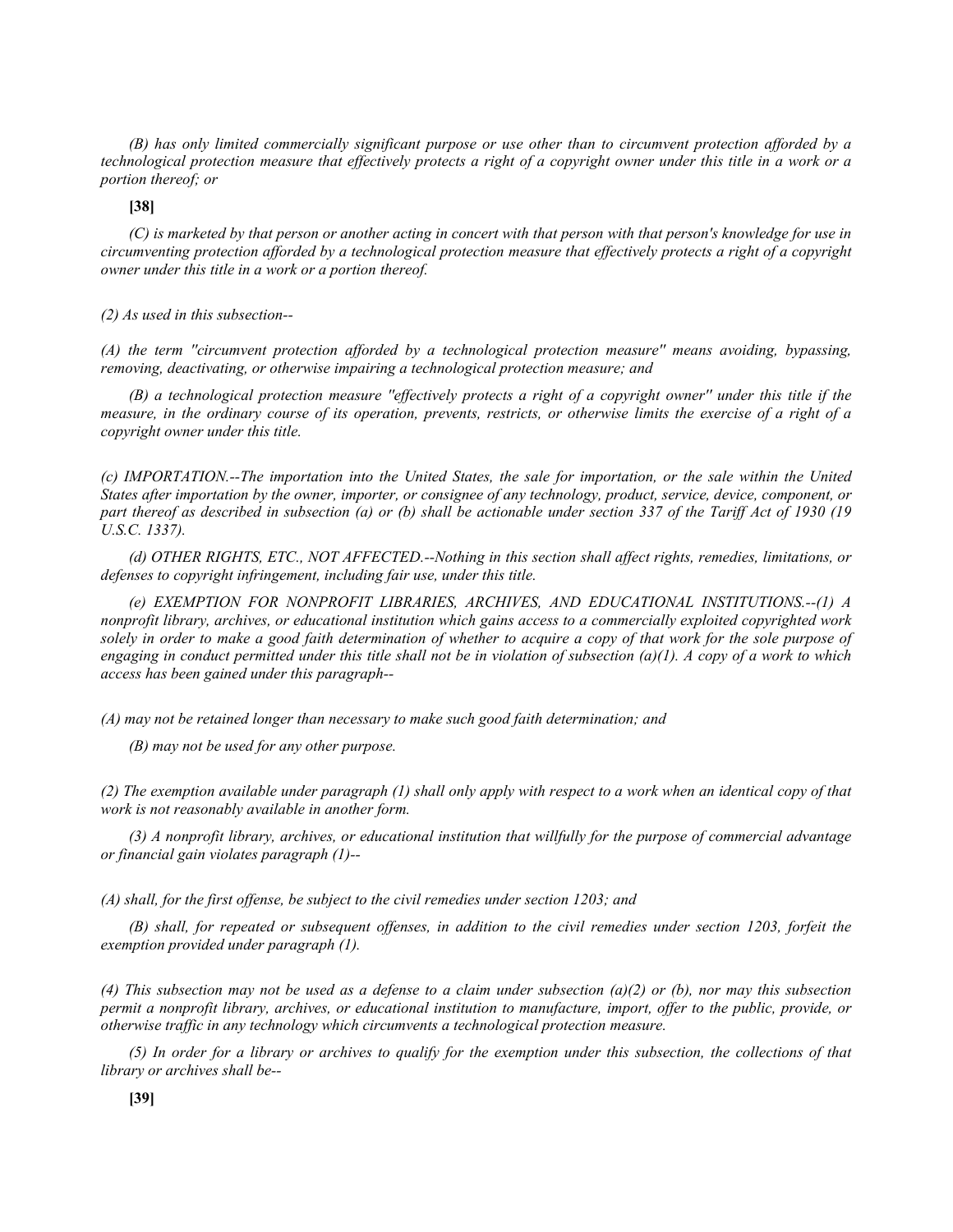*(A) open to the public; or*

*(B) available not only to researchers affiliated with the library or archives or with the institution of which it is a part, but also to other persons doing research in a specialized field.*

*(f) LAW ENFORCEMENT AND INTELLIGENCE ACTIVITIES.--This section does not prohibit any lawfully authorized investigative, protective, or intelligence activity of a law enforcement agency of the United States, a State, or a political subdivision of a State, or of an intelligence agency of the United States.*

### *§ 1202. Integrity of copyright management information*

*(a) FALSE COPYRIGHT MANAGEMENT INFORMATION.--No person shall knowingly--*

### *(1) provide copyright management information that is false, or*

*(2) distribute or import for public distribution copyright management information that is false, with the intent to induce, enable, facilitate, or conceal infringement.*

*(b) REMOVAL OR ALTERATION OF COPYRIGHT MANAGEMENT INFORMATION.--No person shall, without the authority of the copyright owner or the law--*

*(1) intentionally remove or alter any copyright management information,*

*(2) distribute or import for distribution copyright management information, knowing that the copyright management information has been removed or altered without authority of the copyright owner or the law, or*

*(3) distribute, import for distribution, or publicly perform works, copies of works, or phonorecords, knowing that the copyright management information has been removed or altered without authority of the copyright owner or the*  law, knowing or, with respect to civil remedies under section 1203, having reasonable grounds to know, that it will *induce, enable, facilitate, or conceal an infringement of any right under this title.*

*(c) DEFINITION.--As used in this chapter, the term ''copyright management information'' means the following information conveyed in connection with copies or phonorecords of a work or performances or displays of a work, including in digital form:*

*(1) The title and other information identifying the work, including the information set forth on a notice of copyright.*

*(2) The name of, and other identifying information about, the author of a work.*

*(3) The name of, and other identifying information about, the copyright owner of the work, including the information set forth in a notice of copyright.*

*(4) With the exception of public performances of works by radio and television broadcast stations, the name of, and other identifying information about, a performer whose performance is fixed in a work other than an audiovisual work.*

*(5) With the exception of public performances of works by radio and television broadcast stations, in the case of an audiovisual work, the name of, and other identifying information about, a writer, performer, or director who is credited in the audiovisual work.*

## **[40]**

*(6) Identifying numbers or symbols referring to such information or links to such information.*

*(7) Such other information as the Register of Copyrights may prescribe by regulation, but not including any information concerning the user of a copyrighted work.*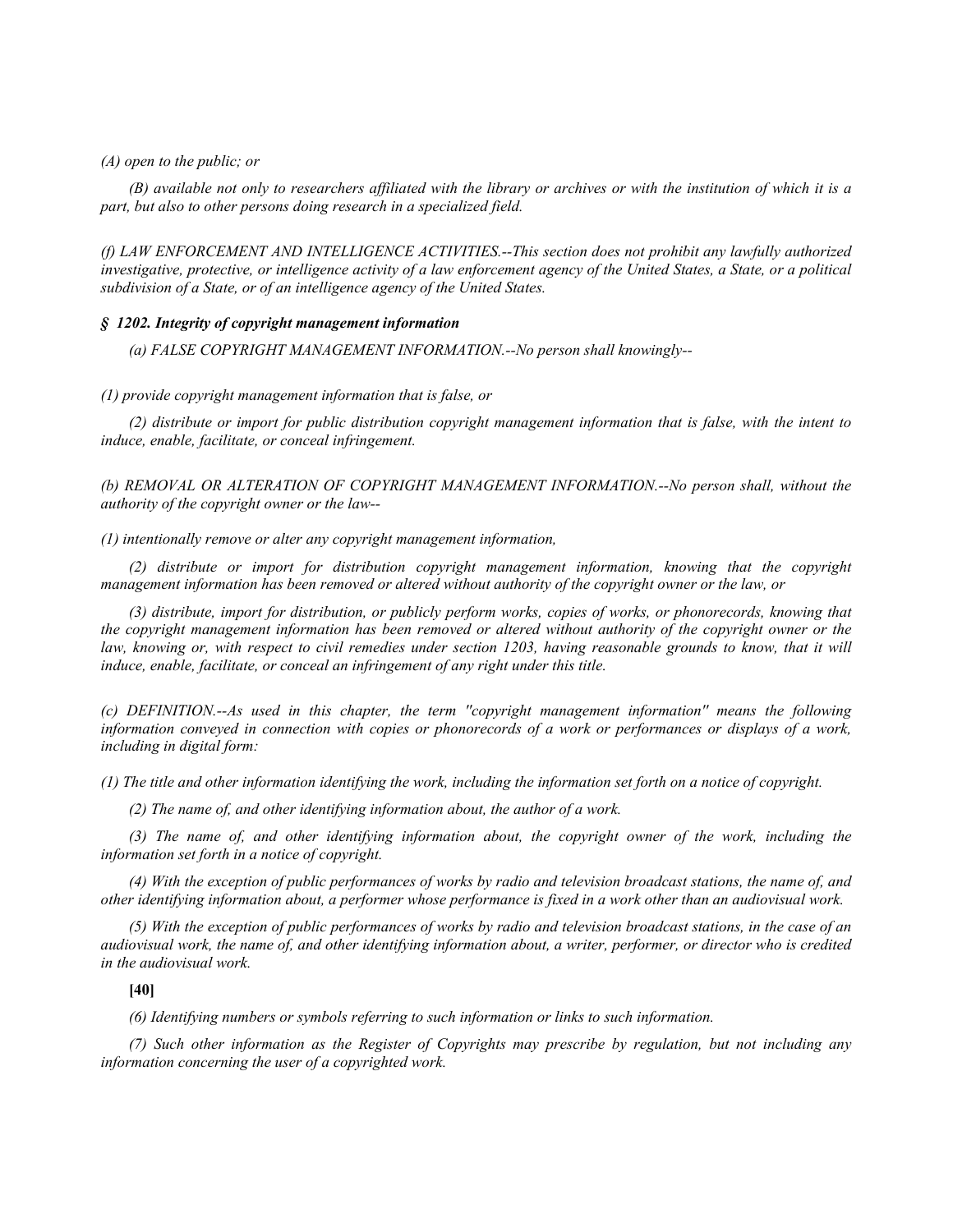*(d) LAW ENFORCEMENT AND INTELLIGENCE ACTIVITIES.--This section does not prohibit any lawfully authorized investigative, protective, or intelligence activity of a law enforcement agency of the United States, a State, or a political subdivision of a State, or of an intelligence agency of the United States.*

## *§ 1203. Civil remedies*

*(a) CIVIL ACTIONS.--Any person injured by a violation of section 1201 or 1202 may bring a civil action in an appropriate United States district court for such violation.*

*(b) POWERS OF THE COURT.--In an action brought under subsection (a), the court--*

*(1) may grant temporary and permanent injunctions on such terms as it deems reasonable to prevent or restrain a violation;*

*(2) at any time while an action is pending, may order the impounding, on such terms as it deems reasonable, of any device or product that is in the custody or control of the alleged violator and that the court has reasonable cause to believe was involved in a violation;*

*(3) may award damages under subsection (c);*

*(4) in its discretion may allow the recovery of costs by or against any party other than the United States or an officer thereof;*

*(5) in its discretion may award reasonable attorney's fees to the prevailing party; and*

*(6) may, as part of a final judgment or decree finding a violation, order the remedial modification or the destruction of any device or product involved in the violation that is in the custody or control of the violator or has been impounded under paragraph (2).*

*(c) AWARD OF DAMAGES.--*

*(1) IN GENERAL.--Except as otherwise provided in this chapter, a person committing a violation of section 1201 or 1202 is liable for either--*

*(A) the actual damages and any additional profits of the violator, as provided in paragraph (2); or*

*(B) statutory damages, as provided in paragraph (3).*

*(2) ACTUAL DAMAGES.--The court shall award to the complaining party the actual damages suffered by the party as a result of the violation, and any profits of the violator that are attributable to the violation and are not taken into account in computing the actual damages, if the complaining party elects such damages at any time before final judgment is entered.*

*(3) STATUTORY DAMAGES.--(A) At any time before final judgment is entered, a complaining party may elect to recover an award of statutory damages for each violation of section 1201 in the sum of not less than \$ 200 or more than \$ 2,500 per*

# **[41]**

*act of circumvention, device, product, component, offer, or performance of service, as the court considers just.*

*(B) At any time before final judgment is entered, a complaining party may elect to recover an award of statutory damages for each violation of section 1202 in the sum of not less than \$ 2,500 or more than \$ 25,000.*

*(4) REPEATED VIOLATIONS.--In any case in which the injured party sustains the burden of proving, and the court finds, that a person has violated section 1201 or 1202 within 3 years after a final judgment was entered against that person for another such violation, the court may increase the award of damages up to triple the amount that would otherwise be awarded, as the court considers just.*